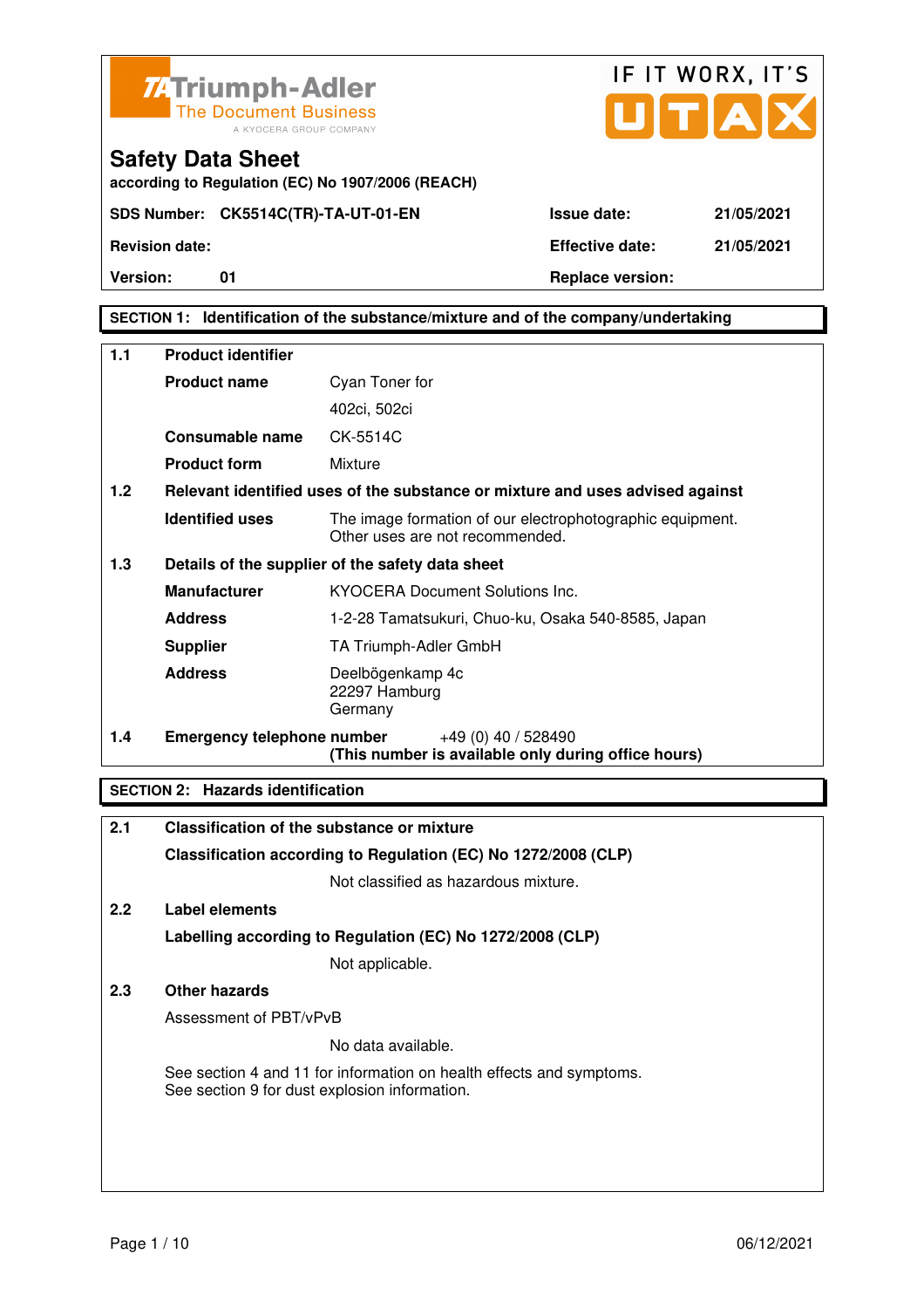| <b>ZATriumph-Adler</b><br><b>The Document Business</b><br>A KYOCERA GROUP COMPANY |                                                                                                                              |                         | IF IT WORX, IT'S<br>UTA |                             |  |  |
|-----------------------------------------------------------------------------------|------------------------------------------------------------------------------------------------------------------------------|-------------------------|-------------------------|-----------------------------|--|--|
| <b>Safety Data Sheet</b><br>according to Regulation (EC) No 1907/2006 (REACH)     |                                                                                                                              |                         |                         |                             |  |  |
| SDS Number: CK5514C(TR)-TA-UT-01-EN                                               |                                                                                                                              |                         | Issue date:             | 21/05/2021                  |  |  |
| <b>Revision date:</b>                                                             |                                                                                                                              |                         | <b>Effective date:</b>  | 21/05/2021                  |  |  |
| <b>Version:</b><br>01                                                             |                                                                                                                              |                         | <b>Replace version:</b> |                             |  |  |
|                                                                                   | <b>SECTION 3: Composition/information on ingredients</b>                                                                     |                         |                         |                             |  |  |
|                                                                                   |                                                                                                                              |                         |                         |                             |  |  |
| 3.2<br><b>Mixtures</b><br>Chemical name                                           |                                                                                                                              | CAS No                  | Weight%                 | <b>Classification (CLP)</b> |  |  |
| Polyester resin (3 kinds)                                                         |                                                                                                                              | confidential            | 80-90                   |                             |  |  |
| Organic pigment                                                                   |                                                                                                                              | confidential            | $3-8$                   |                             |  |  |
| Amorphous silica<br>Titanium dioxide                                              |                                                                                                                              | 7631-86-9<br>13463-67-7 | $1-5$<br>< 1            | Carc.2(H351)                |  |  |
| <b>Information of ingredients</b>                                                 | (1) Substance, which present a health or environmental hazard within the meaning of CLP:                                     |                         |                         |                             |  |  |
|                                                                                   | Titanium dioxide.                                                                                                            |                         |                         |                             |  |  |
|                                                                                   | (2) Substance, which are assigned Community workplace exposure limits:                                                       |                         |                         |                             |  |  |
|                                                                                   | None.                                                                                                                        |                         |                         |                             |  |  |
| REACH:                                                                            | (3) Substance, which are PBT or vPvB in accordance with the criteria set out in Annex XIII of                                |                         |                         |                             |  |  |
|                                                                                   | None.                                                                                                                        |                         |                         |                             |  |  |
| REACH (SVHC):                                                                     | (4) Substance, which are included in the list established in accordance with Article 59(1) of                                |                         |                         |                             |  |  |
|                                                                                   | None.                                                                                                                        |                         |                         |                             |  |  |
|                                                                                   | See section 16 for the full text of the H statements declared above.                                                         |                         |                         |                             |  |  |
| <b>SECTION 4: First aid measures</b>                                              |                                                                                                                              |                         |                         |                             |  |  |
| 4.1                                                                               | <b>Description of first aid measures</b>                                                                                     |                         |                         |                             |  |  |
| Inhalation:                                                                       | Remove from exposure to fresh air and gargle with plenty of water.<br>Consult a doctor in case of such symptoms as coughing. |                         |                         |                             |  |  |
|                                                                                   | Skin contact: Wash with soap and water.                                                                                      |                         |                         |                             |  |  |
| Eye contact:                                                                      | Flush with water immediately and see a doctor if irritating.                                                                 |                         |                         |                             |  |  |
| Ingestion:                                                                        | Rinse out the mouth. Drink one or two glasses of water to dilute.<br>Seek medical treatment if necessary.                    |                         |                         |                             |  |  |
|                                                                                   |                                                                                                                              |                         |                         |                             |  |  |
|                                                                                   |                                                                                                                              |                         |                         |                             |  |  |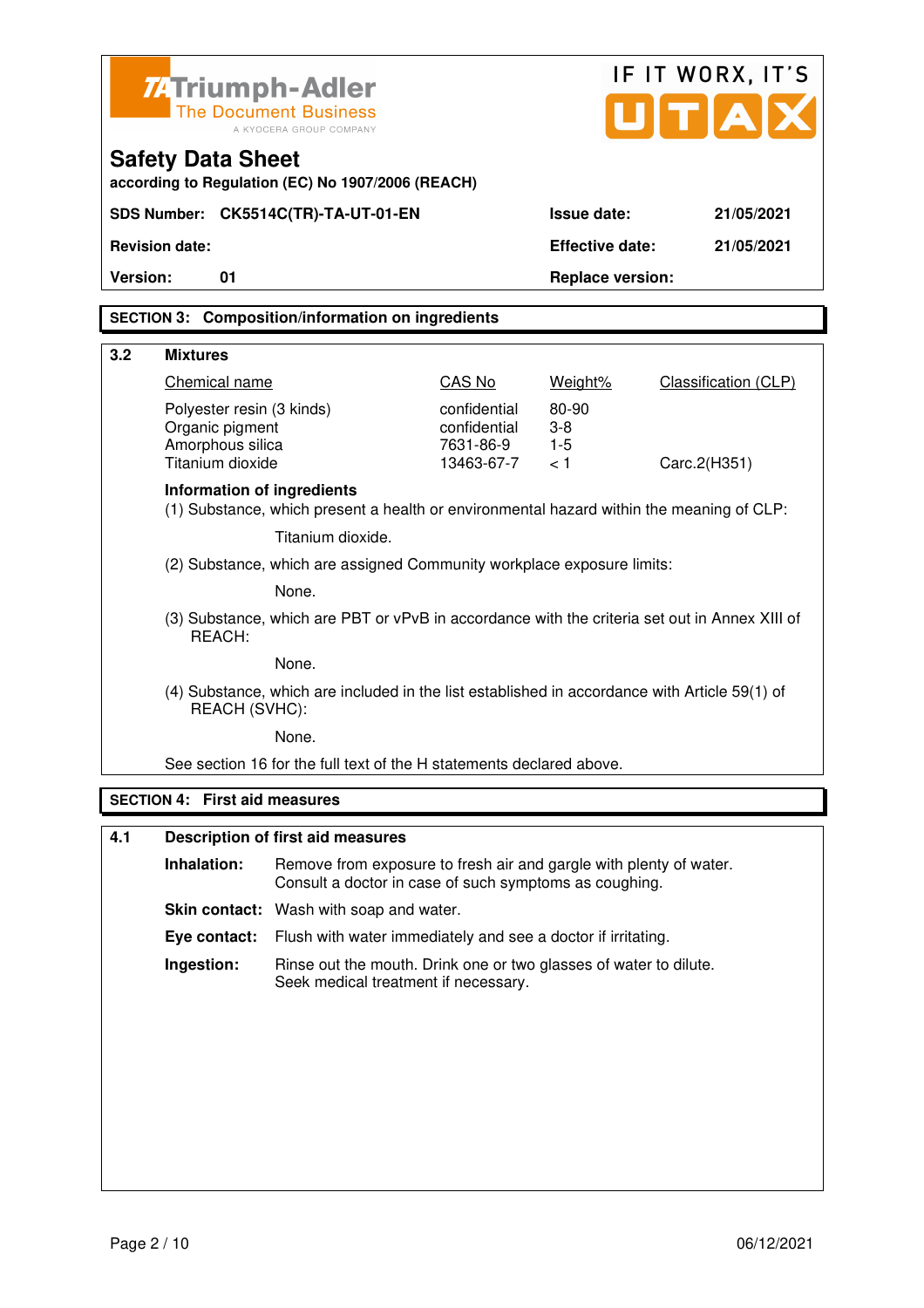



**according to Regulation (EC) No 1907/2006 (REACH)**

|                       | SDS Number: CK5514C(TR)-TA-UT-01-EN | <b>Issue date:</b>      | 21/05/2021 |
|-----------------------|-------------------------------------|-------------------------|------------|
| <b>Revision date:</b> |                                     | <b>Effective date:</b>  | 21/05/2021 |
| <b>Version:</b>       |                                     | <b>Replace version:</b> |            |

# **4.2 Most important symptoms and effects, both acute and delayed**  Potential health effects and symptoms **Inhalation:** Prolonged inhalation of excessive dusts may cause lung damage. Use of this product as intended does not result in prolonged inhalation of excessive toner dusts. **Skin contact:** Unlikely to cause skin irritation. **Eye contact:** May cause transient eye irritation.

**Ingestion:** Use of this product as intended does not result in ingestion.

# **4.3 Indication of any immediate medical attention and special treatment needed**

No additional information available.

# **SECTION 5: Firefighting measures**

# **5.1 Extinguishing media**

Suitable extinguishing media

Water spray, foam, powder,  $CO<sub>2</sub>$  or dry chemical

Unsuitable extinguishing media

None specified.

# **5.2 Special hazards arising from the substance or mixture**

Hazardous combustion products: Carbon dioxide, Carbon monoxide

# **5.3 Advice for firefighters**

Fire-fighting procedures

 Pay attention not to blow away dust. Drain water off around and decrease the atmosphere temperature to extinguish the fire.

# **Protection equipment for firefighters**

None specified.

# **SECTION 6: Accidental release measures**

#### **6.1 Personal precautions, protective equipment and emergency procedures**

 Avoid inhalation, ingestion, eye and skin contact in case of accidental release. Avoid formation of dust. Provide adequate ventilation.

# **6.2 Environmental precautions**

Do not allow to enter into surface water or drains.

#### **6.3 Methods and material for containment and cleaning up**

Gather the released powder not to blow away and wipe up with a wet cloth.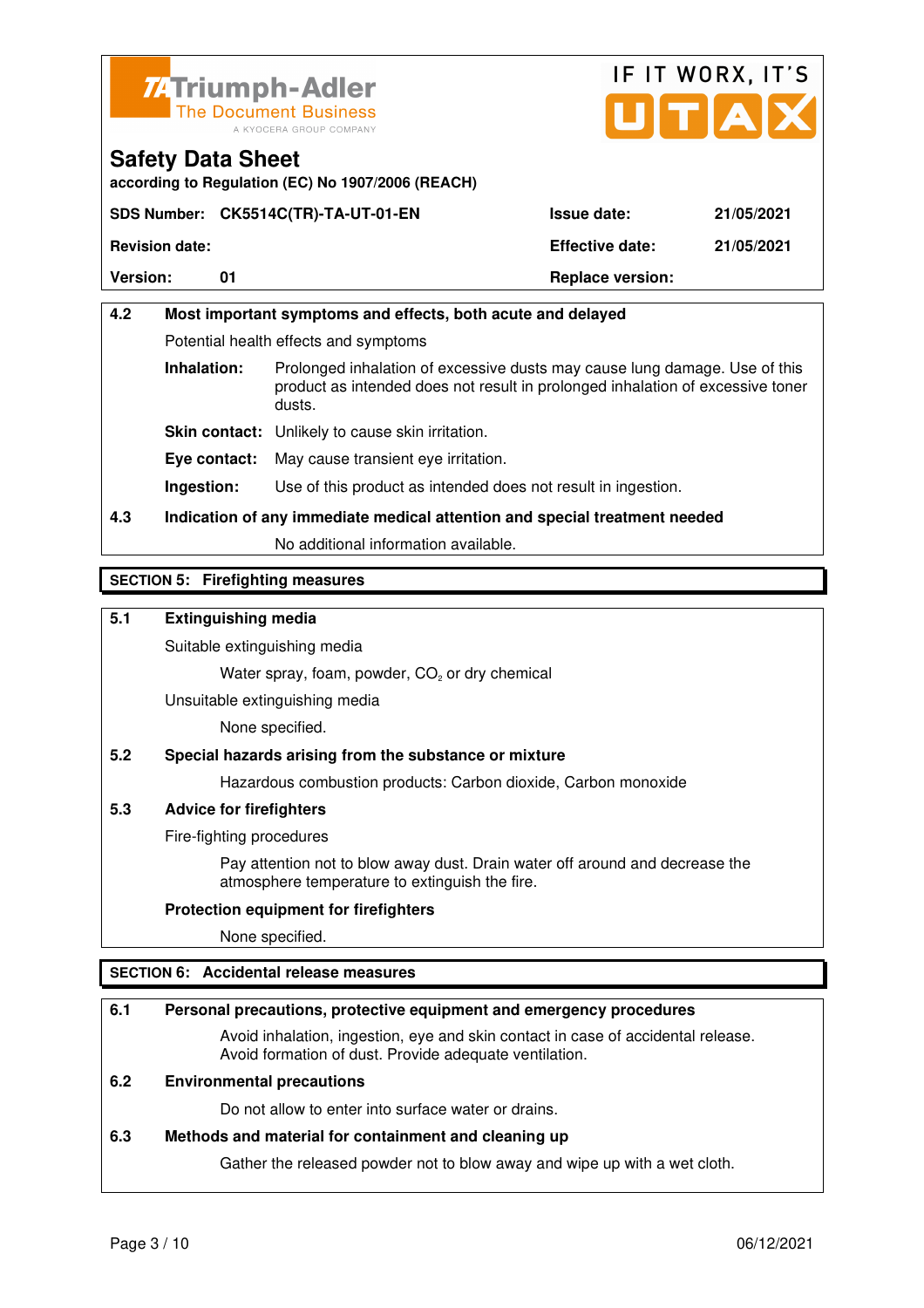



**according to Regulation (EC) No 1907/2006 (REACH)**

# **SDS Number: CK5514C(TR)-TA-UT-01-EN Issue date: 21/05/2021**

**Revision date: Effective date: 21/05/2021** 

Version: 01 01 **Replace version:** 

# **6.4 Reference to other sections**

See section 13 for disposal information.

#### **SECTION 7: Handling and storage**

#### **7.1 Precautions for safe handling**

 Do not attempt to force open or destroy the toner container or unit. See installation guide of this product.

#### **7.2 Conditions for safe storage, including any incompatibilities**

Keep the toner container or unit tightly closed and store in a cool, dry and dark place. Keep away from fire. Keep out of the reach of children.

#### **7.3 Specific end use(s)**

No additional information available.

#### **SECTION 8: Exposure controls/personal protection**

#### **8.1 Control parameters**

(Reference data)

#### **US ACGIH Threshold Limit Values (TWA)**

**Particles: 10 mg/m<sup>3</sup> (Inhalable particles) 3 mg/m<sup>3</sup> (Respirable particles)** Titanium dioxide:10 mg/m³

#### **US OSHA PEL (TWA)**

Particles: 15 mg/m<sup>3</sup> (Total dust) 5 mg/m<sup>3</sup> (Respirable fraction) Amorphous silica: 80 mg/m $3\%$ SiO<sub>2</sub> Titanium dioxide: 15 mg/m<sup>3</sup> (Total dust)

#### **EU-Occupational exposure limits: Directive (EC) 2000/39, (EC) 2006/15 and (EU) 2009/161**

Not listed.

#### **8.2 Exposure controls**

#### **Appropriate engineering controls**

 Special ventilator is not required under normal intended use. Use in a well-ventilated area.

#### **Personal protective equipment**

 Respiratory protection, eye protection, hand protection, skin and body protection are not required under normal intended use.

#### **Environmental exposure controls**

No additional information available.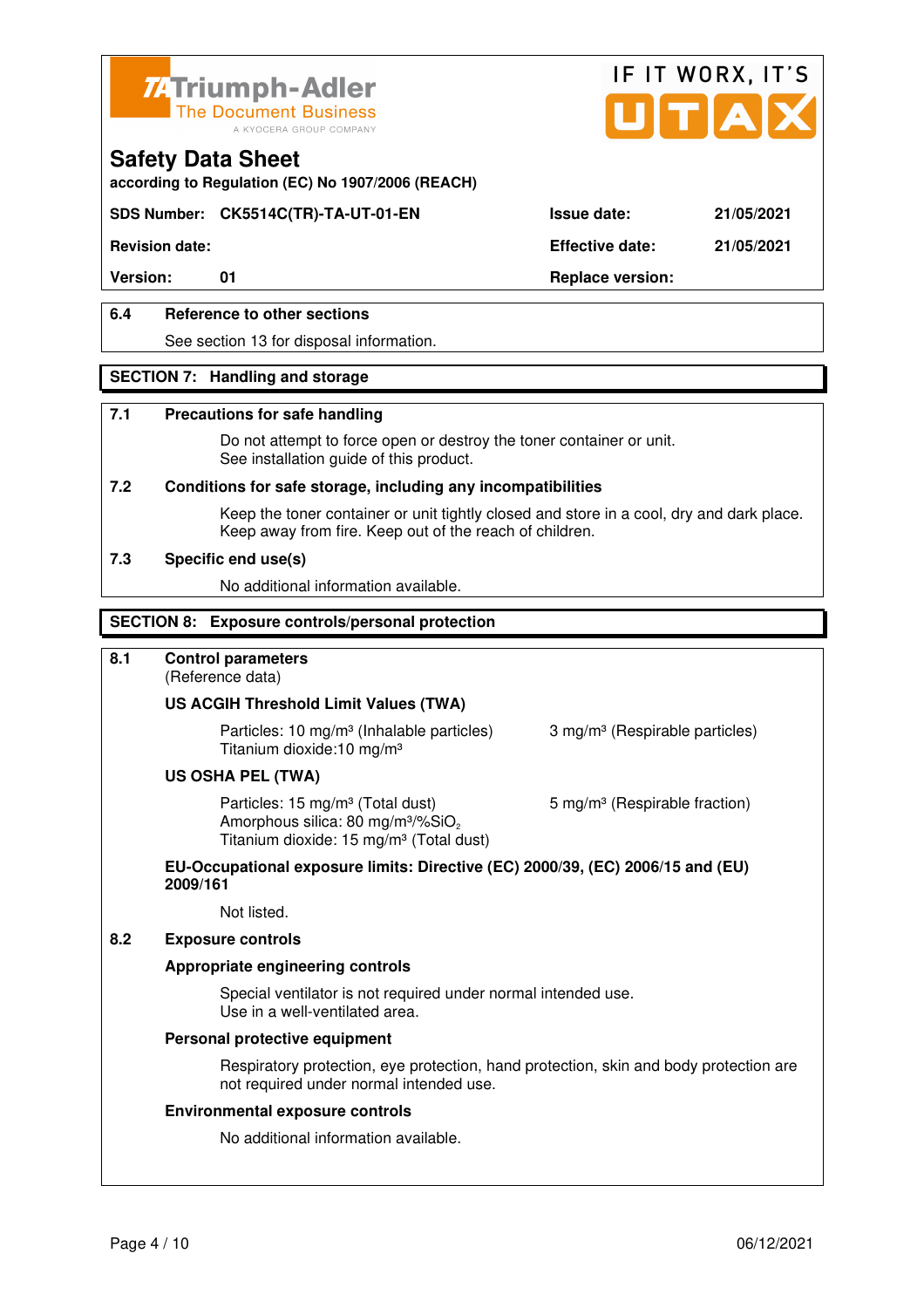



**according to Regulation (EC) No 1907/2006 (REACH)**

# **SECTION 9: Physical and chemical properties**

| 9.1                                   | Information on basic physical and chemical properties |                            |  |
|---------------------------------------|-------------------------------------------------------|----------------------------|--|
| Appearance                            |                                                       |                            |  |
|                                       | Physical state                                        | Solid (fine powder)        |  |
|                                       | Colour                                                | Cyan                       |  |
|                                       | Odour                                                 | Odourless                  |  |
|                                       | Odour threshold                                       | No data available.         |  |
| pH                                    |                                                       | No data available.         |  |
| Melting point [°C]                    |                                                       | 100-120 (Toner)            |  |
| Boiling point                         |                                                       | No data available.         |  |
| Flash point                           |                                                       | No data available.         |  |
| Evaporation rate                      |                                                       | No data available.         |  |
| Flammability (solid, gas)             |                                                       | No data available.         |  |
|                                       | Upper flammability or explosive limit                 | No data available.         |  |
|                                       | Lower flammability or explosive limit                 | No data available.         |  |
| Vapour pressure                       |                                                       | No data available.         |  |
| Vapour density                        |                                                       | No data available.         |  |
| Relative density [g/cm <sup>3</sup> ] |                                                       | 1.2-1.4 (Toner)            |  |
| Solubility (ies)                      |                                                       | Almost insoluble in water. |  |
|                                       | Partition coefficient: n-octanol/water                | No data available.         |  |
| Auto-ignition temperature             |                                                       | No data available.         |  |
|                                       | Decomposition temperature                             | No data available.         |  |
| Viscosity                             |                                                       | No data available.         |  |
| <b>Explosive properties</b>           |                                                       | No data available.         |  |
| Oxidizing properties                  |                                                       | No data available.         |  |

## **9.2 Other information**

Dust explosion properties

 Dust explosion is improbable under normal intended use. Experimental explosiveness of toner is classified into the same rank such kind of powder as flour, dry milk and resin powder according to the pressure rising speed.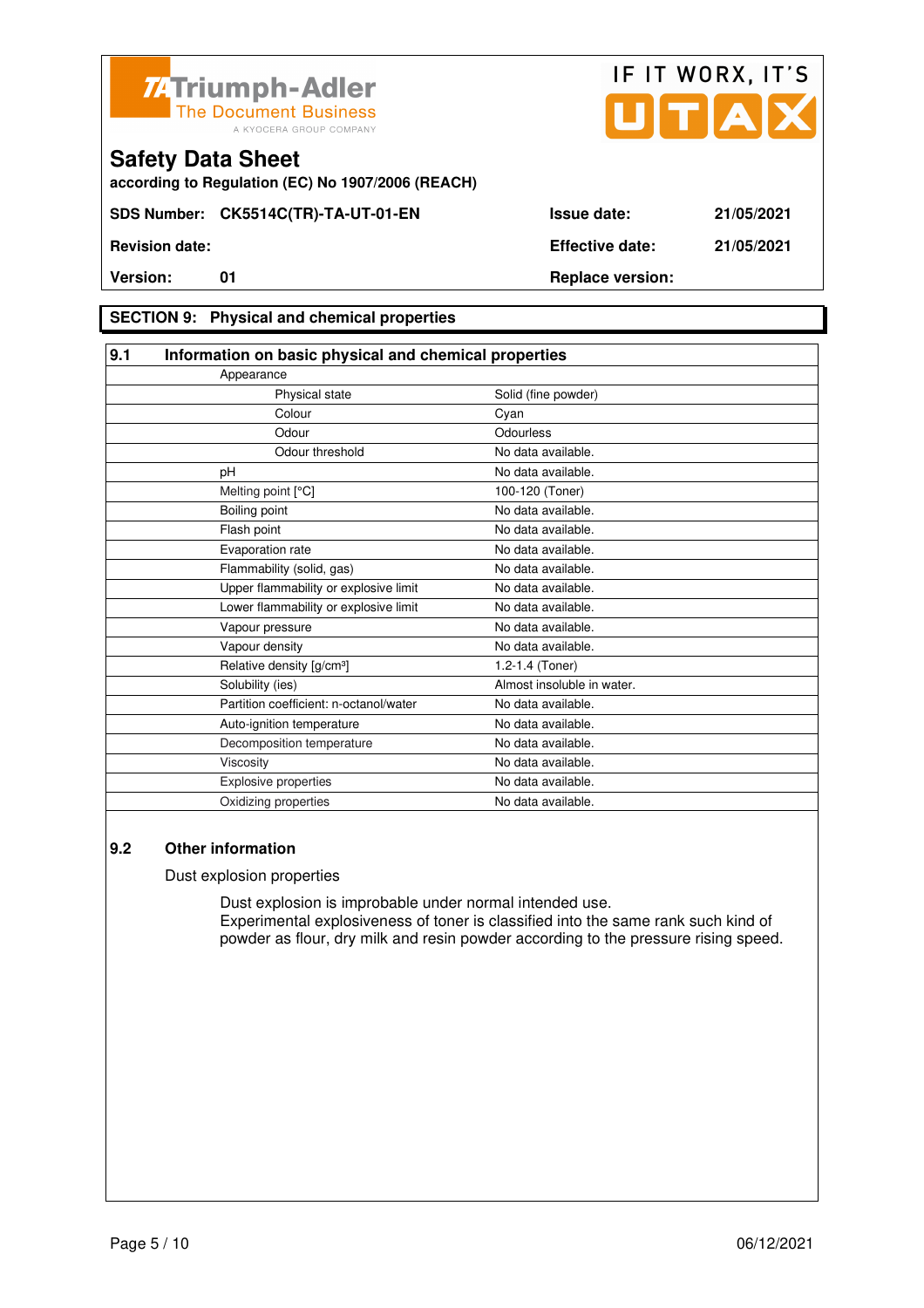



**Version:** 01 **Replace version:** 

**SECTION 10: Stability and reactivity** 

# **10.1 Reactivity**

No data available.

**according to Regulation (EC) No 1907/2006 (REACH)**

# **10.2 Chemical stability**

This product is stable under normal conditions of use and storage.

# **10.3 Possibility of hazardous reactions**

Hazardous reactions will not occur.

**10.4 Conditions to avoid** 

None specified.

# **10.5 Incompatible materials**

None specified.

# **10.6 Hazardous decomposition products**

Hazardous decomposition products are not to be produced.

# **SECTION 11: Toxicological information**

# **11.1 Information on toxicological effects**  Based on available data, the classification criteria listed below are not met. **Acute toxicity**  Oral  $(LD_{50})$   $> 2000$  mg/kg (rat)<sup>\*</sup> (Toner) Dermal  $(LD_{50})$  No data available (Toner). Inhalation  $(LC_{50}(4hr))$  > 5.10 mg/l (rat)\* (Toner)  **Skin corrosion/irritation** Acute skin irritation Non-irritant (rabbit)\* (Toner)  **Serious eye damage/irritation** Acute eye irritation Mild irritant (rabbit)\* (Toner)  **Respiratory or skin sensitization**  Skin sensitization Non-sensitising (mouse)<sup>\*</sup> (Toner)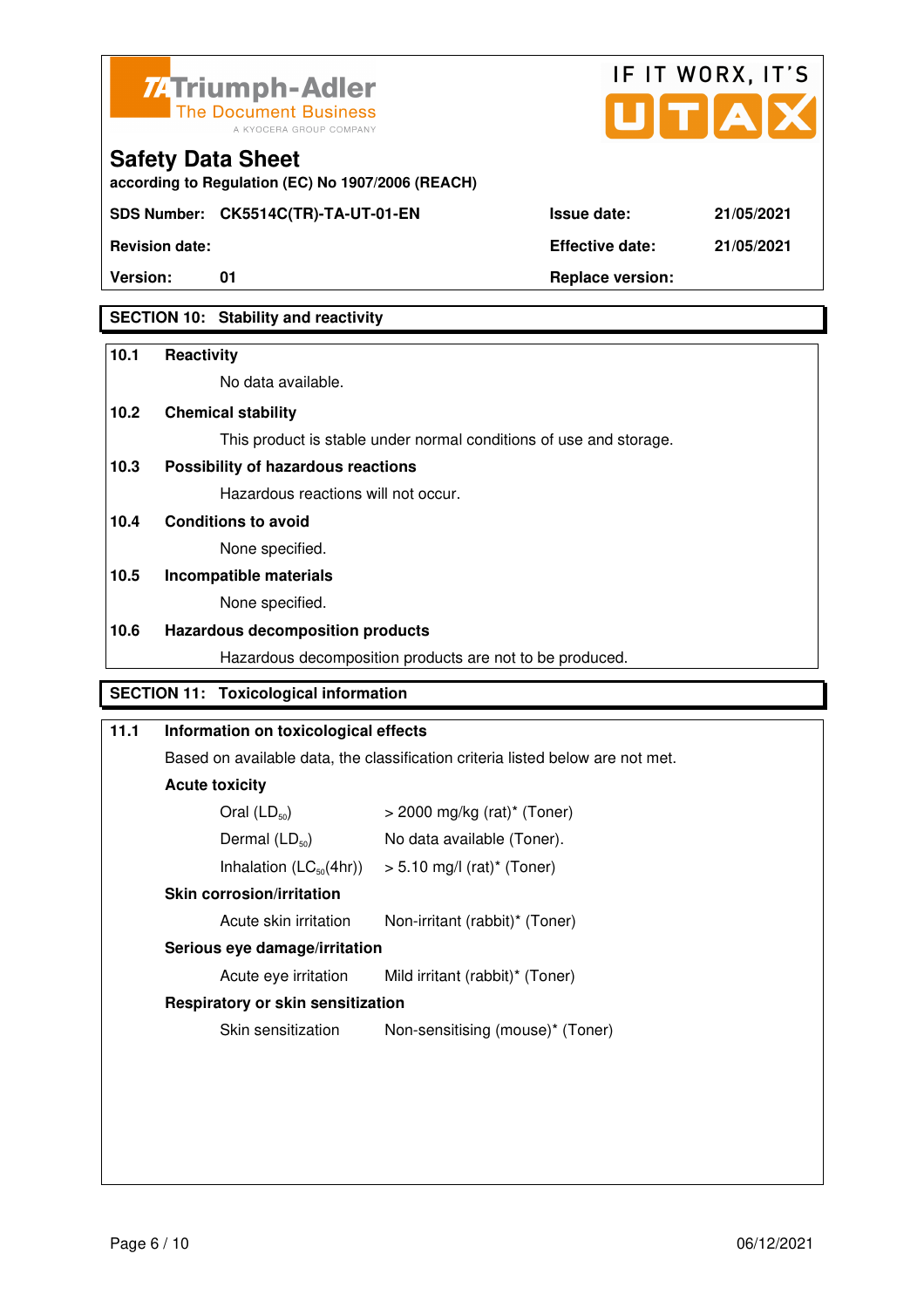

**according to Regulation (EC) No 1907/2006 (REACH)**



**Revision date: Effective date: 21/05/2021** 

**Version:** 01 **Replace version:** 01

**11.1 Germ cell mutagenicity**

**Safety Data Sheet** 

Ames test is negative (Toner) (based on test result of constituent materials) \*(based on test result of similar product)

#### **Information of ingredients:**

No mutagen according to MAK, TRGS905 und (EC) No 1272/2008 Annex VI.

#### **Carcinogenicity**

### **Information of ingredients:**

 No carcinogen or potential carcinogen (except Titanium dioxide) according to IARC, Japan Association on Industrial Health, ACGIH, EPA, OSHA, NTP, MAK, California Proposition 65, TRGS 905 and (EC) No 1272/2008 Annex VI.

 The IARC re-evaluated Titanium dioxide as a Group 2B carcinogen (possibly carcinogenic to humans) as the result of inhalation exposure test in rats. But, oral/skin test does not show carcinogenicity (2). In the animal chronic inhalation studies for Titanium dioxide, the lung tumour was observed only in rats. It is estimated that this is attributed to the overload of rat´s lung clearance mechanism (overload phenomenon) (3). The inhalation of excessive Titanium dioxide does not occur in normal use of this product. Also, epidemiological studies to date have not revealed any evidence of the relation between occupational exposure to Titanium dioxide and respiratory tract diseases.

#### **Reproductive toxicity**

#### **Information of ingredients:**

 No reproductive toxicant according to MAK, California Proposition 65, TRGS 905 und (EC) No 1272/2008 Annex VI.

- **STOT-single exposure** No data available.
- **STOT-repeated exposure** No data available.
- **Aspiration hazard** No data available.

#### **Chronic effects**

 In a study in rats by chronic inhalation exposure to a typical toner, a mild to moderate degree of lung fibrosis was observed in 92% of the rats in the high concentration (16 mg/m<sup>3</sup>) exposure group, and a minimal to mild degree of fibrosis was noted in 22% of the animal in the middle ( $4mg/m<sup>3</sup>$ ) exposure group (1). But no pulmonary change was reported in the lowest (1mg/m³) exposure group, the most relevant level to potential human exposures.

**Other information** No data available.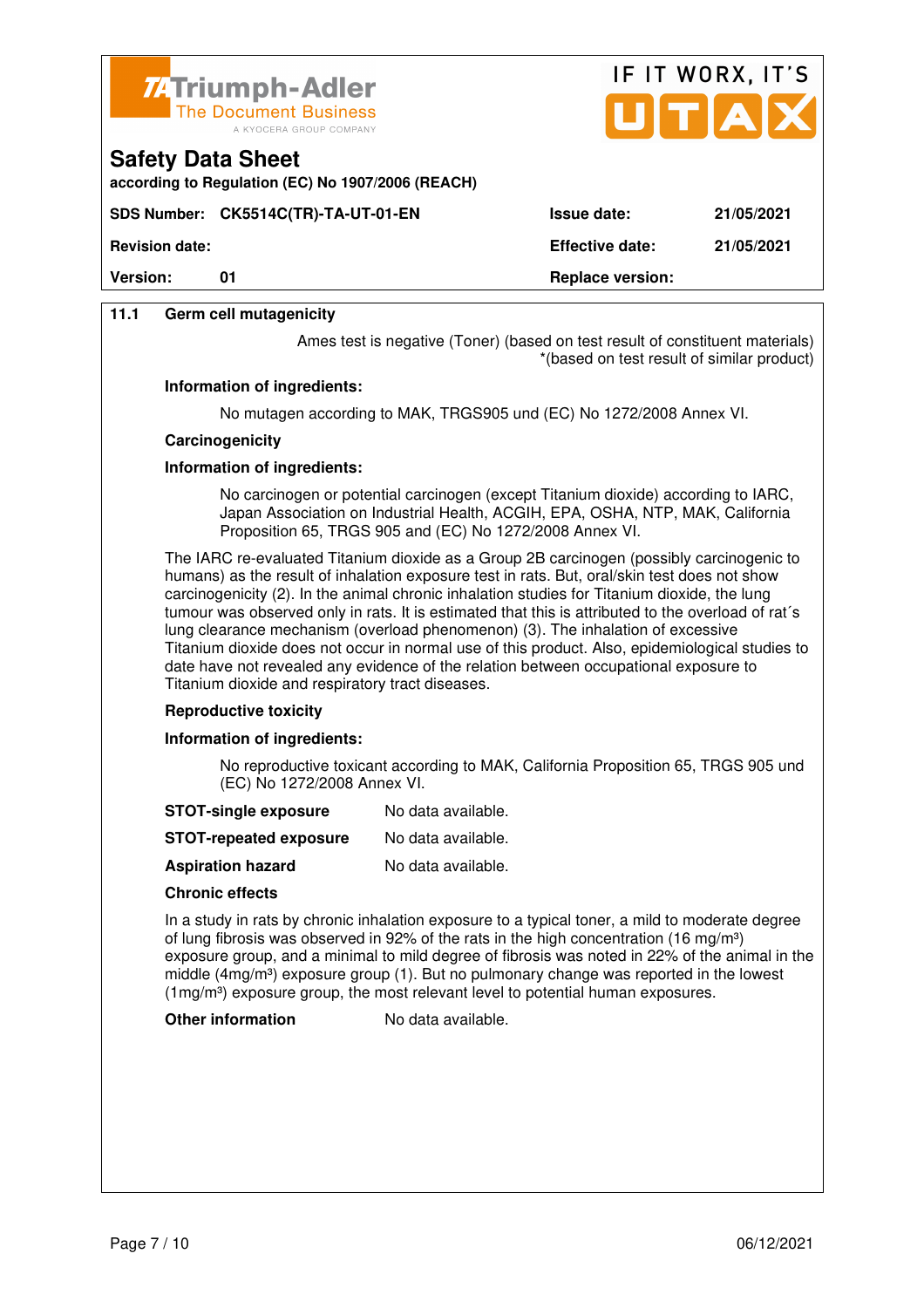

**according to Regulation (EC) No 1907/2006 (REACH)**

**SDS Number: CK5514C(TR)-TA-UT-01-EN Issue date: 21/05/2021** 

**Revision date: Effective date: 21/05/2021** 

# **SECTION 12: Ecological information**

### **12.1 Toxicity**

No data available.

**12.2 Persistence and degradability** 

No data available.

**12.3 Bio accumulative potential** 

No data available.

### **12.4 Mobility in soil**

No data available.

### **12.5 Results of PBT and vPvB assessment**

No data available.

#### **12.6 Other adverse effects**

No additional information available.

# **SECTION 13: Disposal considerations**

### **13.1 Waste treatment methods**

 Do not attempt to incinerate the toner container or unit and the waste toner yourself. Dangerous sparks may cause burn. Any disposal practice should be done under conditions which meet local, state and federal laws and regulations relating to waste (contact local or state environmental agency for specific rules).

# **SECTION 14: Transport information**

#### **14.1 UN-number**

None.

**14.2 UN Proper shipping name** 

None.

**14.3 Transport hazard class(es)** 

None.

# **14.4 Packing group**

None.

**14.5 Environmental hazards** 

None.

| ue date: |  |  | 21/05/20 |  |
|----------|--|--|----------|--|
|          |  |  |          |  |

IF IT WORX, IT'S

Version: 01 01 **Replace version: Replace version:**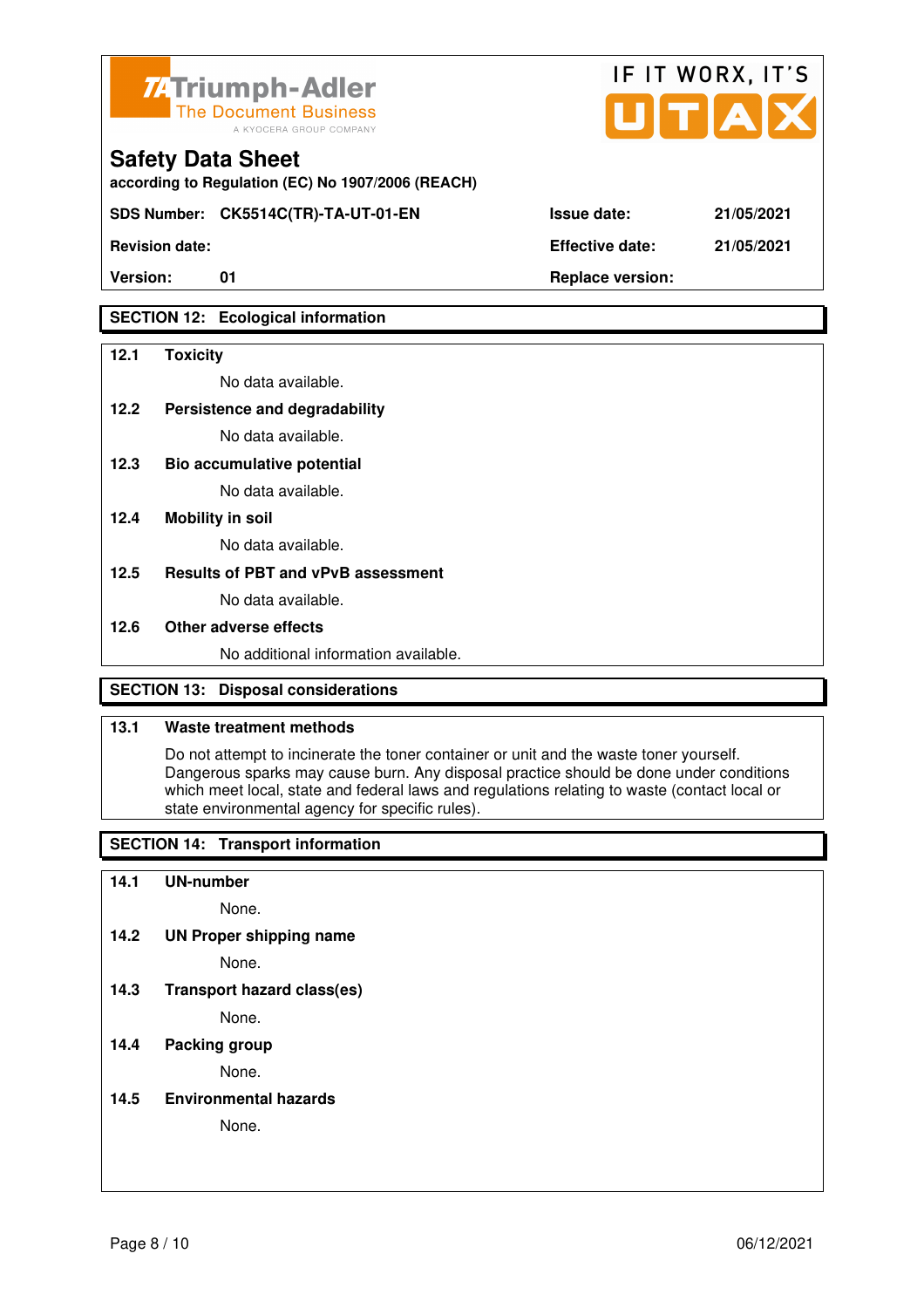



**according to Regulation (EC) No 1907/2006 (REACH)**

# **SDS Number: CK5514C(TR)-TA-UT-01-EN Issue date: 21/05/2021**

**Revision date: Effective date: 21/05/2021** 

Version: 01 01 **Replace version:** 

# **14.6 Special precautions for user**

No additional information available.

# **14.7 Transport in bulk according to Annex II of MARPOL73/78 and the IBC Code**

Not applicable.

# **SECTION 15: Regulatory information**

# **15.1 Safety, health and environmental regulations/legislation specific for the substance or mixture**

#### **EU-regulations**

Regulation (EC) No 1005/2009 (on substances that deplete the ozone layer, Annex I and II): Not listed.

Regulation (EU) 2019/1021 (on persistent organic pollutants, Annex I as amended):

Not listed.

 Regulation (EU) No 649 /2012 (concerning the export and import of dangerous chemicals, Annex I and V as amended):

Not listed.

 Regulation (EC) No 1907/2006 REACH Annex XVII as amended (Restrictions on use): Not listed.

Regulation (EC) No 1907/2006 REACH Annex XIV as amended (Authorizations):

Not listed.

#### **US-regulations**

All ingredients in this product comply with order under TSCA.

#### **Canada regulations**

 This product is not a WHMIS-controlled product, since we consider it as a manufactured article.

#### **15.2 Chemical Safety Assessment**

No data available.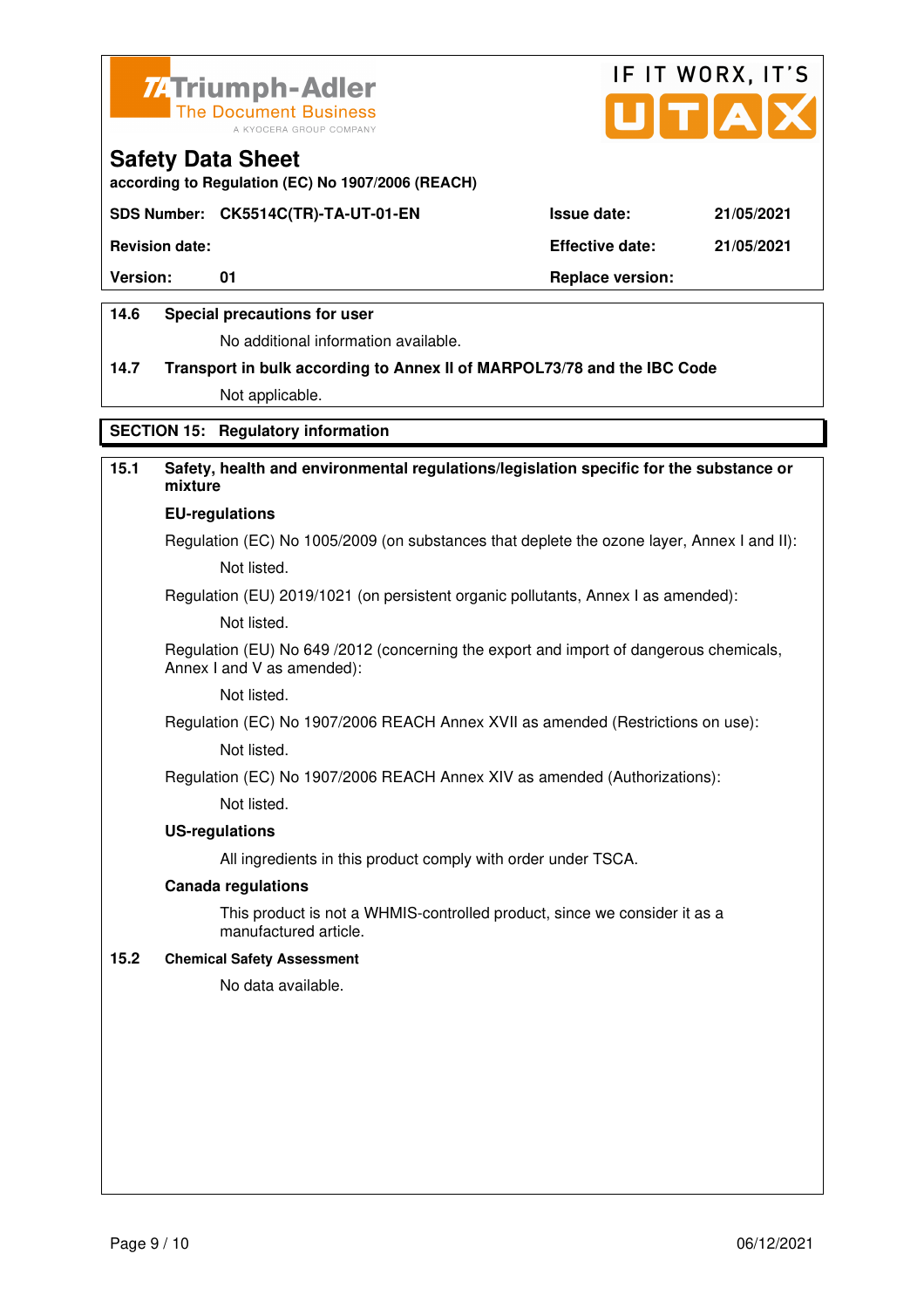|                                                                                                                                                                                                                                                                                                                                                                                                                                                                                                                                              |                                                                                                                                                                                                  |                                                | IF IT WORX, IT'S |
|----------------------------------------------------------------------------------------------------------------------------------------------------------------------------------------------------------------------------------------------------------------------------------------------------------------------------------------------------------------------------------------------------------------------------------------------------------------------------------------------------------------------------------------------|--------------------------------------------------------------------------------------------------------------------------------------------------------------------------------------------------|------------------------------------------------|------------------|
|                                                                                                                                                                                                                                                                                                                                                                                                                                                                                                                                              | <b>74 Triumph-Adler</b><br><b>The Document Business</b>                                                                                                                                          |                                                |                  |
|                                                                                                                                                                                                                                                                                                                                                                                                                                                                                                                                              | A KYOCERA GROUP COMPANY                                                                                                                                                                          |                                                | UTAD             |
| <b>Safety Data Sheet</b>                                                                                                                                                                                                                                                                                                                                                                                                                                                                                                                     |                                                                                                                                                                                                  |                                                |                  |
|                                                                                                                                                                                                                                                                                                                                                                                                                                                                                                                                              | according to Regulation (EC) No 1907/2006 (REACH)                                                                                                                                                |                                                |                  |
|                                                                                                                                                                                                                                                                                                                                                                                                                                                                                                                                              | SDS Number: CK5514C(TR)-TA-UT-01-EN                                                                                                                                                              | <b>Issue date:</b>                             | 21/05/2021       |
| <b>Revision date:</b>                                                                                                                                                                                                                                                                                                                                                                                                                                                                                                                        |                                                                                                                                                                                                  | <b>Effective date:</b>                         | 21/05/2021       |
| Version:                                                                                                                                                                                                                                                                                                                                                                                                                                                                                                                                     | 01                                                                                                                                                                                               | <b>Replace version:</b>                        |                  |
|                                                                                                                                                                                                                                                                                                                                                                                                                                                                                                                                              | <b>SECTION 16: Other information</b>                                                                                                                                                             |                                                |                  |
|                                                                                                                                                                                                                                                                                                                                                                                                                                                                                                                                              |                                                                                                                                                                                                  |                                                |                  |
| To the best of our knowledge, the information contained herein is accurate. However, we<br>cannot assume any liability whatsoever for the accuracy or completeness of the information<br>contained herein. The contents and format of this SDS are in accordance with Regulation<br>(EC) No 1907/2006, Annex II as amended by Regulation (EU) 2015/830 with respect to SDSs.                                                                                                                                                                 |                                                                                                                                                                                                  |                                                |                  |
| Revision information: -                                                                                                                                                                                                                                                                                                                                                                                                                                                                                                                      |                                                                                                                                                                                                  |                                                |                  |
|                                                                                                                                                                                                                                                                                                                                                                                                                                                                                                                                              | Full text of H statements under sections 3:                                                                                                                                                      | H351: Suspected of causing cancer (inhalation) |                  |
| Abbreviations and acronyms                                                                                                                                                                                                                                                                                                                                                                                                                                                                                                                   |                                                                                                                                                                                                  |                                                |                  |
| ACGIH                                                                                                                                                                                                                                                                                                                                                                                                                                                                                                                                        | American Conference of Governmental Industrial Hygienists<br>2016 TLVs and BEIs (Threshold Limit Values for Chemical Substances and Physical Agents and Biological<br>Exposure Indices)          |                                                |                  |
| CAS<br><b>CLP</b><br><b>DFG</b>                                                                                                                                                                                                                                                                                                                                                                                                                                                                                                              | <b>Chemical Abstracts Service</b><br>Regulation (EC) No 1272/2008 on classification, labelling and packaging of substances and mixtures<br>Deutsche Forschungsgemeinschaft                       |                                                |                  |
| <b>EPA</b><br><b>IARC</b>                                                                                                                                                                                                                                                                                                                                                                                                                                                                                                                    | Environmental Protection Agency (Integrated Risk Information System) (US)<br>International Agency for Research on Cancer (IARC Monographs on the Evaluations of Carcinogenic Risks<br>to Humans) |                                                |                  |
| <b>MAK</b><br><b>NTP</b>                                                                                                                                                                                                                                                                                                                                                                                                                                                                                                                     | Maximale Arbeitsplatzkonzentration der Deutschen Forschungsgesellschaft (2011)                                                                                                                   |                                                |                  |
| OSHA                                                                                                                                                                                                                                                                                                                                                                                                                                                                                                                                         | National Toxicology Program (Report on Carcinogens) (US)<br>Occupational Safety and Health Administration (29 CFR Part 1910 Subpart Z)                                                           |                                                |                  |
| <b>PBT</b><br>PEL                                                                                                                                                                                                                                                                                                                                                                                                                                                                                                                            | Persistent, Bio accumulative and Toxic<br>Permissible Exposure Limits                                                                                                                            |                                                |                  |
| Proposition 65                                                                                                                                                                                                                                                                                                                                                                                                                                                                                                                               | California, Safe Drinking Water and Toxic Enforcement Act of 1986                                                                                                                                |                                                |                  |
| <b>REACH</b>                                                                                                                                                                                                                                                                                                                                                                                                                                                                                                                                 | Regulation (EC) No 1907/2006 concerning the Registration, Evaluation, Authorization and Restriction of<br>Chemicals                                                                              |                                                |                  |
| STOT                                                                                                                                                                                                                                                                                                                                                                                                                                                                                                                                         | Specific target organ toxicity                                                                                                                                                                   |                                                |                  |
| <b>SVHC</b>                                                                                                                                                                                                                                                                                                                                                                                                                                                                                                                                  | Substances of Very High Concern                                                                                                                                                                  |                                                |                  |
| TRGS 905                                                                                                                                                                                                                                                                                                                                                                                                                                                                                                                                     | Technische Regeln für Gefahrstoffe (Deutschland)                                                                                                                                                 |                                                |                  |
| TSCA                                                                                                                                                                                                                                                                                                                                                                                                                                                                                                                                         | Toxic Substances Control Act (US)                                                                                                                                                                |                                                |                  |
| TWA<br>UN                                                                                                                                                                                                                                                                                                                                                                                                                                                                                                                                    | Time Weighted Average<br><b>United Nations</b>                                                                                                                                                   |                                                |                  |
| vPvB                                                                                                                                                                                                                                                                                                                                                                                                                                                                                                                                         | very Persistent and very Bio accumulative                                                                                                                                                        |                                                |                  |
| <b>WHMIS</b>                                                                                                                                                                                                                                                                                                                                                                                                                                                                                                                                 | Workplace Hazardous Materials Information System (Canada)                                                                                                                                        |                                                |                  |
|                                                                                                                                                                                                                                                                                                                                                                                                                                                                                                                                              | Key literature references and sources for data                                                                                                                                                   |                                                |                  |
| (1)<br>Pulmonary Response to Toner upon Chronic Inhalation Exposure in Rats, H. Muhle et al., Fundamental and Applied<br>Toxicology 17.280-299 (1991) Lung Clearance and Retention of Toner, Utilizing a Tracer Technique, during Chronic<br>Inhalation Exposure in Rats, B. Bellmann, Fundamental and Applied Toxicology 17.300-313 (1991)<br>IARC Monograph on the Evaluation of the Carcinogenic Risk of Chemicals to Humans, Vol. 93<br>(2)<br>(2)<br>CLI CUIDDENT INTELLICENCE DULLETIN "Evoluction of Hoolth Hoperd and Decemmendation |                                                                                                                                                                                                  |                                                |                  |

- (3) NIOSH CURRENT INTELLIGENCE BULLETIN "Evaluation of Health Hazard and Recommendation for Occupational Exposure to Titanium Dioxide DRAFT"
- (4) The contents are in accordance with Material Safety Data Sheet "CK5514C(TR)-TA-UT-01-EN"; 21/05/2021 of the KYOCERA Document Solutions Inc., 1-2-28 Tamatsukuri, Chuo-ku, Osaka 540-8585, Japan.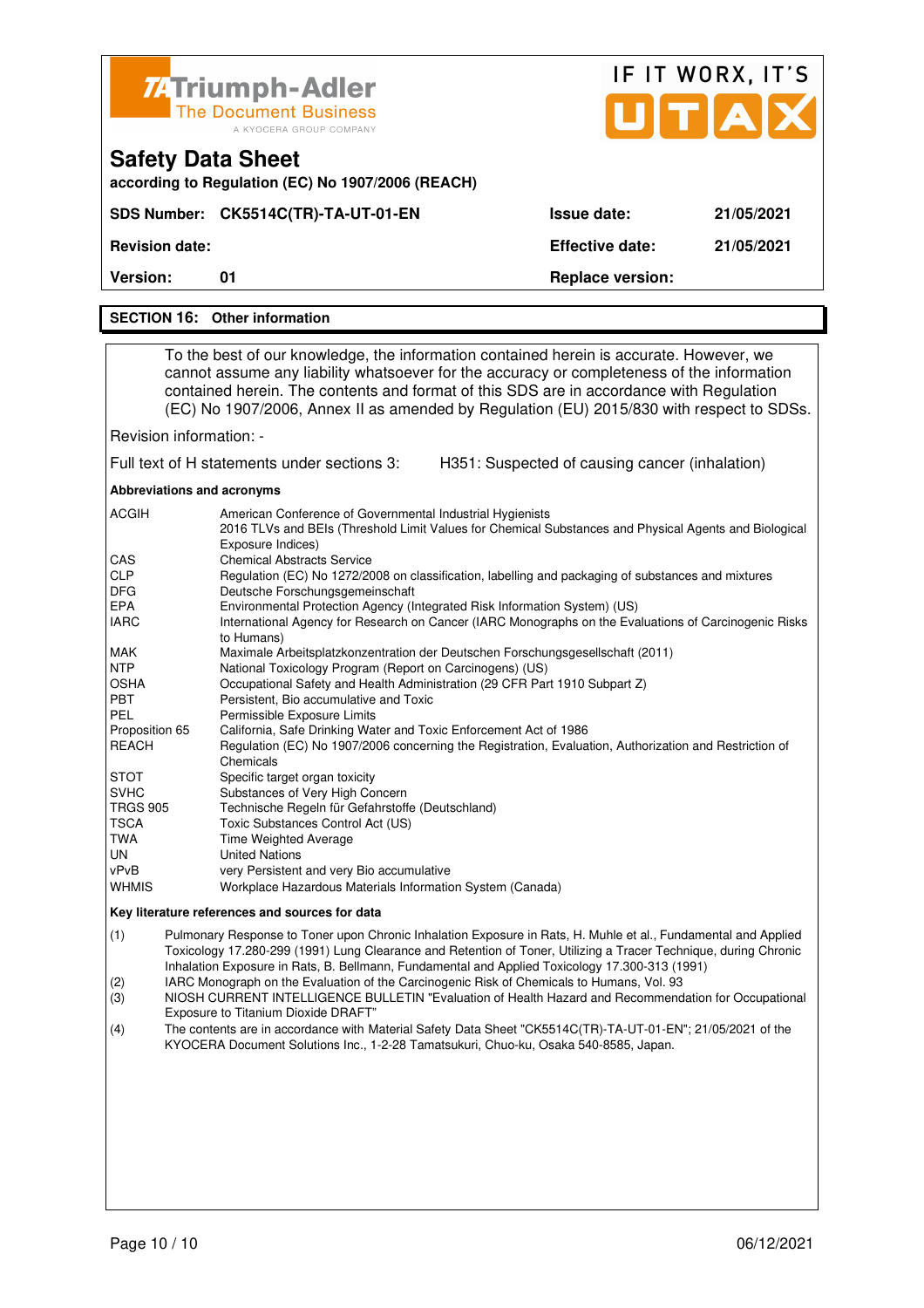



**Safety Data Sheet according to Regulation (EC) No 1907/2006 (REACH)**

# **SECTION 1: Identification of the substance/mixture and of the company/undertaking**

| 1.1 | <b>Product identifier</b>         |                                                                                              |
|-----|-----------------------------------|----------------------------------------------------------------------------------------------|
|     | <b>Product name</b>               | <b>Black Toner for</b>                                                                       |
|     |                                   | 402ci, 502ci                                                                                 |
|     | <b>Consumable name</b>            | CK-5514K                                                                                     |
|     | <b>Product form</b>               | Mixture                                                                                      |
| 1.2 |                                   | Relevant identified uses of the substance or mixture and uses advised against                |
|     | <b>Identified uses</b>            | The image formation of our electrophotographic equipment.<br>Other uses are not recommended. |
| 1.3 |                                   | Details of the supplier of the safety data sheet                                             |
|     | <b>Manufacturer</b>               | <b>KYOCERA Document Solutions Inc.</b>                                                       |
|     | <b>Address</b>                    | 1-2-28 Tamatsukuri, Chuo-ku, Osaka 540-8585, Japan                                           |
|     | <b>Supplier</b>                   | TA Triumph-Adler GmbH                                                                        |
|     | <b>Address</b>                    | Deelbögenkamp 4c<br>22297 Hamburg<br>Germany                                                 |
| 1.4 | <b>Emergency telephone number</b> | $+49(0)$ 40 / 528490<br>(This number is available only during office hours)                  |

# **SECTION 2: Hazards identification**

| 2.1 | Classification of the substance or mixture                                                                            |
|-----|-----------------------------------------------------------------------------------------------------------------------|
|     | Classification according to Regulation (EC) No 1272/2008 (CLP)                                                        |
|     | Not classified as hazardous mixture.                                                                                  |
| 2.2 | Label elements                                                                                                        |
|     | Labelling according to Regulation (EC) No 1272/2008 (CLP)                                                             |
|     | Not applicable.                                                                                                       |
| 2.3 | Other hazards                                                                                                         |
|     | Assessment of PBT/vPvB                                                                                                |
|     | No data available.                                                                                                    |
|     | See section 4 and 11 for information on health effects and symptoms.<br>See section 9 for dust explosion information. |
|     |                                                                                                                       |
|     |                                                                                                                       |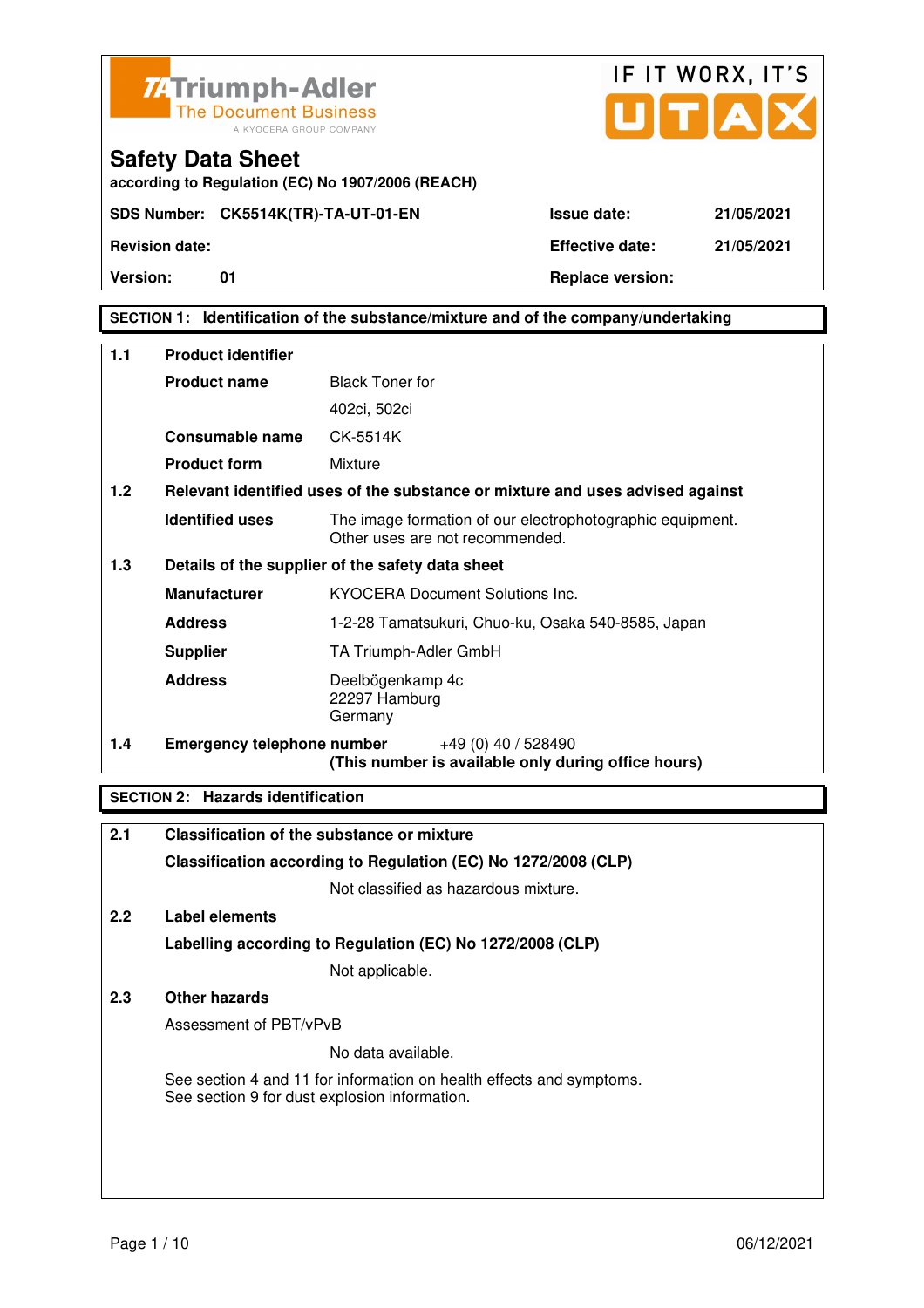| <b>ZATriumph-Adler</b><br>U[T A]<br><b>The Document Business</b><br>A KYOCERA GROUP COMPANY                    |                                                                                                                              | IF IT WORX, IT'S                                     |                                  |                             |
|----------------------------------------------------------------------------------------------------------------|------------------------------------------------------------------------------------------------------------------------------|------------------------------------------------------|----------------------------------|-----------------------------|
| <b>Safety Data Sheet</b>                                                                                       | according to Regulation (EC) No 1907/2006 (REACH)                                                                            |                                                      |                                  |                             |
| SDS Number: CK5514K(TR)-TA-UT-01-EN                                                                            |                                                                                                                              |                                                      | Issue date:                      | 21/05/2021                  |
| <b>Revision date:</b>                                                                                          |                                                                                                                              |                                                      | <b>Effective date:</b>           | 21/05/2021                  |
| <b>Version:</b><br>01                                                                                          |                                                                                                                              |                                                      | <b>Replace version:</b>          |                             |
|                                                                                                                | <b>SECTION 3: Composition/information on ingredients</b>                                                                     |                                                      |                                  |                             |
| 3.2<br><b>Mixtures</b>                                                                                         |                                                                                                                              |                                                      |                                  |                             |
| Chemical name                                                                                                  |                                                                                                                              | CAS No                                               | Weight%                          | <b>Classification (CLP)</b> |
| Polyester resin (3 kinds)<br>Carbon Black<br>Amorphous silica<br>Titanium dioxide                              |                                                                                                                              | confidential<br>1333-86-4<br>7631-86-9<br>13463-67-7 | 80-90<br>$3 - 8$<br>$1-5$<br>< 1 | Carc.2(H351)                |
| Information of ingredients                                                                                     | (1) Substance, which present a health or environmental hazard within the meaning of CLP:<br>Titanium dioxide.                |                                                      |                                  |                             |
|                                                                                                                | (2) Substance, which are assigned Community workplace exposure limits:                                                       |                                                      |                                  |                             |
|                                                                                                                | None.                                                                                                                        |                                                      |                                  |                             |
| REACH:                                                                                                         | (3) Substance, which are PBT or vPvB in accordance with the criteria set out in Annex XIII of                                |                                                      |                                  |                             |
|                                                                                                                | None.                                                                                                                        |                                                      |                                  |                             |
| (4) Substance, which are included in the list established in accordance with Article 59(1) of<br>REACH (SVHC): |                                                                                                                              |                                                      |                                  |                             |
|                                                                                                                | None.                                                                                                                        |                                                      |                                  |                             |
|                                                                                                                | See section 16 for the full text of the H statements declared above.                                                         |                                                      |                                  |                             |
| <b>SECTION 4: First aid measures</b>                                                                           |                                                                                                                              |                                                      |                                  |                             |
| 4.1                                                                                                            | <b>Description of first aid measures</b>                                                                                     |                                                      |                                  |                             |
| Inhalation:                                                                                                    | Remove from exposure to fresh air and gargle with plenty of water.<br>Consult a doctor in case of such symptoms as coughing. |                                                      |                                  |                             |
|                                                                                                                | Skin contact: Wash with soap and water.                                                                                      |                                                      |                                  |                             |
| Eye contact:                                                                                                   | Flush with water immediately and see a doctor if irritating.                                                                 |                                                      |                                  |                             |
| Ingestion:                                                                                                     | Rinse out the mouth. Drink one or two glasses of water to dilute.<br>Seek medical treatment if necessary.                    |                                                      |                                  |                             |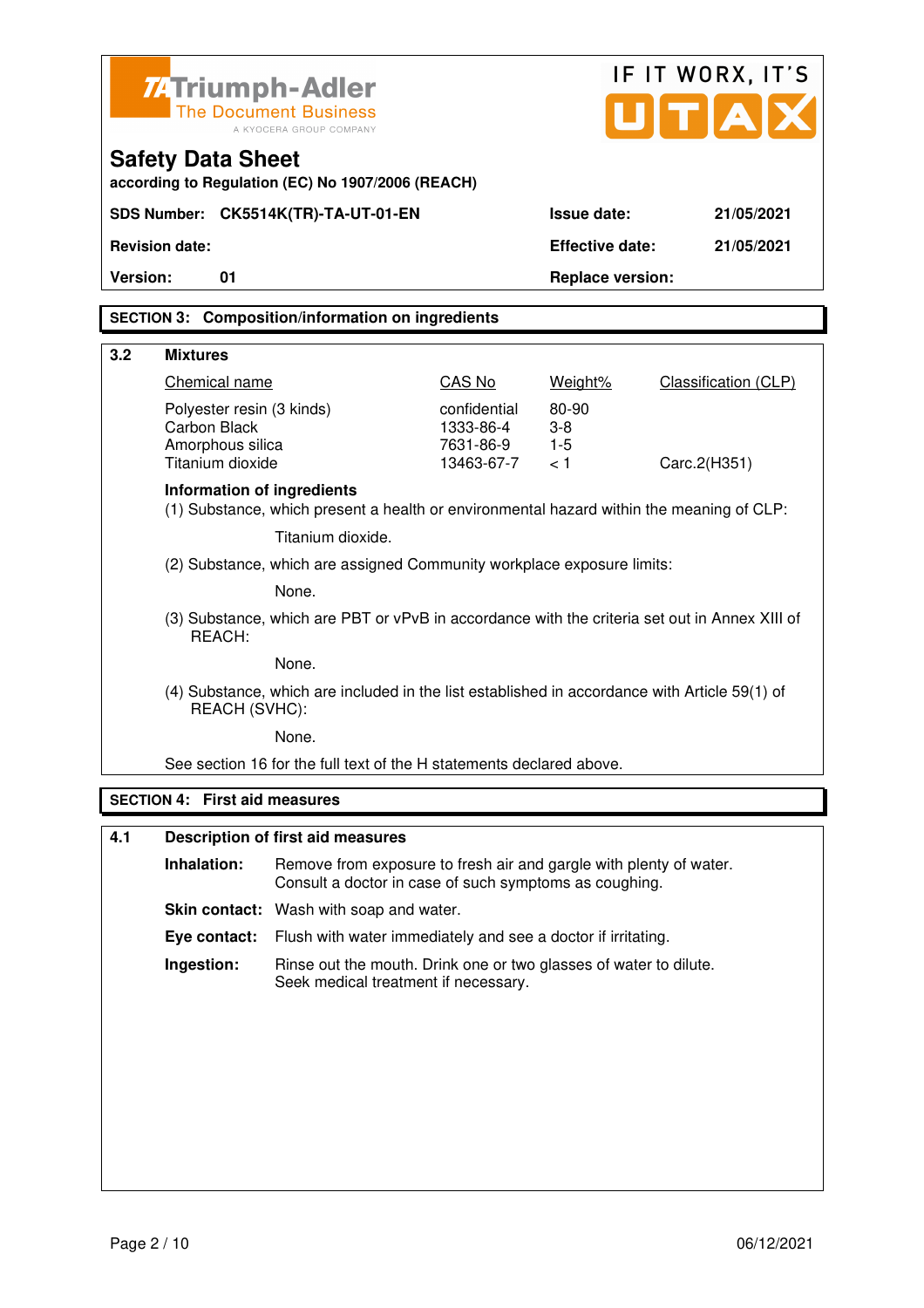



**according to Regulation (EC) No 1907/2006 (REACH)**

|                       | SDS Number: CK5514K(TR)-TA-UT-01-EN | <b>Issue date:</b>      | 21/05/2021 |
|-----------------------|-------------------------------------|-------------------------|------------|
| <b>Revision date:</b> |                                     | <b>Effective date:</b>  | 21/05/2021 |
| <b>Version:</b>       |                                     | <b>Replace version:</b> |            |

# **4.2 Most important symptoms and effects, both acute and delayed**  Potential health effects and symptoms **Inhalation:** Prolonged inhalation of excessive dusts may cause lung damage. Use of this product as intended does not result in prolonged inhalation of excessive toner dusts. **Skin contact:** Unlikely to cause skin irritation. **Eye contact:** May cause transient eye irritation.

**Ingestion:** Use of this product as intended does not result in ingestion.

# **4.3 Indication of any immediate medical attention and special treatment needed**

No additional information available.

# **SECTION 5: Firefighting measures**

# **5.1 Extinguishing media**

Suitable extinguishing media

Water spray, foam, powder,  $CO<sub>2</sub>$  or dry chemical

Unsuitable extinguishing media

None specified.

# **5.2 Special hazards arising from the substance or mixture**

Hazardous combustion products: Carbon dioxide, Carbon monoxide

#### **5.3 Advice for firefighters**

Fire-fighting procedures

 Pay attention not to blow away dust. Drain water off around and decrease the atmosphere temperature to extinguish the fire.

#### **Protection equipment for firefighters**

None specified.

# **SECTION 6: Accidental release measures**

#### **6.1 Personal precautions, protective equipment and emergency procedures**

 Avoid inhalation, ingestion, eye and skin contact in case of accidental release. Avoid formation of dust. Provide adequate ventilation.

# **6.2 Environmental precautions**

Do not allow to enter into surface water or drains.

#### **6.3 Methods and material for containment and cleaning up**

Gather the released powder not to blow away and wipe up with a wet cloth.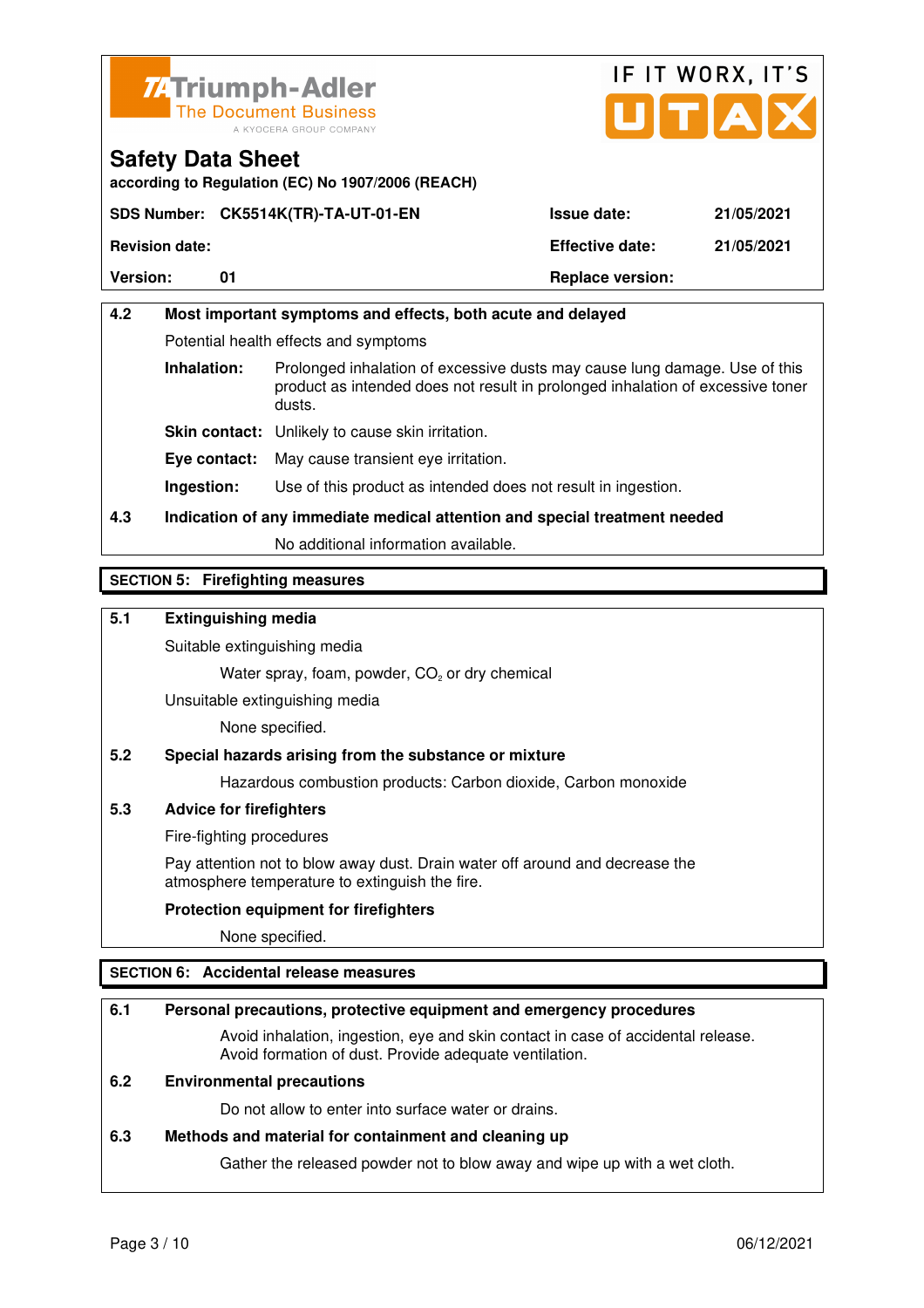



**according to Regulation (EC) No 1907/2006 (REACH)**

# **SDS Number: CK5514K(TR)-TA-UT-01-EN Issue date: 21/05/2021**

**Revision date: Effective date: 21/05/2021** 

Version: 01 01 **Replace version:** 

# **6.4 Reference to other sections**

See section 13 for disposal information.

#### **SECTION 7: Handling and storage**

#### **7.1 Precautions for safe handling**

 Do not attempt to force open or destroy the toner container or unit. See installation guide of this product.

#### **7.2 Conditions for safe storage, including any incompatibilities**

Keep the toner container or unit tightly closed and store in a cool, dry and dark place. Keep away from fire. Keep out of the reach of children.

#### **7.3 Specific end use(s)**

No additional information available.

#### **SECTION 8: Exposure controls/personal protection**

# **8.1 Control parameters**

(Reference data)

#### **US ACGIH Threshold Limit Values (TWA)**

Particles: 10 mg/m<sup>3</sup> (Inhalable particles) 3 mg/m<sup>3</sup> (Respirable particles) Carbon Black: 3 mg/m³ (Inhalable fraction) Titanium dioxide: 10 mg/m³

#### **US OSHA PEL (TWA)**

Particles: 15 mg/m<sup>3</sup> (Total dust) 5 mg/m<sup>3</sup> (Respirable fraction) Carbon Black: 3.5 mg/m³ Amorphous silica:  $80 \text{ mg/m}^3/\% \text{SiO}_2$ Titanium dioxide: 15 mg/m<sup>3</sup> (Total dust)

# **EU Occupational exposure limits: Directive (EC) 2000/39, (EC) 2006/15 and (EU) 2009/161**

Not listed.

#### **8.2 Exposure controls**

#### **Appropriate engineering controls**

 Special ventilator is not required under normal intended use. Use in a well-ventilated area.

#### **Personal protective equipment**

 Respiratory protection, eye protection, hand protection, skin and body protection are not required under normal intended use.

#### **Environmental exposure controls**

No additional information available.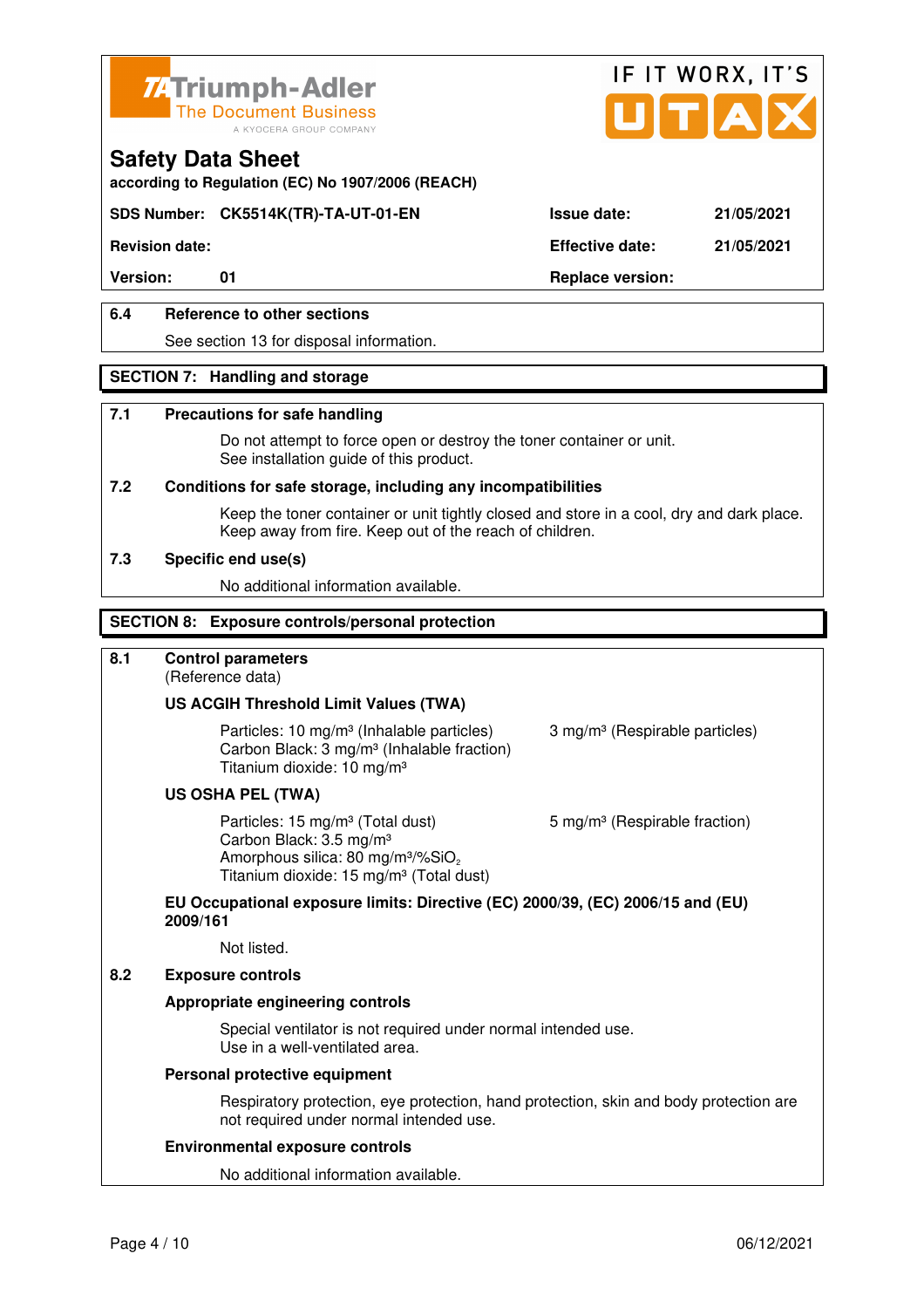



**according to Regulation (EC) No 1907/2006 (REACH)**

# **SECTION 9: Physical and chemical properties**

| 9.1                                    | Information on basic physical and chemical properties |  |  |
|----------------------------------------|-------------------------------------------------------|--|--|
| Appearance                             |                                                       |  |  |
| Physical state                         | Solid (fine powder)                                   |  |  |
| Colour                                 | <b>Black</b>                                          |  |  |
| Odour                                  | Odourless                                             |  |  |
| Odour threshold                        | No data available.                                    |  |  |
| pH                                     | No data available.                                    |  |  |
| Melting point [°C]                     | 100-120 (Toner)                                       |  |  |
| Boiling point                          | No data available.                                    |  |  |
| Flash point                            | No data available.                                    |  |  |
| Evaporation rate                       | No data available.                                    |  |  |
| Flammability (solid, gas)              | No data available.                                    |  |  |
| Upper flammability or explosive limit  | No data available.                                    |  |  |
| Lower flammability or explosive limit  | No data available.                                    |  |  |
| Vapour pressure                        | No data available.                                    |  |  |
| Vapour density                         | No data available.                                    |  |  |
| Relative density [g/cm <sup>3</sup> ]  | 1.2-1.4 (Toner)                                       |  |  |
| Solubility (ies)                       | Almost insoluble in water.                            |  |  |
| Partition coefficient: n-octanol/water | No data available.                                    |  |  |
| Auto-ignition temperature              | No data available.                                    |  |  |
| Decomposition temperature              | No data available.                                    |  |  |
| Viscosity                              | No data available.                                    |  |  |
| <b>Explosive properties</b>            | No data available.                                    |  |  |
| Oxidizing properties                   | No data available.                                    |  |  |

## **9.2 Other information**

Dust explosion properties

 Dust explosion is improbable under normal intended use. Experimental explosiveness of toner is classified into the same rank such kind of powder as flour, dry milk and resin powder according to the pressure rising speed.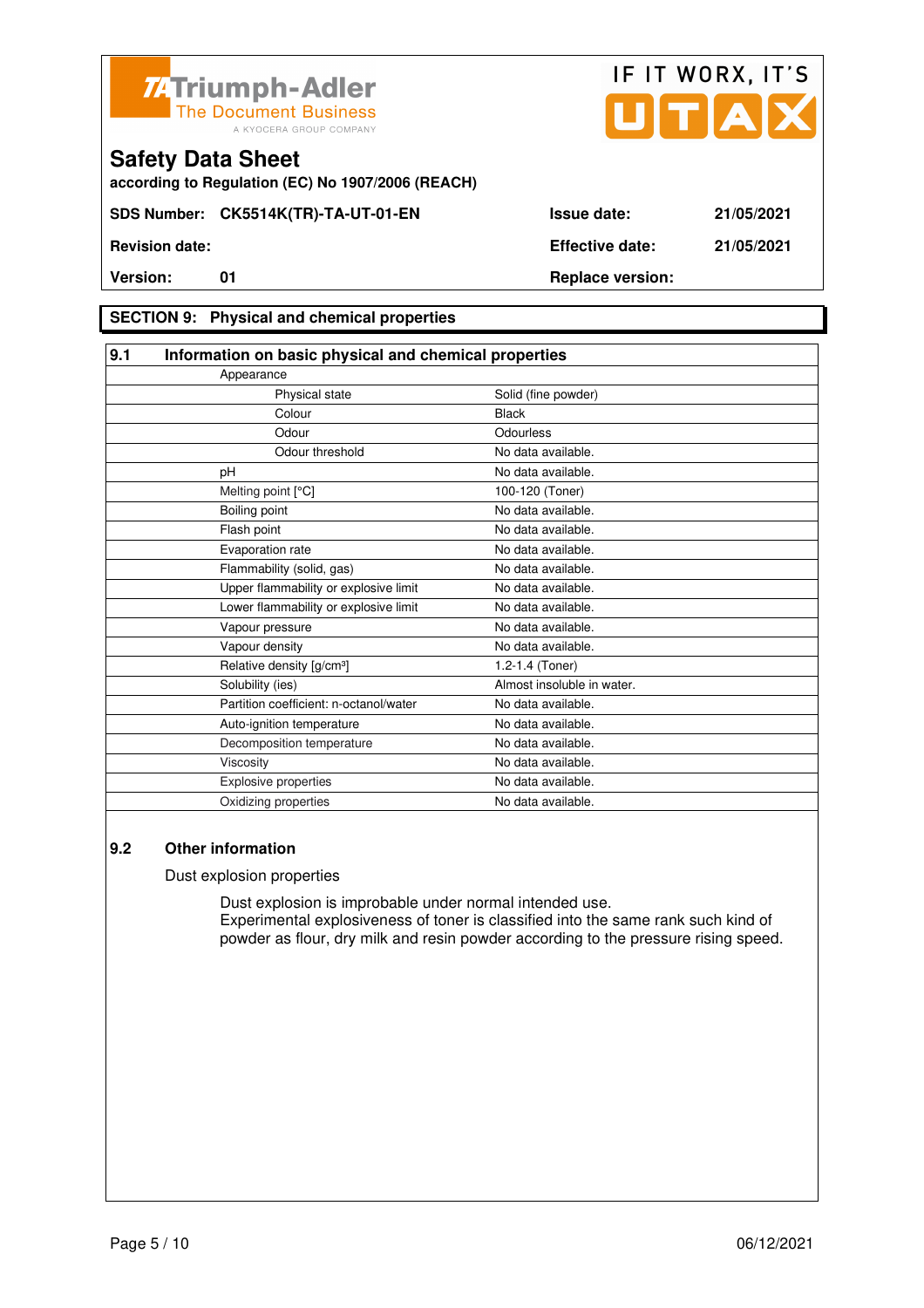



**Version:** 01 **Replace version:** 

**SECTION 10: Stability and reactivity** 

# **10.1 Reactivity**

No data available.

**according to Regulation (EC) No 1907/2006 (REACH)**

# **10.2 Chemical stability**

**Safety Data Sheet** 

This product is stable under normal conditions of use and storage.

# **10.3 Possibility of hazardous reactions**

Hazardous reactions will not occur.

**10.4 Conditions to avoid** 

None specified.

# **10.5 Incompatible materials**

None specified.

# **10.6 Hazardous decomposition products**

Hazardous decomposition products are not to be produced.

# **SECTION 11: Toxicological information**

# **11.1 Information on toxicological effects**  Based on available data, the classification criteria listed below are not met. **Acute toxicity**  Oral  $(LD_{50})$   $> 2000$  mg/kg (rat)<sup>\*</sup> (Toner) Dermal  $(LD_{50})$  No data available (Toner). Inhalation  $(LC_{50}(4hr))$  > 5.09 mg/l (rat)\* (Toner)  **Skin corrosion/irritation** Acute skin irritation Non-irritant (rabbit)\* (Toner)  **Serious eye damage/irritation** Acute eye irritation Mild irritant (rabbit)\* (Toner)  **Respiratory or skin sensitization**  Skin sensitization Non-sensitising (mouse)<sup>\*</sup> (Toner)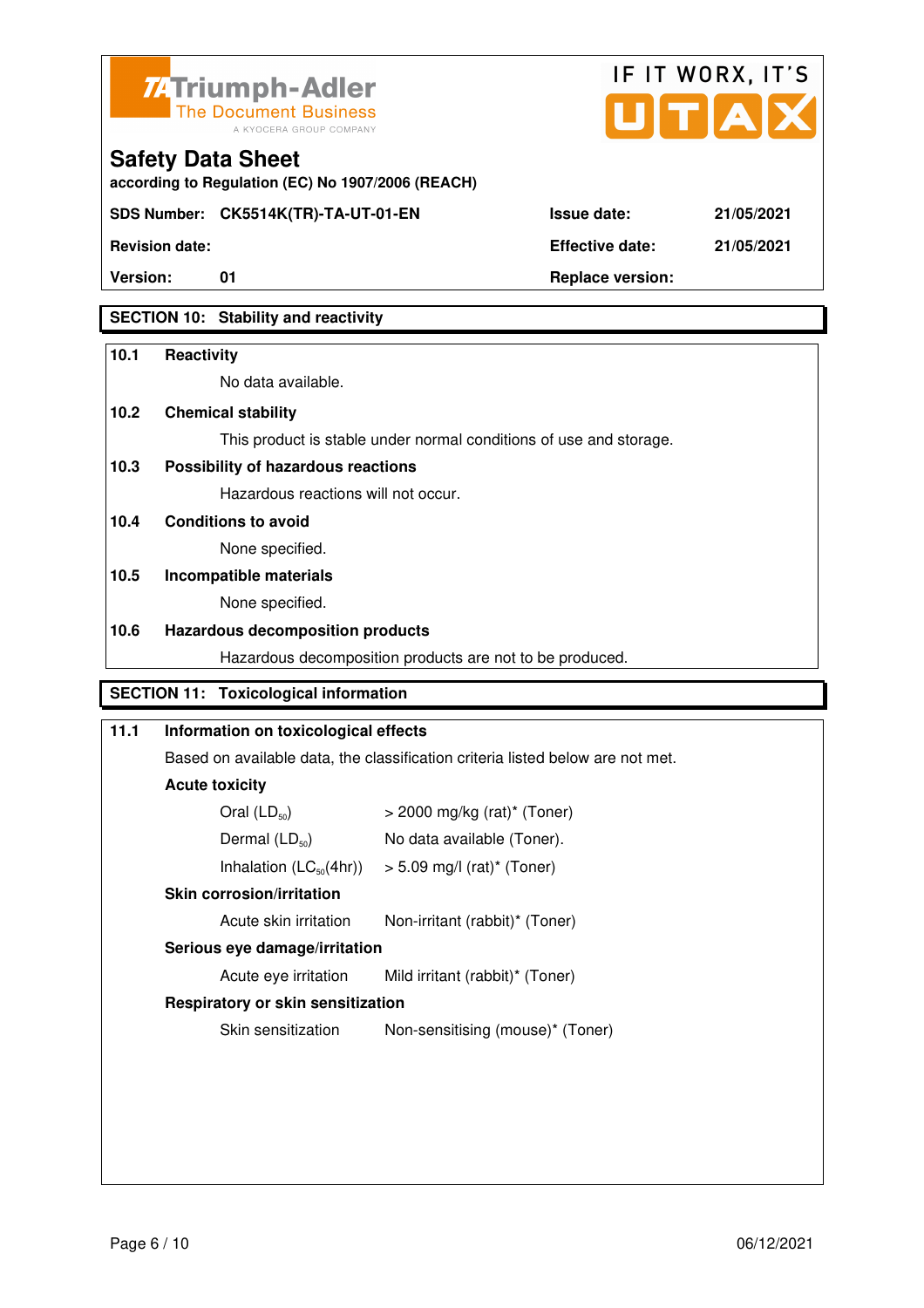



**according to Regulation (EC) No 1907/2006 (REACH)**

**SDS Number: CK5514K(TR)-TA-UT-01-EN Issue date: 21/05/2021** 

**Revision date: Effective date: 21/05/2021 Version:** 01 **Replace version:** 01

# **11.1 Germ cell mutagenicity**

Ames test is negative (Toner) (based on test result of constituent materials) \*(based on test result of similar product)

#### **Information of ingredients:**

No mutagen according to MAK, TRGS905 und (EC) No 1272/2008 Annex VI.

#### **Carcinogenicity**

#### **Information of ingredients:**

 No carcinogen or potential carcinogen (except Titanium dioxide and Carbon Black) according to IARC, Japan Association on Industrial Health, ACGIH, EPA, OSHA, NTP, MAK, California Proposition 65, TRGS 905 and (EC) No 1272/2008 Annex VI.

 The IARC re-evaluated Titanium dioxide and Carbon Black as a Group 2B carcinogen (possibly carcinogenic to humans) as the result of inhalation exposure test in rats. But, oral/skin test does not show carcinogenicity (2). The evaluation of Carbon Black is based upon the development of lung tumours in rat receiving chronic inhalation exposures to free Carbon Black at level that induce particle overload of the lung. The studies performed in animal models other than rats have not demonstrated an association between Carbon Black and lung tumours. Moreover, a two years cancer bioassay using a typical toner preparation containing Carbon Black demonstrated no association between toner exposure and tumour development in rats (1). In the animal chronic inhalation studies for Titanium dioxide, the lung tumour was observed only in rats. It is estimated that this is attributed to the overload of rat´s lung clearance mechanism (overload phenomenon) (3). The inhalation of excessive Titanium dioxide does not occur in normal use of this product. Also, epidemiological studies to date have not revealed any evidence of the relation between occupational exposure to Titanium dioxide and respiratory tract diseases.

#### **Reproductive toxicity**

#### **Information of ingredients:**

 No reproductive toxicant according to MAK, California Proposition 65, TRGS 905 und (EC) No 1272/2008 Annex VI.

**STOT-repeated exposure** No data available.

**Aspiration hazard** No data available.

#### **Chronic effects**

 In a study in rats by chronic inhalation exposure to a typical toner, a mild to moderate degree of lung fibrosis was observed in 92% of the rats in the high concentration (16 mg/m<sup>3</sup>) exposure group, and a minimal to mild degree of fibrosis was noted in 22% of the animal in the middle  $(4mg/m<sup>3</sup>)$  exposure group (1). But no pulmonary change was reported in the lowest (1mg/m³) exposure group, the most relevant level to potential human exposures.

#### **Other information** No data available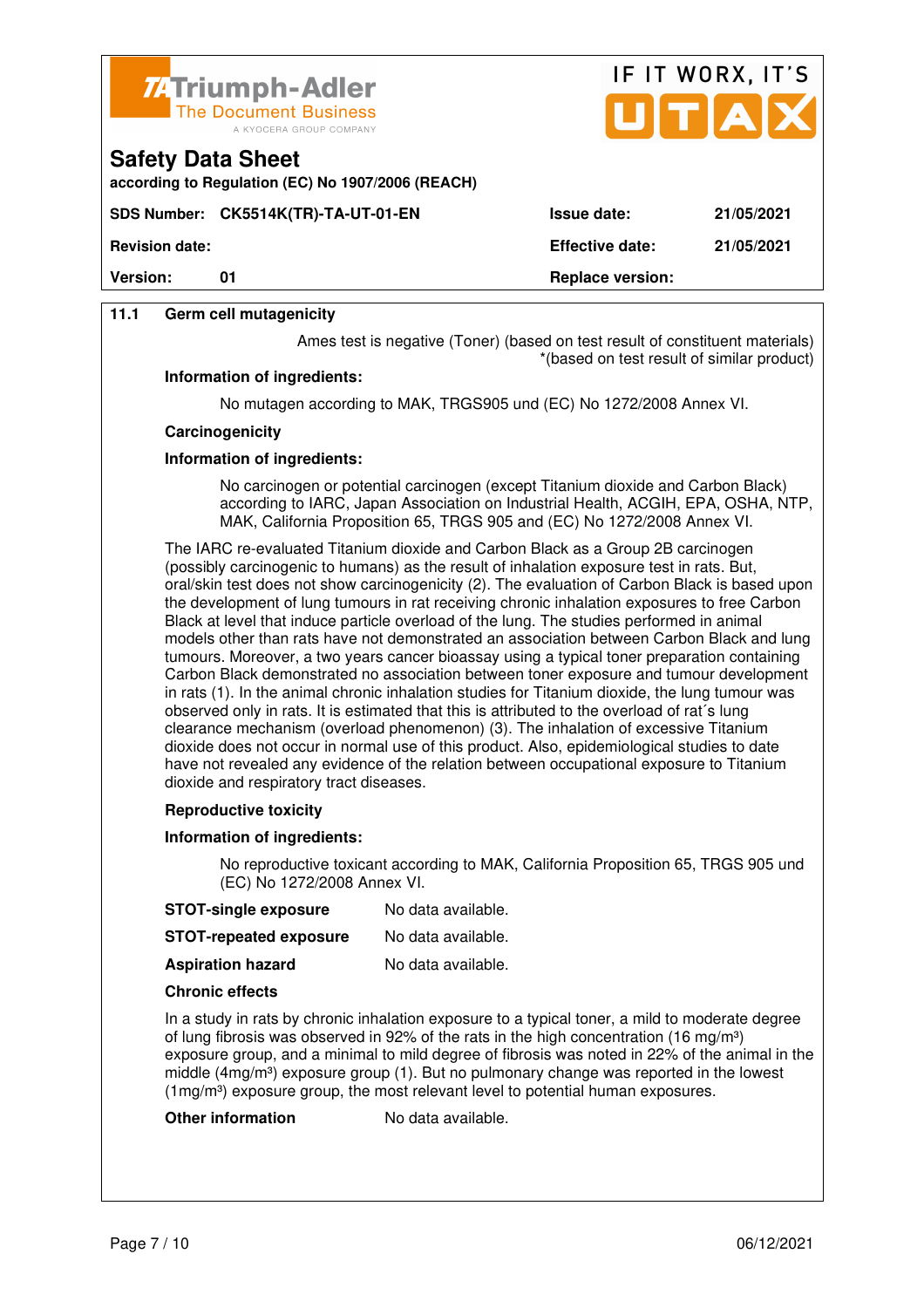

**according to Regulation (EC) No 1907/2006 (REACH)**

**SDS Number: CK5514K(TR)-TA-UT-01-EN Issue date: 21/05/2021** 

**Revision date: Effective date: 21/05/2021** 

# **SECTION 12: Ecological information**

### **12.1 Toxicity**

No data available.

**12.2 Persistence and degradability** 

No data available.

**12.3 Bio accumulative potential** 

No data available.

### **12.4 Mobility in soil**

No data available.

### **12.5 Results of PBT and vPvB assessment**

No data available.

#### **12.6 Other adverse effects**

No additional information available.

# **SECTION 13: Disposal considerations**

### **13.1 Waste treatment methods**

 Do not attempt to incinerate the toner container or unit and the waste toner yourself. Dangerous sparks may cause burn. Any disposal practice should be done under conditions which meet local, state and federal laws and regulations relating to waste (contact local or state environmental agency for specific rules).

# **SECTION 14: Transport information**

#### **14.1 UN-number**

None.

**14.2 UN Proper shipping name** 

None.

**14.3 Transport hazard class(es)** 

None.

# **14.4 Packing group**

None.

**14.5 Environmental hazards** 

None.

| ue date: |  |  |  | 21/05/20 |  |
|----------|--|--|--|----------|--|
|          |  |  |  |          |  |

IF IT WORX, IT'S

Version: 01 01 **Replace version: Replace version:**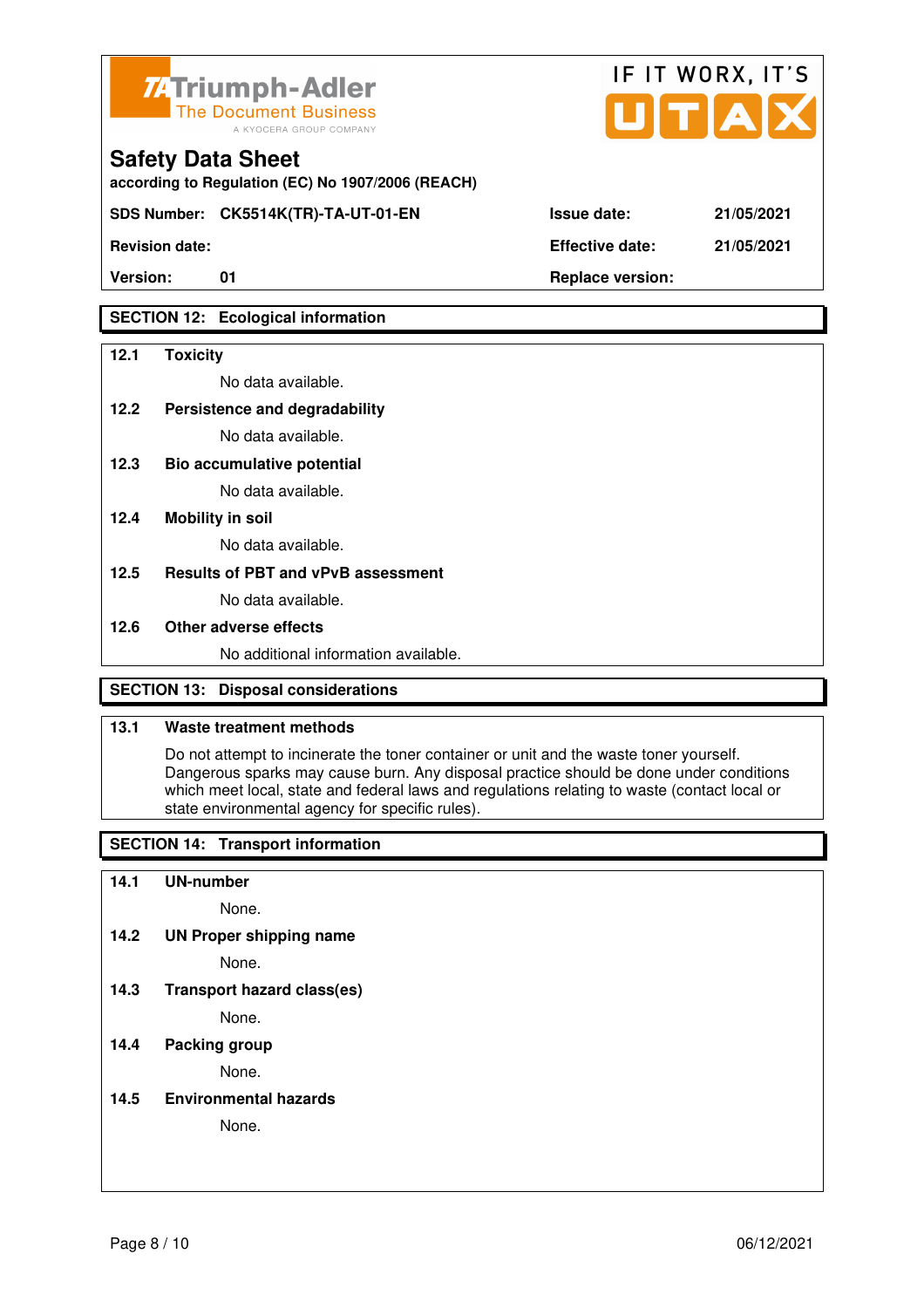



**according to Regulation (EC) No 1907/2006 (REACH)**

# **SDS Number: CK5514K(TR)-TA-UT-01-EN Issue date: 21/05/2021**

**Revision date: Effective date: 21/05/2021** 

Version: 01 01 **Replace version:** 

### **14.6 Special precautions for user**

No additional information available.

# **14.7 Transport in bulk according to Annex II of MARPOL73/78 and the IBC Code**

Not applicable.

# **SECTION 15: Regulatory information**

# **15.1 Safety, health and environmental regulations/legislation specific for the substance or mixture**

#### **EU-regulations**

Regulation (EC) No 1005/2009 (on substances that deplete the ozone layer, Annex I and II): Not listed.

Regulation (EU) 2019/1021 (on persistent organic pollutants, Annex I as amended):

Not listed.

 Regulation (EU) No 649/2012 (concerning the export and import of dangerous chemicals, Annex I and V as amended):

Not listed.

 Regulation (EC) No 1907/2006 REACH Annex XVII as amended (Restrictions on use): Not listed.

Regulation (EC) No 1907/2006 REACH Annex XIV as amended (Authorizations):

Not listed.

#### **US-regulations**

All ingredients in this product comply with order under TSCA.

#### **Canada regulations**

 This product is not a WHMIS-controlled product, since we consider it as a manufactured article.

#### **15.2 Chemical Safety Assessment**

No data available.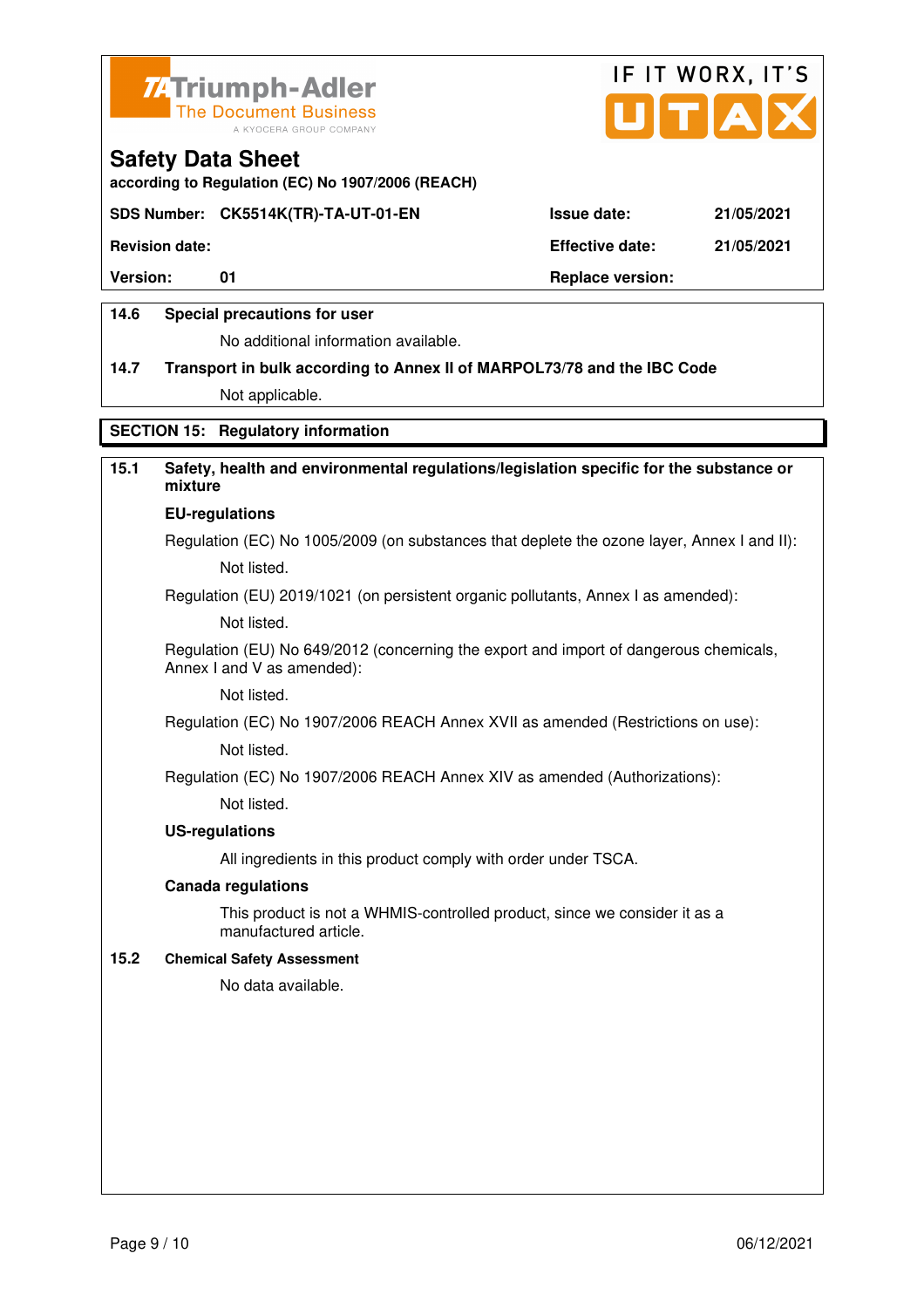|                                                                                                                                                                                                                                                                                                                                                                                                                                                 | <b>74 Triumph-Adler</b>                                                                                                                                                                                                                                                                                                                                                                                                                                                                                                                                                                                                                                                                                                                                                                                                                                                                                                                                                                                                                                                                                                                                                                                                                                                                                                                                                                                                            |                                                | IF IT WORX, IT'S |  |  |
|-------------------------------------------------------------------------------------------------------------------------------------------------------------------------------------------------------------------------------------------------------------------------------------------------------------------------------------------------------------------------------------------------------------------------------------------------|------------------------------------------------------------------------------------------------------------------------------------------------------------------------------------------------------------------------------------------------------------------------------------------------------------------------------------------------------------------------------------------------------------------------------------------------------------------------------------------------------------------------------------------------------------------------------------------------------------------------------------------------------------------------------------------------------------------------------------------------------------------------------------------------------------------------------------------------------------------------------------------------------------------------------------------------------------------------------------------------------------------------------------------------------------------------------------------------------------------------------------------------------------------------------------------------------------------------------------------------------------------------------------------------------------------------------------------------------------------------------------------------------------------------------------|------------------------------------------------|------------------|--|--|
|                                                                                                                                                                                                                                                                                                                                                                                                                                                 | <b>The Document Business</b><br>A KYOCERA GROUP COMPANY                                                                                                                                                                                                                                                                                                                                                                                                                                                                                                                                                                                                                                                                                                                                                                                                                                                                                                                                                                                                                                                                                                                                                                                                                                                                                                                                                                            |                                                | UTAD             |  |  |
| <b>Safety Data Sheet</b><br>according to Regulation (EC) No 1907/2006 (REACH)                                                                                                                                                                                                                                                                                                                                                                   |                                                                                                                                                                                                                                                                                                                                                                                                                                                                                                                                                                                                                                                                                                                                                                                                                                                                                                                                                                                                                                                                                                                                                                                                                                                                                                                                                                                                                                    |                                                |                  |  |  |
|                                                                                                                                                                                                                                                                                                                                                                                                                                                 | SDS Number: CK5514K(TR)-TA-UT-01-EN                                                                                                                                                                                                                                                                                                                                                                                                                                                                                                                                                                                                                                                                                                                                                                                                                                                                                                                                                                                                                                                                                                                                                                                                                                                                                                                                                                                                | <b>Issue date:</b>                             | 21/05/2021       |  |  |
| <b>Revision date:</b>                                                                                                                                                                                                                                                                                                                                                                                                                           |                                                                                                                                                                                                                                                                                                                                                                                                                                                                                                                                                                                                                                                                                                                                                                                                                                                                                                                                                                                                                                                                                                                                                                                                                                                                                                                                                                                                                                    | <b>Effective date:</b>                         | 21/05/2021       |  |  |
| Version:                                                                                                                                                                                                                                                                                                                                                                                                                                        | 01                                                                                                                                                                                                                                                                                                                                                                                                                                                                                                                                                                                                                                                                                                                                                                                                                                                                                                                                                                                                                                                                                                                                                                                                                                                                                                                                                                                                                                 | <b>Replace version:</b>                        |                  |  |  |
|                                                                                                                                                                                                                                                                                                                                                                                                                                                 | <b>SECTION 16: Other information</b>                                                                                                                                                                                                                                                                                                                                                                                                                                                                                                                                                                                                                                                                                                                                                                                                                                                                                                                                                                                                                                                                                                                                                                                                                                                                                                                                                                                               |                                                |                  |  |  |
|                                                                                                                                                                                                                                                                                                                                                                                                                                                 |                                                                                                                                                                                                                                                                                                                                                                                                                                                                                                                                                                                                                                                                                                                                                                                                                                                                                                                                                                                                                                                                                                                                                                                                                                                                                                                                                                                                                                    |                                                |                  |  |  |
| To the best of our knowledge, the information contained herein is accurate. However, we<br>cannot assume any liability whatsoever for the accuracy or completeness of the information<br>contained herein. The contents and format of this SDS are in accordance with Regulation<br>(EC) No 1907/2006, Annex II as amended by Regulation (EU) 2015/830 with respect to SDSs.                                                                    |                                                                                                                                                                                                                                                                                                                                                                                                                                                                                                                                                                                                                                                                                                                                                                                                                                                                                                                                                                                                                                                                                                                                                                                                                                                                                                                                                                                                                                    |                                                |                  |  |  |
| Revision information: -                                                                                                                                                                                                                                                                                                                                                                                                                         |                                                                                                                                                                                                                                                                                                                                                                                                                                                                                                                                                                                                                                                                                                                                                                                                                                                                                                                                                                                                                                                                                                                                                                                                                                                                                                                                                                                                                                    |                                                |                  |  |  |
|                                                                                                                                                                                                                                                                                                                                                                                                                                                 | Full text of H statements under sections 3:                                                                                                                                                                                                                                                                                                                                                                                                                                                                                                                                                                                                                                                                                                                                                                                                                                                                                                                                                                                                                                                                                                                                                                                                                                                                                                                                                                                        | H351: Suspected of causing cancer (inhalation) |                  |  |  |
|                                                                                                                                                                                                                                                                                                                                                                                                                                                 |                                                                                                                                                                                                                                                                                                                                                                                                                                                                                                                                                                                                                                                                                                                                                                                                                                                                                                                                                                                                                                                                                                                                                                                                                                                                                                                                                                                                                                    |                                                |                  |  |  |
| ACGIH<br>CAS<br><b>CLP</b><br><b>DFG</b><br>EPA<br><b>IARC</b><br>MAK<br><b>NTP</b><br>OSHA<br>PBT<br><b>PEL</b><br>Proposition 65<br>REACH<br><b>STOT</b><br><b>SVHC</b><br><b>TRGS 905</b><br><b>TSCA</b><br><b>TWA</b><br>UN<br>vPvB<br>WHMIS                                                                                                                                                                                                | Abbreviations and acronyms<br>American Conference of Governmental Industrial Hygienists<br>2016 TLVs and BEIs (Threshold Limit Values for Chemical Substances and Physical Agents and Biological<br>Exposure Indices)<br><b>Chemical Abstracts Service</b><br>Regulation (EC) No 1272/2008 on classification, labelling and packaging of substances and mixtures<br>Deutsche Forschungsgemeinschaft<br>Environmental Protection Agency (Integrated Risk Information System) (US)<br>International Agency for Research on Cancer (IARC Monographs on the Evaluations of Carcinogenic Risks<br>to Humans)<br>Maximale Arbeitsplatzkonzentration der Deutschen Forschungsgesellschaft (2011)<br>National Toxicology Program (Report on Carcinogens) (US)<br>Occupational Safety and Health Administration (29 CFR Part 1910 Subpart Z)<br>Persistent, Bio accumulative and Toxic<br>Permissible Exposure Limits<br>California, Safe Drinking Water and Toxic Enforcement Act of 1986<br>Regulation (EC) No 1907/2006 concerning the Registration, Evaluation, Authorization and Restriction of<br>Chemicals<br>Specific target organ toxicity<br>Substances of Very High Concern<br>Technische Regeln für Gefahrstoffe (Deutschland)<br>Toxic Substances Control Act (US)<br>Time Weighted Average<br><b>United Nations</b><br>very Persistent and very Bio accumulative<br>Workplace Hazardous Materials Information System (Canada) |                                                |                  |  |  |
| Key literature references and sources for data                                                                                                                                                                                                                                                                                                                                                                                                  |                                                                                                                                                                                                                                                                                                                                                                                                                                                                                                                                                                                                                                                                                                                                                                                                                                                                                                                                                                                                                                                                                                                                                                                                                                                                                                                                                                                                                                    |                                                |                  |  |  |
| (1)<br>Pulmonary Response to Toner upon Chronic Inhalation Exposure in Rats, H. Muhle et al., Fundamental and Applied<br>Toxicology 17.280-299 (1991) Lung Clearance and Retention of Toner, Utilizing a Tracer Technique, during Chronic<br>Inhalation Exposure in Rats, B. Bellmann, Fundamental and Applied Toxicology 17.300-313 (1991)<br>IARC Monograph on the Evaluation of the Carcinogenic Risk of Chemicals to Humans, Vol. 93<br>(2) |                                                                                                                                                                                                                                                                                                                                                                                                                                                                                                                                                                                                                                                                                                                                                                                                                                                                                                                                                                                                                                                                                                                                                                                                                                                                                                                                                                                                                                    |                                                |                  |  |  |

(3) NIOSH CURRENT INTELLIGENCE BULLETIN "Evaluation of Health Hazard and Recommendation for Occupational Exposure to Titanium Dioxide DRAFT"<br>(4) The contents are in accordance with M

(4) The contents are in accordance with Material Safety Data Sheet "CK5514K(TR)-TA-UT-1-EN"; 21/05/2021 of the KYOCERA Document Solutions Inc., 1-2-28 Tamatsukuri, Chuo-ku, Osaka 540-8585, Japan.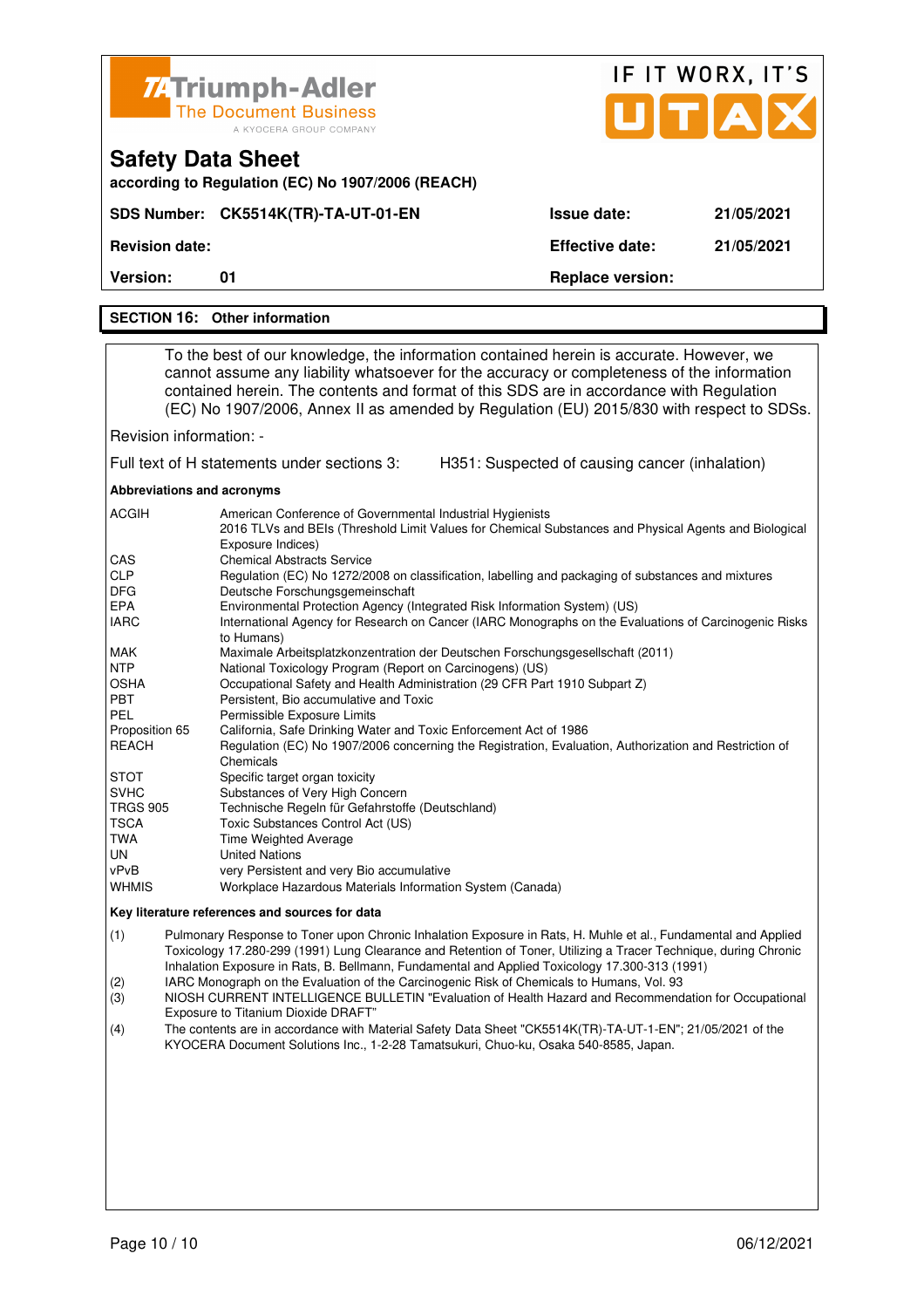



**SECTION 1: Identification of the substance/mixture and of the company/undertaking** 

| $1.1$ | <b>Product identifier</b>         |                                                                                              |  |  |
|-------|-----------------------------------|----------------------------------------------------------------------------------------------|--|--|
|       | <b>Product name</b>               | Magenta Toner for                                                                            |  |  |
|       |                                   | 402ci, 502ci                                                                                 |  |  |
|       | <b>Consumable name</b>            | CK-5514M                                                                                     |  |  |
|       | <b>Product form</b>               | Mixture                                                                                      |  |  |
| 1.2   |                                   | Relevant identified uses of the substance or mixture and uses advised against                |  |  |
|       | <b>Identified uses</b>            | The image formation of our electrophotographic equipment.<br>Other uses are not recommended. |  |  |
| 1.3   |                                   | Details of the supplier of the safety data sheet                                             |  |  |
|       | <b>Manufacturer</b>               | KYOCERA Document Solutions Inc.                                                              |  |  |
|       | <b>Address</b>                    | 1-2-28 Tamatsukuri, Chuo-ku, Osaka 540-8585, Japan                                           |  |  |
|       | <b>Supplier</b>                   | TA Triumph-Adler GmbH                                                                        |  |  |
|       | <b>Address</b>                    | Deelbögenkamp 4c<br>22297 Hamburg<br>Germany                                                 |  |  |
| 1.4   | <b>Emergency telephone number</b> | +49 (0) 40 / 528490<br>$\sim$                                                                |  |  |

**(This number is available only during office hours)**

# **SECTION 2: Hazards identification**

| 2.1 | Classification of the substance or mixture                                                                            |  |  |
|-----|-----------------------------------------------------------------------------------------------------------------------|--|--|
|     | Classification according to Regulation (EC) No 1272/2008 (CLP)                                                        |  |  |
|     | Not classified as hazardous mixture.                                                                                  |  |  |
| 2.2 | Label elements                                                                                                        |  |  |
|     | Labelling according to Regulation (EC) No 1272/2008 (CLP)                                                             |  |  |
|     | Not applicable.                                                                                                       |  |  |
| 2.3 | Other hazards                                                                                                         |  |  |
|     | Assessment of PBT/vPvB                                                                                                |  |  |
|     | No data available.                                                                                                    |  |  |
|     | See section 4 and 11 for information on health effects and symptoms.<br>See section 9 for dust explosion information. |  |  |
|     |                                                                                                                       |  |  |
|     |                                                                                                                       |  |  |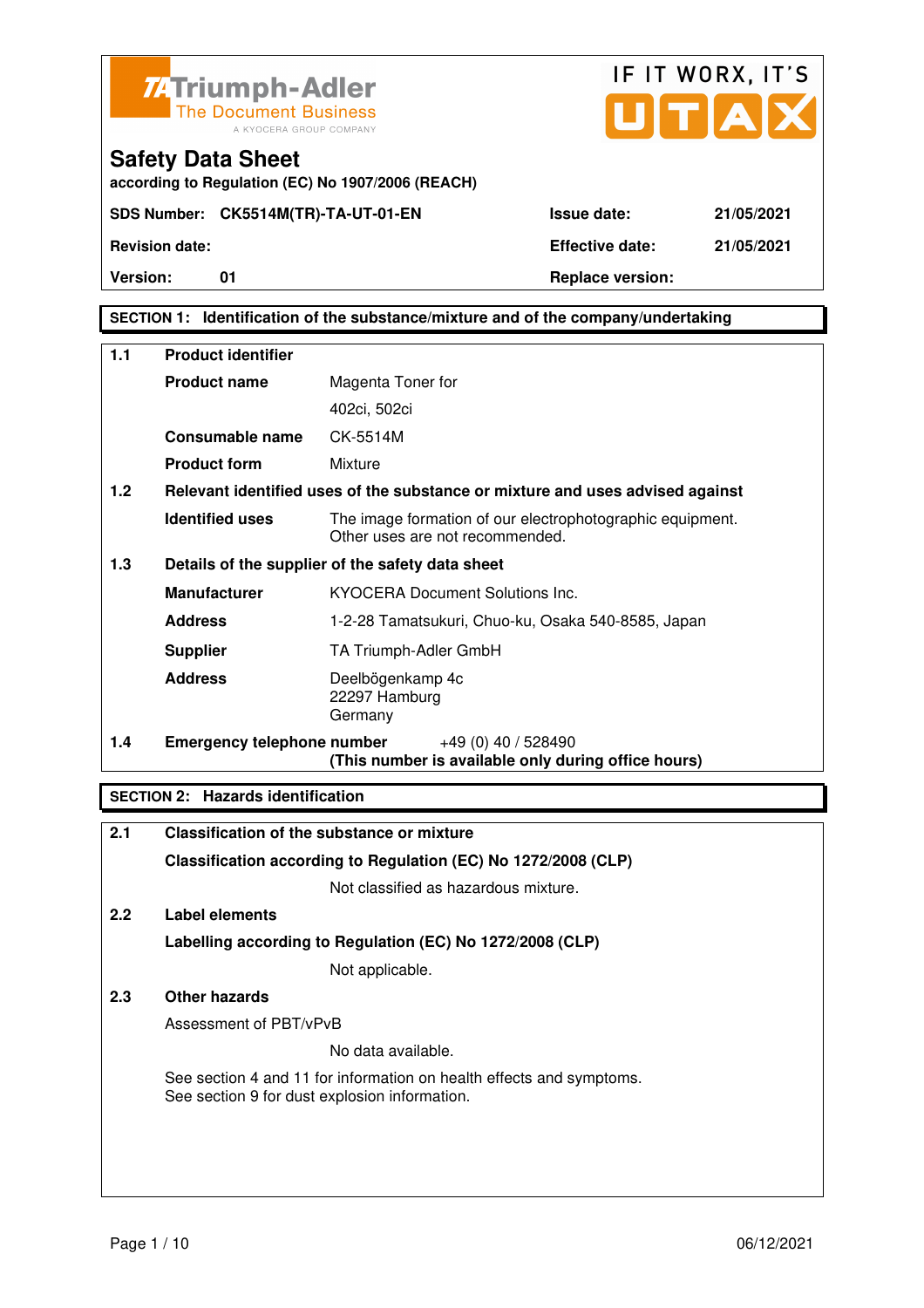| Z-Triumph-Adler<br><b>The Document Business</b><br>A KYOCERA GROUP COMPANY                                     |                                                                                                         |                                                                                                                              |                           |                         | IF IT WORX, IT'S<br>UTA     |  |
|----------------------------------------------------------------------------------------------------------------|---------------------------------------------------------------------------------------------------------|------------------------------------------------------------------------------------------------------------------------------|---------------------------|-------------------------|-----------------------------|--|
| <b>Safety Data Sheet</b><br>according to Regulation (EC) No 1907/2006 (REACH)                                  |                                                                                                         |                                                                                                                              |                           |                         |                             |  |
|                                                                                                                |                                                                                                         | SDS Number: CK5514M(TR)-TA-UT-01-EN                                                                                          |                           | Issue date:             | 21/05/2021                  |  |
|                                                                                                                | <b>Revision date:</b>                                                                                   |                                                                                                                              |                           | <b>Effective date:</b>  | 21/05/2021                  |  |
| <b>Version:</b>                                                                                                | 01                                                                                                      |                                                                                                                              |                           | <b>Replace version:</b> |                             |  |
|                                                                                                                |                                                                                                         | <b>SECTION 3: Composition/information on ingredients</b>                                                                     |                           |                         |                             |  |
| 3.2                                                                                                            | <b>Mixtures</b>                                                                                         |                                                                                                                              |                           |                         |                             |  |
|                                                                                                                | Chemical name                                                                                           |                                                                                                                              | CAS No                    | Weight%                 | <b>Classification (CLP)</b> |  |
|                                                                                                                | Polyester resin (3 kinds)                                                                               |                                                                                                                              | confidential              | 80-90                   |                             |  |
|                                                                                                                | Organic pigment<br>Amorphous silica                                                                     |                                                                                                                              | confidential<br>7631-86-9 | $3 - 8$<br>$1-5$        |                             |  |
|                                                                                                                | Titanium dioxide                                                                                        |                                                                                                                              | 13463-67-7                | < 1                     | Carc.2(H351)                |  |
|                                                                                                                | Information of ingredients                                                                              | (1) Substance, which present a health or environmental hazard within the meaning of CLP:                                     |                           |                         |                             |  |
|                                                                                                                |                                                                                                         | Titanium dioxide.                                                                                                            |                           |                         |                             |  |
|                                                                                                                | (2) Substance, which are assigned Community workplace exposure limits:                                  |                                                                                                                              |                           |                         |                             |  |
|                                                                                                                | None.                                                                                                   |                                                                                                                              |                           |                         |                             |  |
|                                                                                                                | (3) Substance, which are PBT or vPvB in accordance with the criteria set out in Annex XIII of<br>REACH: |                                                                                                                              |                           |                         |                             |  |
|                                                                                                                | None.                                                                                                   |                                                                                                                              |                           |                         |                             |  |
| (4) Substance, which are included in the list established in accordance with Article 59(1) of<br>REACH (SVHC): |                                                                                                         |                                                                                                                              |                           |                         |                             |  |
| None.                                                                                                          |                                                                                                         |                                                                                                                              |                           |                         |                             |  |
|                                                                                                                |                                                                                                         | See section 16 for the full text of the H statements declared above.                                                         |                           |                         |                             |  |
| <b>SECTION 4:</b>                                                                                              |                                                                                                         | <b>First aid measures</b>                                                                                                    |                           |                         |                             |  |
| 4.1                                                                                                            |                                                                                                         | <b>Description of first aid measures</b>                                                                                     |                           |                         |                             |  |
|                                                                                                                | Inhalation:                                                                                             | Remove from exposure to fresh air and gargle with plenty of water.<br>Consult a doctor in case of such symptoms as coughing. |                           |                         |                             |  |
|                                                                                                                |                                                                                                         | Skin contact: Wash with soap and water.                                                                                      |                           |                         |                             |  |
|                                                                                                                | Eye contact:                                                                                            | Flush with water immediately and see a doctor if irritating.                                                                 |                           |                         |                             |  |
|                                                                                                                | Ingestion:                                                                                              | Rinse out the mouth. Drink one or two glasses of water to dilute.<br>Seek medical treatment if necessary.                    |                           |                         |                             |  |
|                                                                                                                |                                                                                                         |                                                                                                                              |                           |                         |                             |  |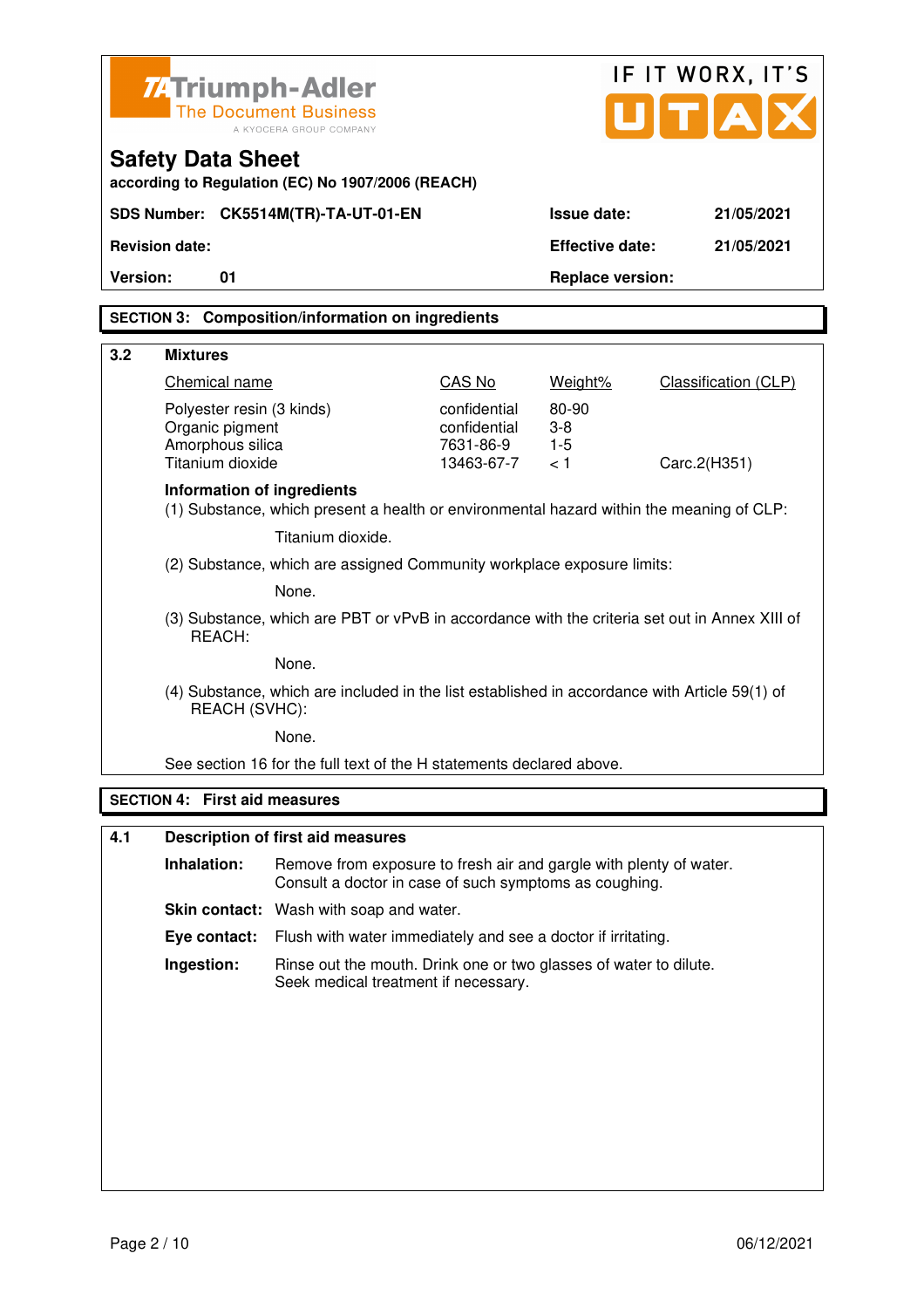



**according to Regulation (EC) No 1907/2006 (REACH)**

| <b>Version:</b>       |                                     | <b>Replace version:</b> |            |
|-----------------------|-------------------------------------|-------------------------|------------|
| <b>Revision date:</b> |                                     | <b>Effective date:</b>  | 21/05/2021 |
|                       | SDS Number: CK5514M(TR)-TA-UT-01-EN | <b>Issue date:</b>      | 21/05/2021 |

# **4.2 Most important symptoms and effects, both acute and delayed**  Potential health effects and symptoms **Inhalation:** Prolonged inhalation of excessive dusts may cause lung damage. Use of this product as intended does not result in prolonged inhalation of excessive toner dusts. **Skin contact:** Unlikely to cause skin irritation. **Eye contact:** May cause transient eye irritation. **Ingestion:** Use of this product as intended does not result in ingestion.

**4.3 Indication of any immediate medical attention and special treatment needed** 

No additional information available.

# **SECTION 5: Firefighting measures**

# **5.1 Extinguishing media**

Suitable extinguishing media

Water spray, foam, powder,  $CO<sub>2</sub>$  or dry chemical

Unsuitable extinguishing media

None specified.

# **5.2 Special hazards arising from the substance or mixture**

Hazardous combustion products: Carbon dioxide, Carbon monoxide

# **5.3 Advice for firefighters**

Fire-fighting procedures

 Pay attention not to blow away dust. Drain water off around and decrease the atmosphere temperature to extinguish the fire.

#### **Protection equipment for firefighters**

None specified.

# **SECTION 6: Accidental release measures**

#### **6.1 Personal precautions, protective equipment and emergency procedures**

 Avoid inhalation, ingestion, eye and skin contact in case of accidental release. Avoid formation of dust. Provide adequate ventilation.

# **6.2 Environmental precautions**

Do not allow to enter into surface water or drains.

#### **6.3 Methods and material for containment and cleaning up**

Gather the released powder not to blow away and wipe up with a wet cloth.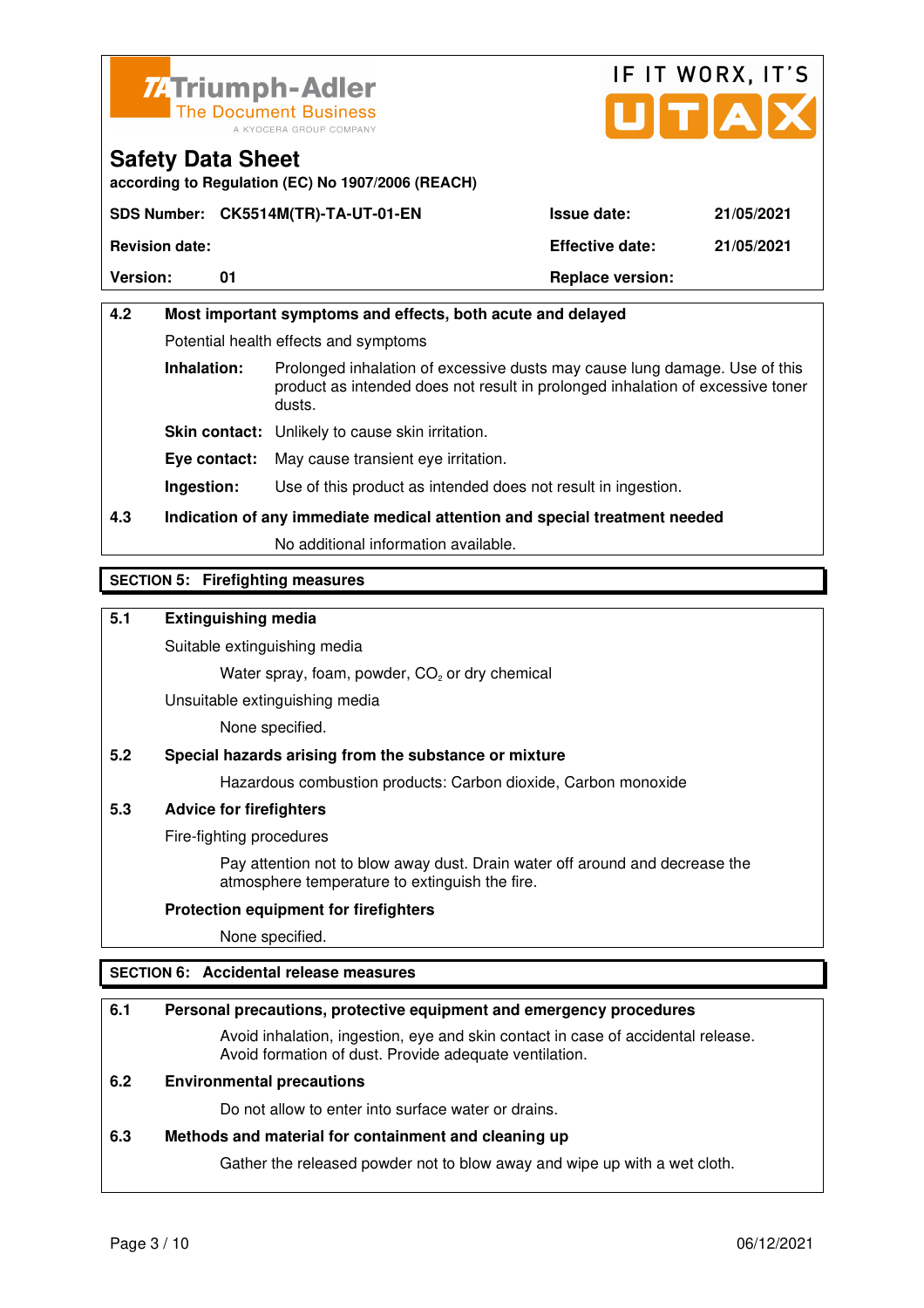



**according to Regulation (EC) No 1907/2006 (REACH)**

# **SDS Number: CK5514M(TR)-TA-UT-01-EN Issue date: 21/05/2021**

**Revision date: Effective date: 21/05/2021** 

Version: 01 01 **Replace version:** 

# **6.4 Reference to other sections**

See section 13 for disposal information.

#### **SECTION 7: Handling and storage**

#### **7.1 Precautions for safe handling**

 Do not attempt to force open or destroy the toner container or unit. See installation guide of this product.

#### **7.2 Conditions for safe storage, including any incompatibilities**

Keep the toner container or unit tightly closed and store in a cool, dry and dark place. Keep away from fire. Keep out of the reach of children.

#### **7.3 Specific end use(s)**

No additional information available.

#### **SECTION 8: Exposure controls/personal protection**

#### **8.1 Control parameters**

(Reference data)

#### **US ACGIH Threshold Limit Values (TWA)**

Particles: 10 mg/m<sup>3</sup> (Inhalable particles) 3 mg/m<sup>3</sup> (Respirable particles) Titanium dioxide: 10 mg/m³

#### **US OSHA PEL (TWA)**

Particles: 15 mg/m<sup>3</sup> (Total dust) 5 mg/m<sup>3</sup> (Respirable fraction) Amorphous silica: 80 mg/m $3\%$ SiO<sub>2</sub> Titanium dioxide: 15 mg/m<sup>3</sup> (Total dust)

#### **EU Occupational exposure limits: Directive (EC) 2000/39, (EC) 2006/15 and (EU) 2009/161**

Not listed.

#### **8.2 Exposure controls**

#### **Appropriate engineering controls**

 Special ventilator is not required under normal intended use. Use in a well-ventilated area.

#### **Personal protective equipment**

 Respiratory protection, eye protection, hand protection, skin and body protection are not required under normal intended use.

#### **Environmental exposure controls**

No additional information available.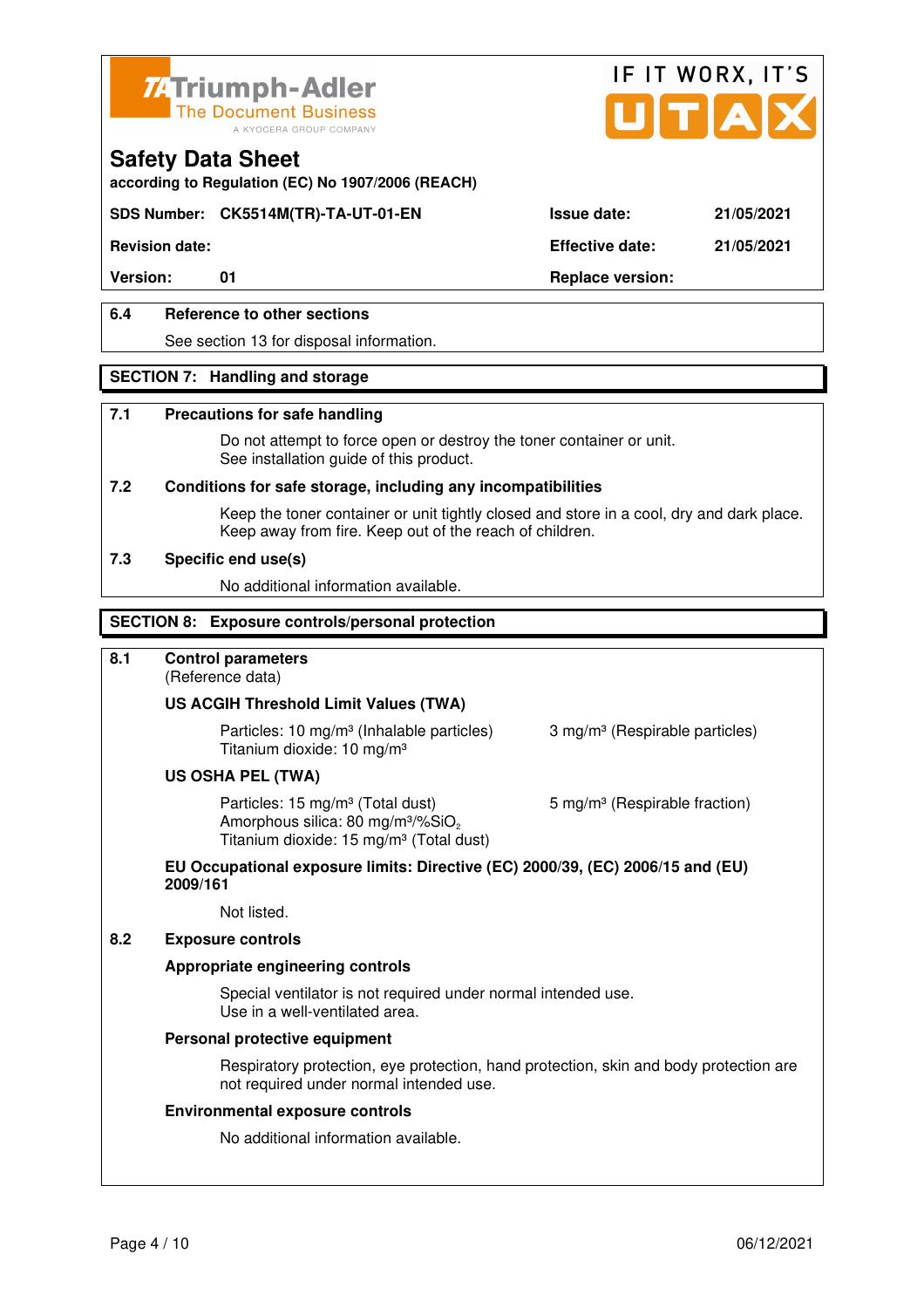



**according to Regulation (EC) No 1907/2006 (REACH)**

# **SECTION 9: Physical and chemical properties**

| 9.1                                    | Information on basic physical and chemical properties |  |  |
|----------------------------------------|-------------------------------------------------------|--|--|
| Appearance                             |                                                       |  |  |
| Physical state                         | Solid (fine powder)                                   |  |  |
| Colour                                 | Magenta                                               |  |  |
| Odour                                  | Odourless                                             |  |  |
| Odour threshold                        | No data available.                                    |  |  |
| pH                                     | No data available.                                    |  |  |
| Melting point [°C]                     | 100-120 (Toner)                                       |  |  |
| Boiling point                          | No data available.                                    |  |  |
| Flash point                            | No data available.                                    |  |  |
| Evaporation rate                       | No data available.                                    |  |  |
| Flammability (solid, gas)              | No data available.                                    |  |  |
| Upper flammability or explosive limit  | No data available.                                    |  |  |
| Lower flammability or explosive limit  | No data available.                                    |  |  |
| Vapour pressure                        | No data available.                                    |  |  |
| Vapour density                         | No data available.                                    |  |  |
| Relative density [g/cm <sup>3</sup> ]  | 1.2-1.4 (Toner)                                       |  |  |
| Solubility (ies)                       | Almost insoluble in water.                            |  |  |
| Partition coefficient: n-octanol/water | No data available.                                    |  |  |
| Auto-ignition temperature              | No data available.                                    |  |  |
| Decomposition temperature              | No data available.                                    |  |  |
| Viscosity                              | No data available.                                    |  |  |
| <b>Explosive properties</b>            | No data available.                                    |  |  |
| Oxidizing properties                   | No data available.                                    |  |  |

## **9.2 Other information**

Dust explosion properties

 Dust explosion is improbable under normal intended use. Experimental explosiveness of toner is classified into the same rank such kind of powder as flour, dry milk and resin powder according to the pressure rising speed.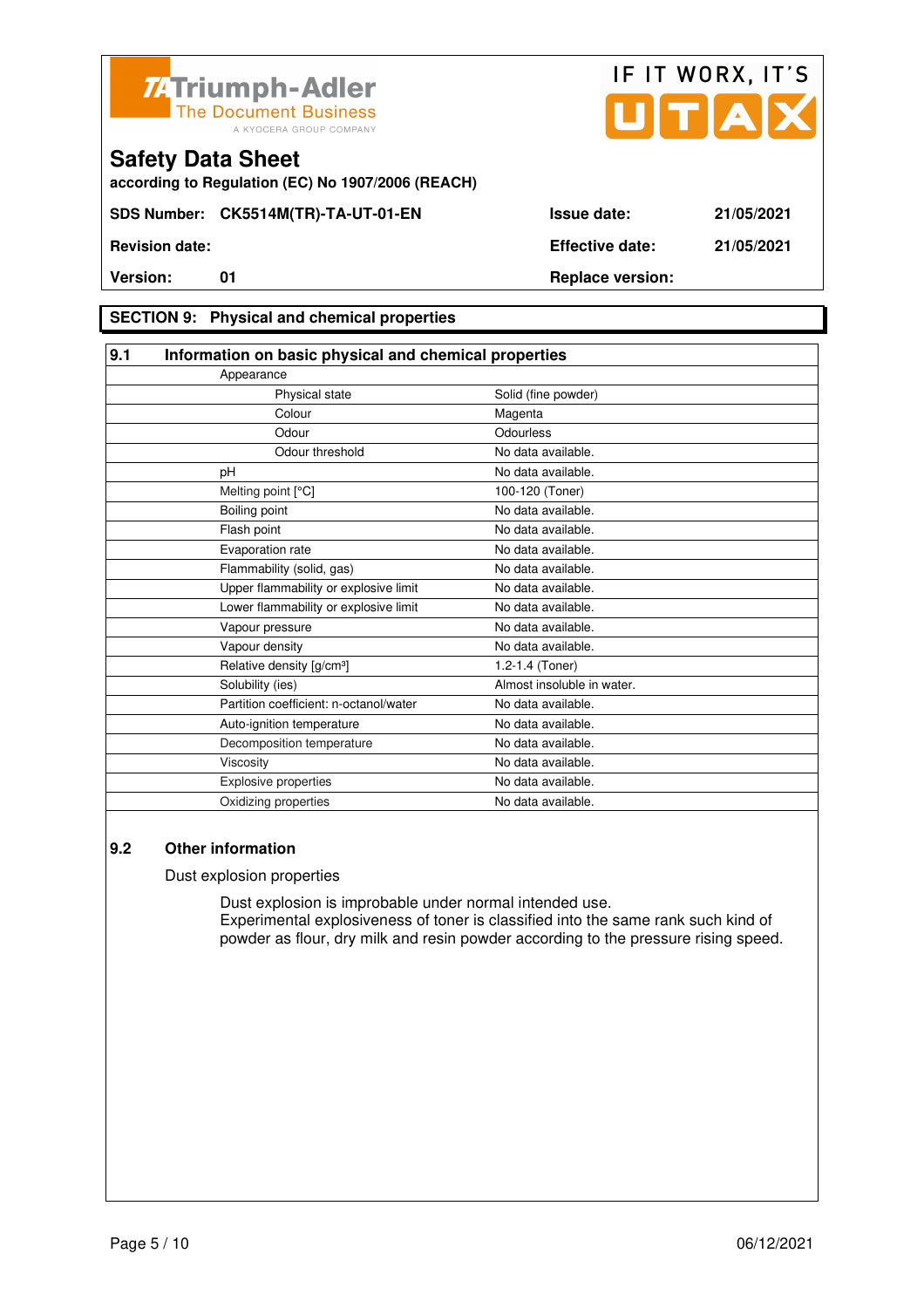



**according to Regulation (EC) No 1907/2006 (REACH)**

**Version:** 01 **Replace version:** 

# **SECTION 10: Stability and reactivity**

# **10.1 Reactivity**

No data available.

# **10.2 Chemical stability**

This product is stable under normal conditions of use and storage.

# **10.3 Possibility of hazardous reactions**

Hazardous reactions will not occur.

**10.4 Conditions to avoid** 

None specified.

# **10.5 Incompatible materials**

None specified.

# **10.6 Hazardous decomposition products**

Hazardous decomposition products are not to be produced.

# **SECTION 11: Toxicological information**

| 11.1 | Information on toxicological effects                                           |                                  |  |  |  |
|------|--------------------------------------------------------------------------------|----------------------------------|--|--|--|
|      | Based on available data, the classification criteria listed below are not met. |                                  |  |  |  |
|      | <b>Acute toxicity</b>                                                          |                                  |  |  |  |
|      | Oral $(LD_{50})$                                                               | $>$ 2000 mg/kg (rat)* (Toner)    |  |  |  |
|      | Dermal $(LD_{50})$                                                             | No data available (Toner).       |  |  |  |
|      | Inhalation $(LC_{50}(4hr))$ > 5.08 mg/l (rat) <sup>*</sup> (Toner)             |                                  |  |  |  |
|      | Skin corrosion/irritation                                                      |                                  |  |  |  |
|      | Acute skin irritation<br>Non-irritant (rabbit)* (Toner)                        |                                  |  |  |  |
|      | Serious eye damage/irritation                                                  |                                  |  |  |  |
|      | Acute eye irritation                                                           | Mild irritant (rabbit)* (Toner)  |  |  |  |
|      | <b>Respiratory or skin sensitization</b>                                       |                                  |  |  |  |
|      | Skin sensitization                                                             | Non-sensitising (mouse)* (Toner) |  |  |  |
|      |                                                                                |                                  |  |  |  |
|      |                                                                                |                                  |  |  |  |
|      |                                                                                |                                  |  |  |  |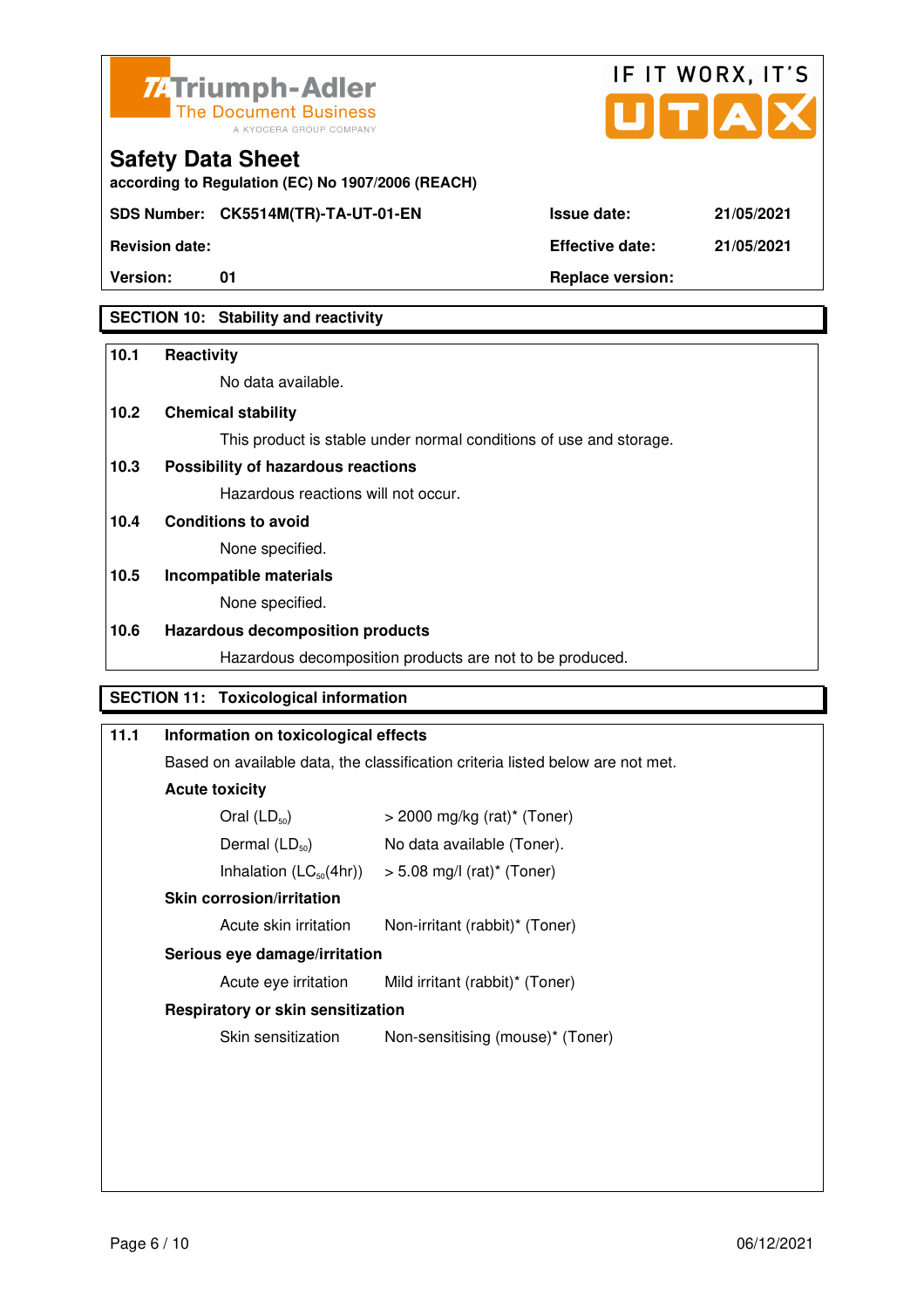

**according to Regulation (EC) No 1907/2006 (REACH)**



**SDS Number: CK5514M(TR)-TA-UT-01-EN Issue date: 21/05/2021 Revision date: Effective date: 21/05/2021 Version:** 01 **Replace version:** 01

## **11.1 Germ cell mutagenicity**

**Safety Data Sheet** 

Ames test is negative (Toner) (based on test result of constituent materials) \*(based on test result of similar product)

#### **Information of ingredients:**

No mutagen according to MAK, TRGS905 und (EC) No 1272/2008 Annex VI.

#### **Carcinogenicity**

#### **Information of ingredients:**

 No carcinogen or potential carcinogen (except Titanium dioxide) according to IARC, Japan Association on Industrial Health, ACGIH, EPA, OSHA, NTP, MAK, California Proposition 65, TRGS 905 and (EC) No 1272/2008 Annex VI.

 The IARC re-evaluated Titanium dioxide as a Group 2B carcinogen (possibly carcinogenic to humans) as the result of inhalation exposure test in rats. But, oral/skin test does not show carcinogenicity (2). In the animal chronic inhalation studies for Titanium dioxide, the lung tumour was observed only in rats. It is estimated that this is attributed to the overload of rat´s lung clearance mechanism (overload phenomenon) (3). The inhalation of excessive Titanium dioxide does not occur in normal use of this product. Also, epidemiological studies to date have not revealed any evidence of the relation between occupational exposure to Titanium dioxide and respiratory tract diseases.

#### **Reproductive toxicity**

#### **Information of ingredients:**

 No reproductive toxicant according to MAK, California Proposition 65, TRGS 905 und (EC) No 1272/2008 Annex VI.

- **STOT-single exposure** No data available.
- **STOT-repeated exposure** No data available.
- **Aspiration hazard** No data available.

#### **Chronic effects**

 In a study in rats by chronic inhalation exposure to a typical toner, a mild to moderate degree of lung fibrosis was observed in 92% of the rats in the high concentration (16 mg/m<sup>3</sup>) exposure group, and a minimal to mild degree of fibrosis was noted in 22% of the animal in the middle ( $4mg/m<sup>3</sup>$ ) exposure group (1). But no pulmonary change was reported in the lowest (1mg/m³) exposure group, the most relevant level to potential human exposures.

**Other information** No data available.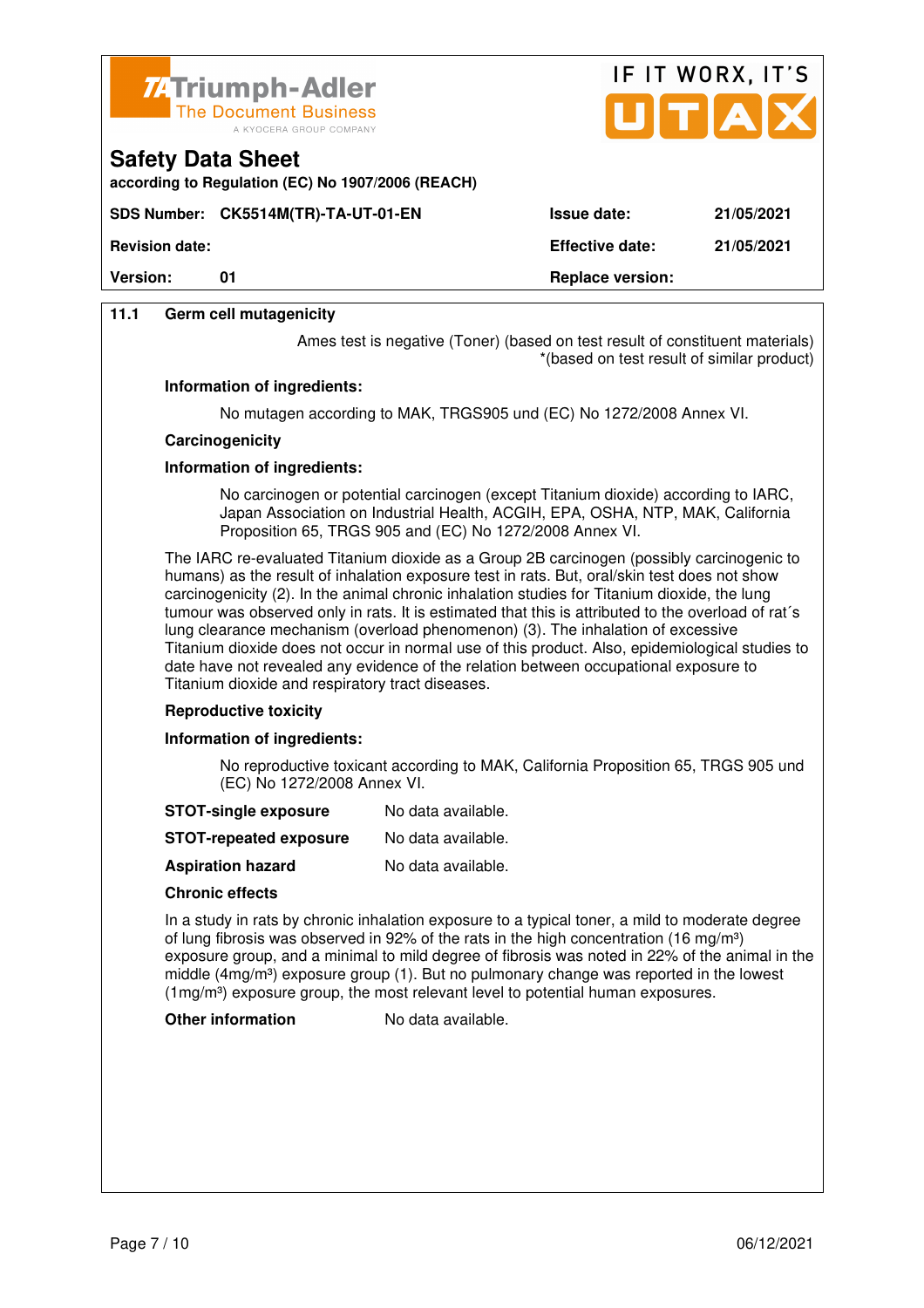

**according to Regulation (EC) No 1907/2006 (REACH)**

**SDS Number: CK5514M(TR)-TA-UT-01-EN** 

**Revision date:** 

# **SECTION 12: Ecological information**

### **12.1 Toxicity**

No data available.

**12.2 Persistence and degradability** 

No data available.

**12.3 Bio accumulative potential** 

No data available.

### **12.4 Mobility in soil**

No data available.

#### **12.5 Results of PBT and vPvB assessment**

No data available.

#### **12.6 Other adverse effects**

No additional information available.

# **SECTION 13: Disposal considerations**

# **13.1 Waste treatment methods**

 Do not attempt to incinerate the toner container or unit and the waste toner yourself. Dangerous sparks may cause burn. Any disposal practice should be done under conditions which meet local, state and federal laws and regulations relating to waste (contact local or state environmental agency for specific rules).

# **SECTION 14: Transport information**

#### **14.1 UN-number**

None.

**14.2 UN Proper shipping name** 

None.

**14.3 Transport hazard class(es)** 

None.

#### **14.4 Packing group**

None.

**14.5 Environmental hazards** 

None.

| Issue date:     | 21/05/2021 |
|-----------------|------------|
| Effective date: | 21/05/2021 |

IF IT WORX, IT'S

Version: 01 01 **Replace version:**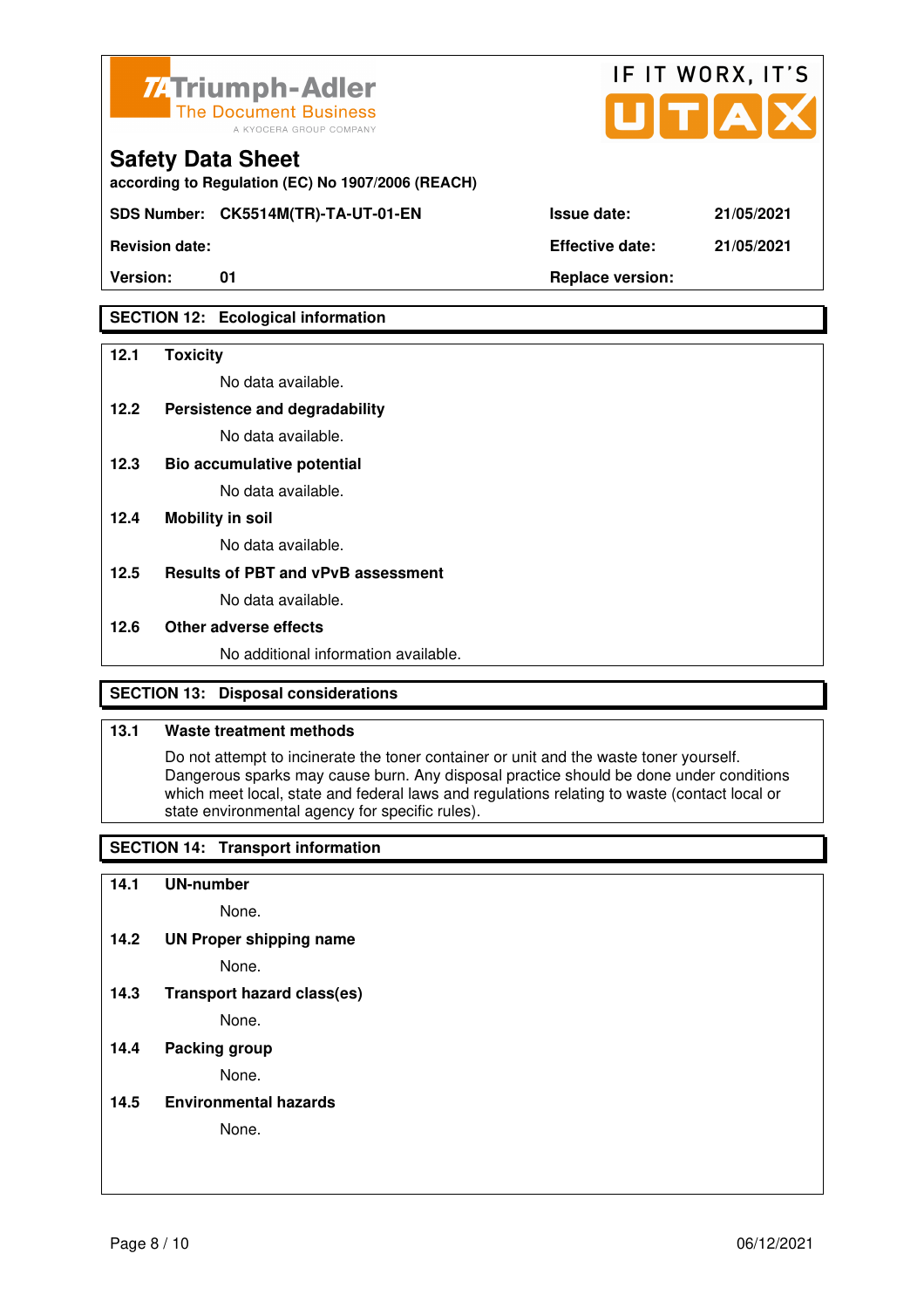



**according to Regulation (EC) No 1907/2006 (REACH)**

# **SDS Number: CK5514M(TR)-TA-UT-01-EN Issue date: 21/05/2021**

**Revision date: Effective date: 21/05/2021** 

Version: 01 01 **Replace version:** 

## **14.6 Special precautions for user**

No additional information available.

# **14.7 Transport in bulk according to Annex II of MARPOL73/78 and the IBC Code**

Not applicable.

# **SECTION 15: Regulatory information**

# **15.1 Safety, health and environmental regulations/legislation specific for the substance or mixture**

#### **EU-regulations**

Regulation (EC) No 1005/2009 (on substances that deplete the ozone layer, Annex I and II): Not listed.

Regulation (EU) 2019/1021 (on persistent organic pollutants, Annex I as amended):

Not listed.

 Regulation (EU) No 649/2012 (concerning the export and import of dangerous chemicals, Annex I and V as amended):

Not listed.

 Regulation (EC) No 1907/2006 REACH Annex XVII as amended (Restrictions on use): Not listed.

Regulation (EC) No 1907/2006 REACH Annex XIV as amended (Authorizations):

Not listed.

#### **US-regulations**

All ingredients in this product comply with order under TSCA.

#### **Canada regulations**

 This product is not a WHMIS-controlled product, since we consider it as a manufactured article.

#### **15.2 Chemical Safety Assessment**

No data available.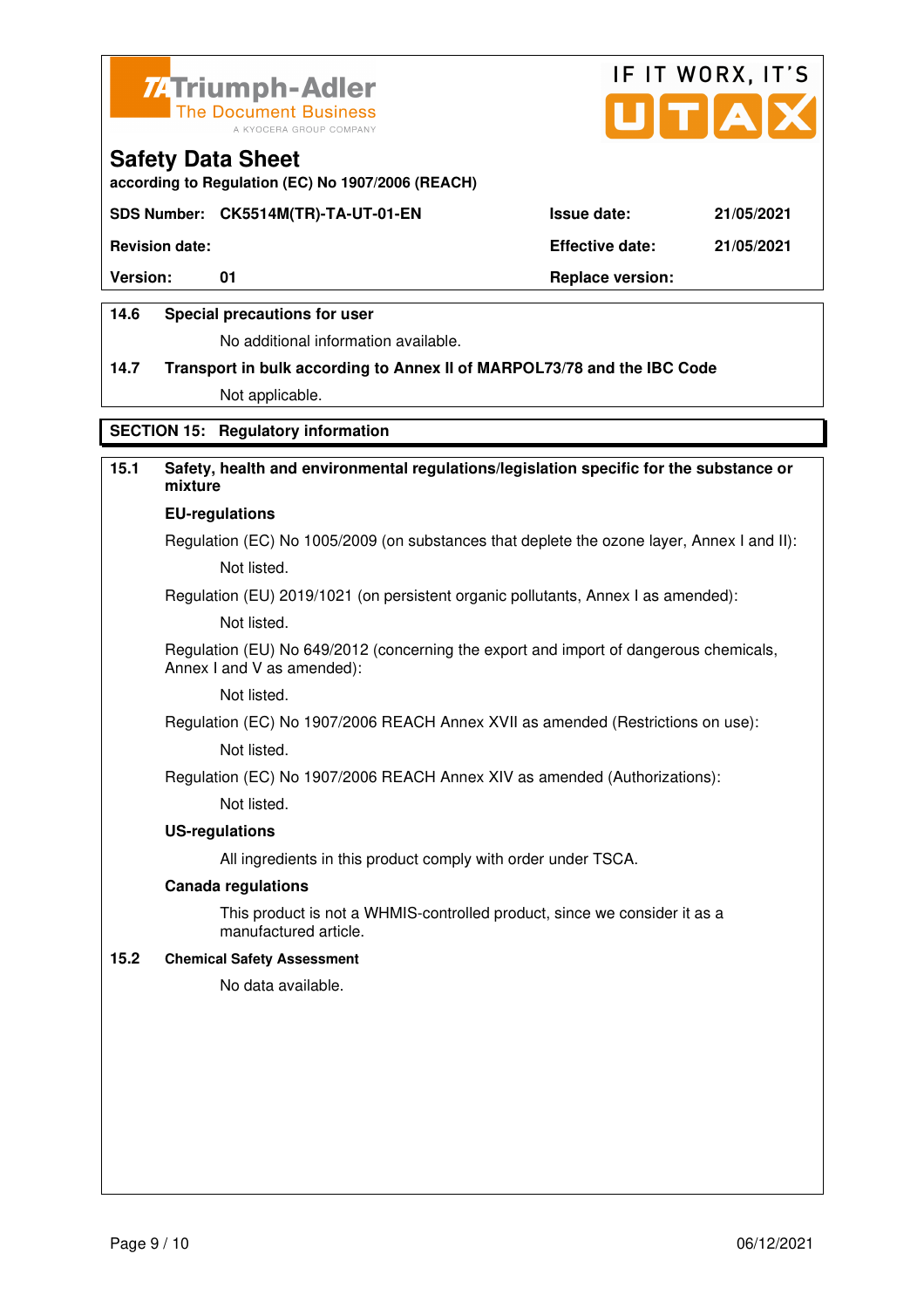|                                                                                                                                                                                                                                                                                                                                                                                                                                                                                                                                                                                                                                                                                                                                                                                                                                                                                                                                                                                                                                                                                                                                                                                                                                                                                                                                                                                                                                                                                                                                                                                                                                                          | <b>74 Triumph-Adler</b><br><b>The Document Business</b><br>A KYOCERA GROUP COMPANY |                                                | IF IT WORX, IT'S<br>UTAD |
|----------------------------------------------------------------------------------------------------------------------------------------------------------------------------------------------------------------------------------------------------------------------------------------------------------------------------------------------------------------------------------------------------------------------------------------------------------------------------------------------------------------------------------------------------------------------------------------------------------------------------------------------------------------------------------------------------------------------------------------------------------------------------------------------------------------------------------------------------------------------------------------------------------------------------------------------------------------------------------------------------------------------------------------------------------------------------------------------------------------------------------------------------------------------------------------------------------------------------------------------------------------------------------------------------------------------------------------------------------------------------------------------------------------------------------------------------------------------------------------------------------------------------------------------------------------------------------------------------------------------------------------------------------|------------------------------------------------------------------------------------|------------------------------------------------|--------------------------|
|                                                                                                                                                                                                                                                                                                                                                                                                                                                                                                                                                                                                                                                                                                                                                                                                                                                                                                                                                                                                                                                                                                                                                                                                                                                                                                                                                                                                                                                                                                                                                                                                                                                          | <b>Safety Data Sheet</b><br>according to Regulation (EC) No 1907/2006 (REACH)      |                                                |                          |
|                                                                                                                                                                                                                                                                                                                                                                                                                                                                                                                                                                                                                                                                                                                                                                                                                                                                                                                                                                                                                                                                                                                                                                                                                                                                                                                                                                                                                                                                                                                                                                                                                                                          | SDS Number: CK5514M(TR)-TA-UT-01-EN                                                | <b>Issue date:</b>                             | 21/05/2021               |
| <b>Revision date:</b>                                                                                                                                                                                                                                                                                                                                                                                                                                                                                                                                                                                                                                                                                                                                                                                                                                                                                                                                                                                                                                                                                                                                                                                                                                                                                                                                                                                                                                                                                                                                                                                                                                    |                                                                                    | <b>Effective date:</b>                         | 21/05/2021               |
| <b>Version:</b>                                                                                                                                                                                                                                                                                                                                                                                                                                                                                                                                                                                                                                                                                                                                                                                                                                                                                                                                                                                                                                                                                                                                                                                                                                                                                                                                                                                                                                                                                                                                                                                                                                          | 01                                                                                 | <b>Replace version:</b>                        |                          |
|                                                                                                                                                                                                                                                                                                                                                                                                                                                                                                                                                                                                                                                                                                                                                                                                                                                                                                                                                                                                                                                                                                                                                                                                                                                                                                                                                                                                                                                                                                                                                                                                                                                          | <b>SECTION 16: Other information</b>                                               |                                                |                          |
|                                                                                                                                                                                                                                                                                                                                                                                                                                                                                                                                                                                                                                                                                                                                                                                                                                                                                                                                                                                                                                                                                                                                                                                                                                                                                                                                                                                                                                                                                                                                                                                                                                                          |                                                                                    |                                                |                          |
| To the best of our knowledge, the information contained herein is accurate. However, we<br>cannot assume any liability whatsoever for the accuracy or completeness of the information<br>contained herein. The contents and format of this SDS are in accordance with Regulation<br>(EC) No 1907/2006, Annex II as amended by Regulation (EU) 2015/830 with respect to SDSs.                                                                                                                                                                                                                                                                                                                                                                                                                                                                                                                                                                                                                                                                                                                                                                                                                                                                                                                                                                                                                                                                                                                                                                                                                                                                             |                                                                                    |                                                |                          |
| Revision information: -                                                                                                                                                                                                                                                                                                                                                                                                                                                                                                                                                                                                                                                                                                                                                                                                                                                                                                                                                                                                                                                                                                                                                                                                                                                                                                                                                                                                                                                                                                                                                                                                                                  |                                                                                    |                                                |                          |
|                                                                                                                                                                                                                                                                                                                                                                                                                                                                                                                                                                                                                                                                                                                                                                                                                                                                                                                                                                                                                                                                                                                                                                                                                                                                                                                                                                                                                                                                                                                                                                                                                                                          | Full text of H statements under sections 3:                                        | H351: Suspected of causing cancer (inhalation) |                          |
| Abbreviations and acronyms                                                                                                                                                                                                                                                                                                                                                                                                                                                                                                                                                                                                                                                                                                                                                                                                                                                                                                                                                                                                                                                                                                                                                                                                                                                                                                                                                                                                                                                                                                                                                                                                                               |                                                                                    |                                                |                          |
| <b>ACGIH</b><br>American Conference of Governmental Industrial Hygienists<br>2016 TLVs and BEIs (Threshold Limit Values for Chemical Substances and Physical Agents and Biological<br>Exposure Indices)<br>CAS<br><b>Chemical Abstracts Service</b><br><b>CLP</b><br>Regulation (EC) No 1272/2008 on classification, labelling and packaging of substances and mixtures<br>DFG<br>Deutsche Forschungsgemeinschaft<br><b>EPA</b><br>Environmental Protection Agency (Integrated Risk Information System) (US)<br><b>IARC</b><br>International Agency for Research on Cancer (IARC Monographs on the Evaluations of Carcinogenic Risks<br>to Humans)<br><b>MAK</b><br>Maximale Arbeitsplatzkonzentration der Deutschen Forschungsgesellschaft (2011)<br><b>NTP</b><br>National Toxicology Program (Report on Carcinogens) (US)<br>OSHA<br>Occupational Safety and Health Administration (29 CFR Part 1910 Subpart Z)<br><b>PBT</b><br>Persistent, Bio accumulative and Toxic<br>PEL<br>Permissible Exposure Limits<br>Proposition 65<br>California, Safe Drinking Water and Toxic Enforcement Act of 1986<br><b>REACH</b><br>Regulation (EC) No 1907/2006 concerning the Registration, Evaluation, Authorization and Restriction of<br>Chemicals<br>Specific target organ toxicity<br>STOT<br><b>SVHC</b><br>Substances of Very High Concern<br><b>TRGS 905</b><br>Technische Regeln für Gefahrstoffe (Deutschland)<br>TSCA<br>Toxic Substances Control Act (US)<br>TWA<br>Time Weighted Average<br>UN<br><b>United Nations</b><br>vPvB<br>very Persistent and very Bio accumulative<br>Workplace Hazardous Materials Information System (Canada)<br>WHMIS |                                                                                    |                                                |                          |
| Key literature references and sources for data<br>Pulmonary Response to Toner upon Chronic Inhalation Exposure in Rats, H. Muhle et al., Fundamental and Applied<br>(1)                                                                                                                                                                                                                                                                                                                                                                                                                                                                                                                                                                                                                                                                                                                                                                                                                                                                                                                                                                                                                                                                                                                                                                                                                                                                                                                                                                                                                                                                                  |                                                                                    |                                                |                          |
| Toxicology 17.280-299 (1991) Lung Clearance and Retention of Toner, Utilizing a Tracer Technique, during Chronic<br>Inhalation Exposure in Rats, B. Bellmann, Fundamental and Applied Toxicology 17.300-313 (1991)                                                                                                                                                                                                                                                                                                                                                                                                                                                                                                                                                                                                                                                                                                                                                                                                                                                                                                                                                                                                                                                                                                                                                                                                                                                                                                                                                                                                                                       |                                                                                    |                                                |                          |

- (2) IARC Monograph on the Evaluation of the Carcinogenic Risk of Chemicals to Humans, Vol. 93
- (3) NIOSH CURRENT INTELLIGENCE BULLETIN "Evaluation of Health Hazard and Recommendation for Occupational Exposure to Titanium Dioxide DRAFT"<br>(4) The contents are in accordance with M
- (4) The contents are in accordance with Material Safety Data Sheet "CK5514M(TR)-TA-UT-01-EN"; 21/05/2021 of the KYOCERA Document Solutions Inc., 1-2-28 Tamatsukuri, Chuo-ku, Osaka 540-8585, Japan.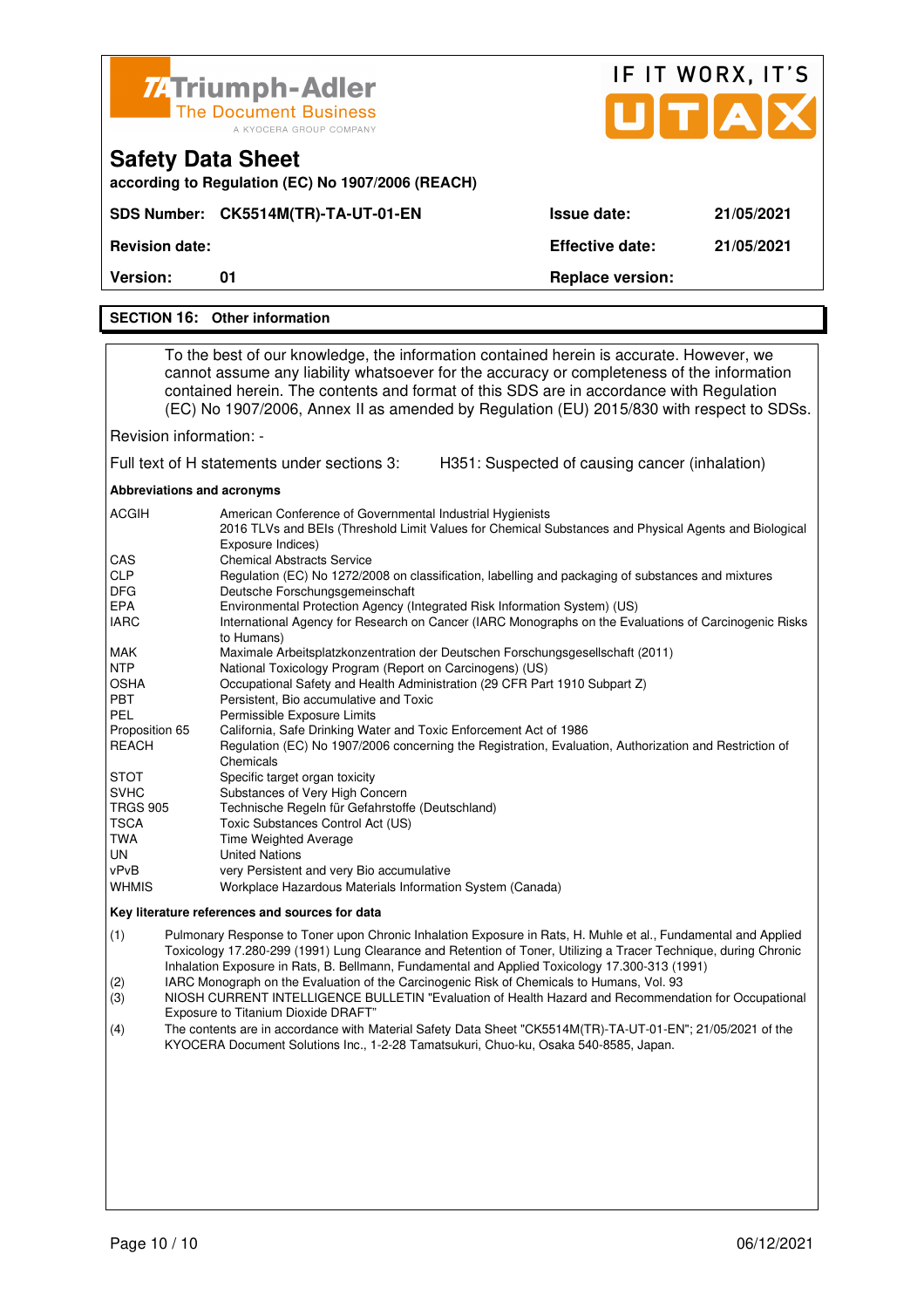



**according to Regulation (EC) No 1907/2006 (REACH)**

# **SECTION 1: Identification of the substance/mixture and of the company/undertaking**

| 1.1 | <b>Product identifier</b>         |                                                                                              |  |
|-----|-----------------------------------|----------------------------------------------------------------------------------------------|--|
|     | <b>Product name</b>               | Yellow Toner for                                                                             |  |
|     |                                   | 402ci, 502ci                                                                                 |  |
|     | Consumable name                   | CK-5514Y                                                                                     |  |
|     | <b>Product form</b>               | Mixture                                                                                      |  |
| 1.2 |                                   | Relevant identified uses of the substance or mixture and uses advised against                |  |
|     | <b>Identified uses</b>            | The image formation of our electrophotographic equipment.<br>Other uses are not recommended. |  |
| 1.3 |                                   | Details of the supplier of the safety data sheet                                             |  |
|     | <b>Manufacturer</b>               | <b>KYOCERA Document Solutions Inc.</b>                                                       |  |
|     | <b>Address</b>                    | 1-2-28 Tamatsukuri, Chuo-ku, Osaka 540-8585, Japan                                           |  |
|     | <b>Supplier</b>                   | TA Triumph-Adler GmbH                                                                        |  |
|     | <b>Address</b>                    | Deelbögenkamp 4c<br>22297 Hamburg<br>Germany                                                 |  |
| 1.4 | <b>Emergency telephone number</b> | $+49(0)$ 40 / 528490<br>(This number is available only during office hours)                  |  |

# **SECTION 2: Hazards identification**

| 2.1 | Classification of the substance or mixture                                                                            |
|-----|-----------------------------------------------------------------------------------------------------------------------|
|     | Classification according to Regulation (EC) No 1272/2008 (CLP)                                                        |
|     | Not classified as hazardous mixture.                                                                                  |
| 2.2 | Label elements                                                                                                        |
|     | Labelling according to Regulation (EC) No 1272/2008 (CLP)                                                             |
|     | Not applicable.                                                                                                       |
| 2.3 | Other hazards                                                                                                         |
|     | Assessment of PBT/vPvB                                                                                                |
|     | No data available.                                                                                                    |
|     | See section 4 and 11 for information on health effects and symptoms.<br>See section 9 for dust explosion information. |
|     |                                                                                                                       |
|     |                                                                                                                       |
|     |                                                                                                                       |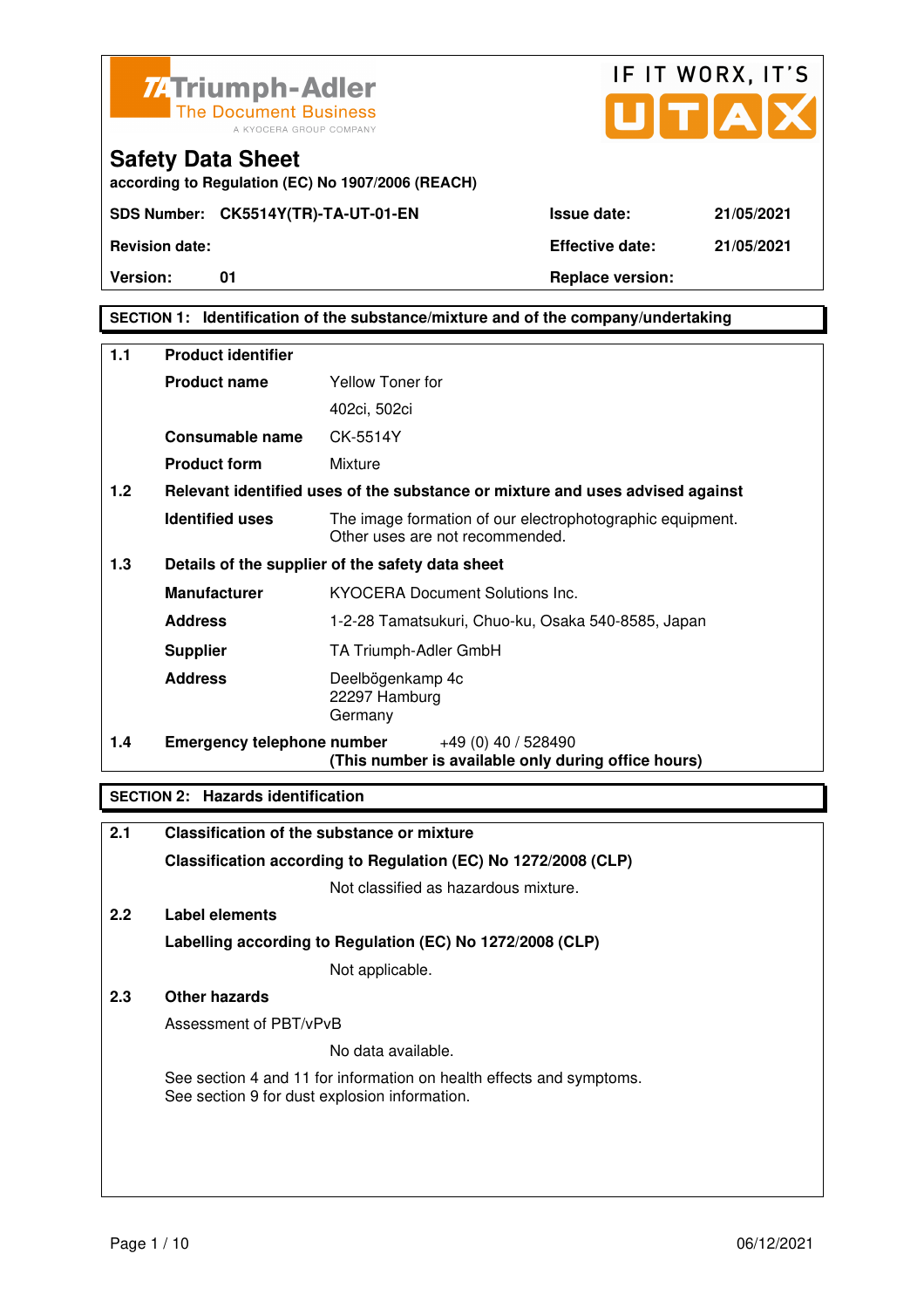|                                                                                                                               | IF IT WORX, IT'S<br><b>ZATriumph-Adler</b><br>UITIA<br><b>The Document Business</b><br>A KYOCERA GROUP COMPANY               |                         |                         |                      |  |
|-------------------------------------------------------------------------------------------------------------------------------|------------------------------------------------------------------------------------------------------------------------------|-------------------------|-------------------------|----------------------|--|
| <b>Safety Data Sheet</b><br>according to Regulation (EC) No 1907/2006 (REACH)                                                 |                                                                                                                              |                         |                         |                      |  |
| SDS Number: CK5514Y(TR)-TA-UT-01-EN                                                                                           |                                                                                                                              |                         | Issue date:             | 21/05/2021           |  |
| <b>Revision date:</b>                                                                                                         |                                                                                                                              |                         | <b>Effective date:</b>  | 21/05/2021           |  |
| <b>Version:</b><br>01                                                                                                         |                                                                                                                              |                         | <b>Replace version:</b> |                      |  |
|                                                                                                                               | <b>SECTION 3: Composition/information on ingredients</b>                                                                     |                         |                         |                      |  |
|                                                                                                                               |                                                                                                                              |                         |                         |                      |  |
| 3.2<br><b>Mixtures</b><br>Chemical name                                                                                       |                                                                                                                              | CAS No                  | Weight%                 | Classification (CLP) |  |
| Polyester resin (3 kinds)                                                                                                     |                                                                                                                              | confidential            | 80-90                   |                      |  |
| Organic pigment                                                                                                               |                                                                                                                              | confidential            | $3-8$                   |                      |  |
| Amorphous silica<br>Titanium dioxide                                                                                          |                                                                                                                              | 7631-86-9<br>13463-67-7 | $1-5$<br>< 1            | Carc.2(H351)         |  |
| <b>Information of ingredients</b><br>(1) Substance, which present a health or environmental hazard within the meaning of CLP: |                                                                                                                              |                         |                         |                      |  |
|                                                                                                                               | Titanium dioxide.                                                                                                            |                         |                         |                      |  |
|                                                                                                                               | (2) Substance, which are assigned Community workplace exposure limits:                                                       |                         |                         |                      |  |
|                                                                                                                               | None.                                                                                                                        |                         |                         |                      |  |
| REACH:                                                                                                                        | (3) Substance, which are PBT or vPvB in accordance with the criteria set out in Annex XIII of                                |                         |                         |                      |  |
|                                                                                                                               | None.                                                                                                                        |                         |                         |                      |  |
| (4) Substance, which are included in the list established in accordance with Article 59(1) of<br>REACH (SVHC):                |                                                                                                                              |                         |                         |                      |  |
|                                                                                                                               | None.                                                                                                                        |                         |                         |                      |  |
|                                                                                                                               | See section 16 for the full text of the H statements declared above.                                                         |                         |                         |                      |  |
| <b>SECTION 4: First aid measures</b>                                                                                          |                                                                                                                              |                         |                         |                      |  |
| 4.1                                                                                                                           | <b>Description of first aid measures</b>                                                                                     |                         |                         |                      |  |
| Inhalation:                                                                                                                   | Remove from exposure to fresh air and gargle with plenty of water.<br>Consult a doctor in case of such symptoms as coughing. |                         |                         |                      |  |
|                                                                                                                               | Skin contact: Wash with soap and water.                                                                                      |                         |                         |                      |  |
| Eye contact:                                                                                                                  | Flush with water immediately and see a doctor if irritating.                                                                 |                         |                         |                      |  |
| Ingestion:                                                                                                                    | Rinse out the mouth. Drink one or two glasses of water to dilute.<br>Seek medical treatment if necessary.                    |                         |                         |                      |  |
|                                                                                                                               |                                                                                                                              |                         |                         |                      |  |
|                                                                                                                               |                                                                                                                              |                         |                         |                      |  |
|                                                                                                                               |                                                                                                                              |                         |                         |                      |  |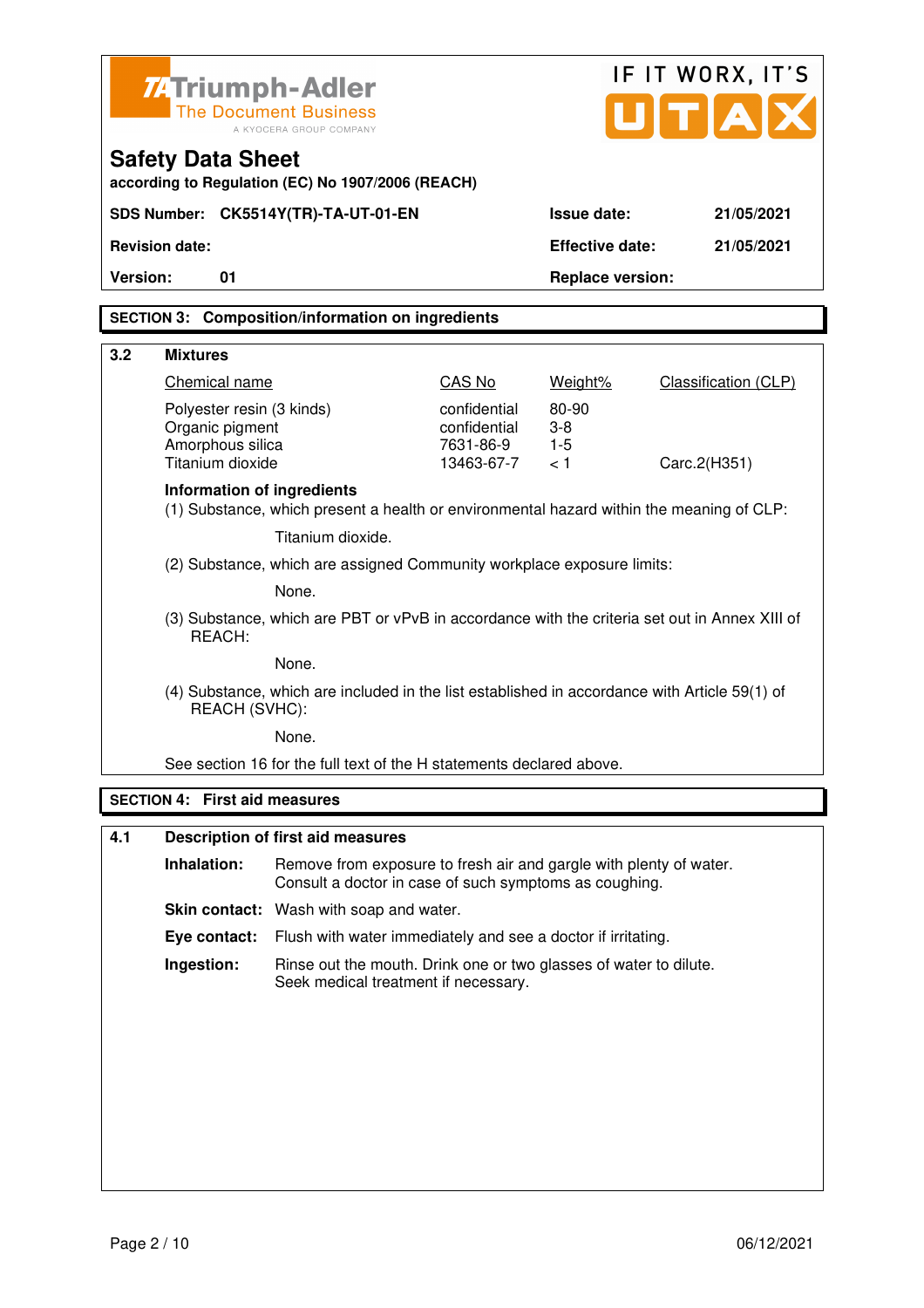



# **Safety Data Sheet according to Regulation (EC) No 1907/2006 (REACH)**

|                       | SDS Number: CK5514Y(TR)-TA-UT-01-EN | <b>Issue date:</b>      | 21/05/2021 |
|-----------------------|-------------------------------------|-------------------------|------------|
| <b>Revision date:</b> |                                     | <b>Effective date:</b>  | 21/05/2021 |
| <b>Version:</b>       |                                     | <b>Replace version:</b> |            |

# **4.2 Most important symptoms and effects, both acute and delayed**  Potential health effects and symptoms **Inhalation:** Prolonged inhalation of excessive dusts may cause lung damage. Use of this product as intended does not result in prolonged inhalation of excessive toner dusts. **Skin contact:** Unlikely to cause skin irritation. **Eye contact:** May cause transient eye irritation.

**Ingestion:** Use of this product as intended does not result in ingestion.

# **4.3 Indication of any immediate medical attention and special treatment needed**

No additional information available.

# **SECTION 5: Firefighting measures**

# **5.1 Extinguishing media**

Suitable extinguishing media

Water spray, foam, powder,  $CO<sub>2</sub>$  or dry chemical

Unsuitable extinguishing media

None specified.

# **5.2 Special hazards arising from the substance or mixture**

Hazardous combustion products: Carbon dioxide, Carbon monoxide

# **5.3 Advice for firefighters**

Fire-fighting procedures

 Pay attention not to blow away dust. Drain water off around and decrease the atmosphere temperature to extinguish the fire.

# **Protection equipment for firefighters**

None specified.

# **SECTION 6: Accidental release measures**

#### **6.1 Personal precautions, protective equipment and emergency procedures**

 Avoid inhalation, ingestion, eye and skin contact in case of accidental release. Avoid formation of dust. Provide adequate ventilation.

# **6.2 Environmental precautions**

Do not allow to enter into surface water or drains.

#### **6.3 Methods and material for containment and cleaning up**

Gather the released powder not to blow away and wipe up with a wet cloth.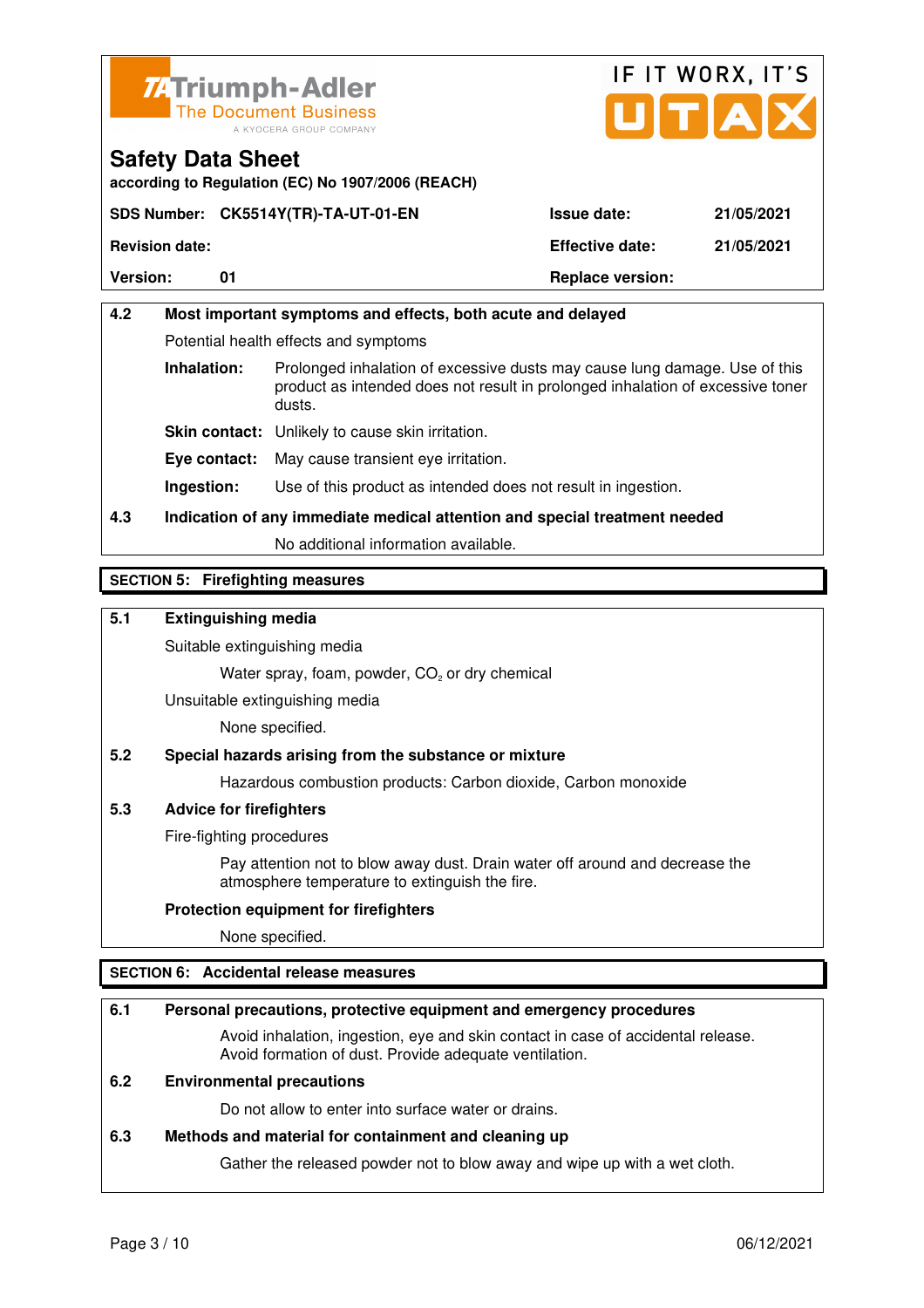



**according to Regulation (EC) No 1907/2006 (REACH)**

# **SDS Number: CK5514Y(TR)-TA-UT-01-EN Issue date: 21/05/2021**

**Revision date: Effective date: 21/05/2021** 

Version: 01 01 **Replace version:** 

# **6.4 Reference to other sections**

See section 13 for disposal information.

#### **SECTION 7: Handling and storage**

#### **7.1 Precautions for safe handling**

 Do not attempt to force open or destroy the toner container or unit. See installation guide of this product.

#### **7.2 Conditions for safe storage, including any incompatibilities**

Keep the toner container or unit tightly closed and store in a cool, dry and dark place. Keep away from fire. Keep out of the reach of children.

#### **7.3 Specific end use(s)**

No additional information available.

#### **SECTION 8: Exposure controls/personal protection**

#### **8.1 Control parameters**

(Reference data)

#### **US ACGIH Threshold Limit Values (TWA)**

Particles: 10 mg/m<sup>3</sup> (Inhalable particles) 3 mg/m<sup>3</sup> (Respirable particles) Titanium dioxide: 10 mg/m³

#### **US OSHA PEL (TWA)**

Particles: 15 mg/m<sup>3</sup> (Total dust) 5 mg/m<sup>3</sup> (Respirable fraction) Amorphous silica: 80 mg/m $3\%$ SiO<sub>2</sub> Titanium dioxide: 15 mg/m<sup>3</sup> (Total dust)

#### **EU Occupational exposure limits: Directive (EC) 2000/39, (EC) 2006/15 and (EU) 2009/161**

Not listed.

#### **8.2 Exposure controls**

#### **Appropriate engineering controls**

 Special ventilator is not required under normal intended use. Use in a well-ventilated area.

#### **Personal protective equipment**

 Respiratory protection, eye protection, hand protection, skin and body protection are not required under normal intended use.

#### **Environmental exposure controls**

No additional information available.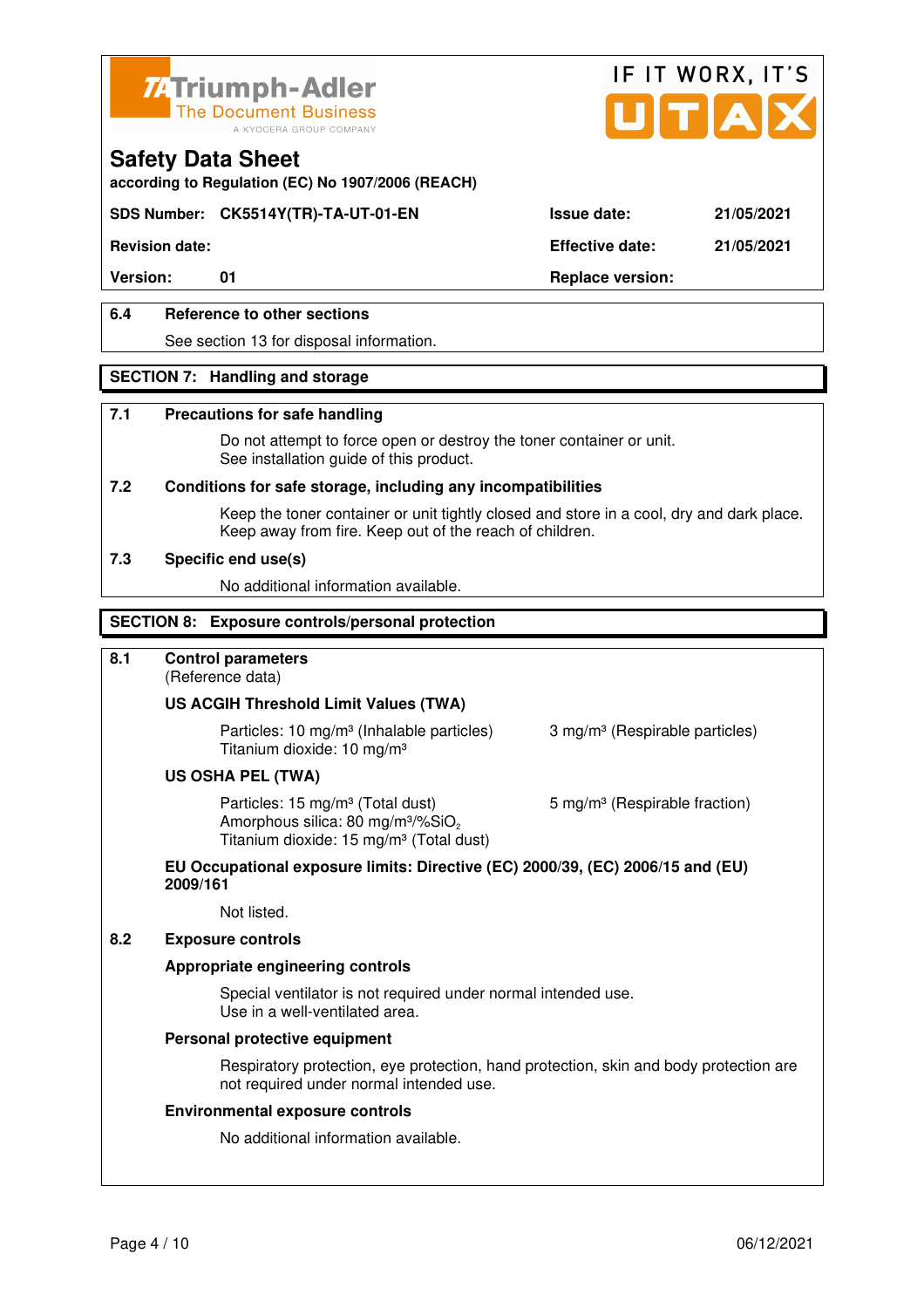



**according to Regulation (EC) No 1907/2006 (REACH)**

# **SECTION 9: Physical and chemical properties**

| 9.1                                    | Information on basic physical and chemical properties |  |  |
|----------------------------------------|-------------------------------------------------------|--|--|
| Appearance                             |                                                       |  |  |
| Physical state                         | Solid (fine powder)                                   |  |  |
| Colour                                 | Yellow                                                |  |  |
| Odour                                  | Odourless                                             |  |  |
| Odour threshold                        | No data available.                                    |  |  |
| pH                                     | No data available.                                    |  |  |
| Melting point [°C]                     | 100-120 (Toner)                                       |  |  |
| Boiling point                          | No data available.                                    |  |  |
| Flash point                            | No data available.                                    |  |  |
| Evaporation rate                       | No data available.                                    |  |  |
| Flammability (solid, gas)              | No data available.                                    |  |  |
| Upper flammability or explosive limit  | No data available.                                    |  |  |
| Lower flammability or explosive limit  | No data available.                                    |  |  |
| Vapour pressure                        | No data available.                                    |  |  |
| Vapour density                         | No data available.                                    |  |  |
| Relative density [g/cm <sup>3</sup> ]  | 1.2-1.4 (Toner)                                       |  |  |
| Solubility (ies)                       | Almost insoluble in water.                            |  |  |
| Partition coefficient: n-octanol/water | No data available.                                    |  |  |
| Auto-ignition temperature              | No data available.                                    |  |  |
| Decomposition temperature              | No data available.                                    |  |  |
| Viscosity                              | No data available.                                    |  |  |
| Explosive properties                   | No data available.                                    |  |  |
| Oxidizing properties                   | No data available.                                    |  |  |

## **9.2 Other information**

Dust explosion properties

 Dust explosion is improbable under normal intended use. Experimental explosiveness of toner is classified into the same rank such kind of powder as flour, dry milk and resin powder according to the pressure rising speed.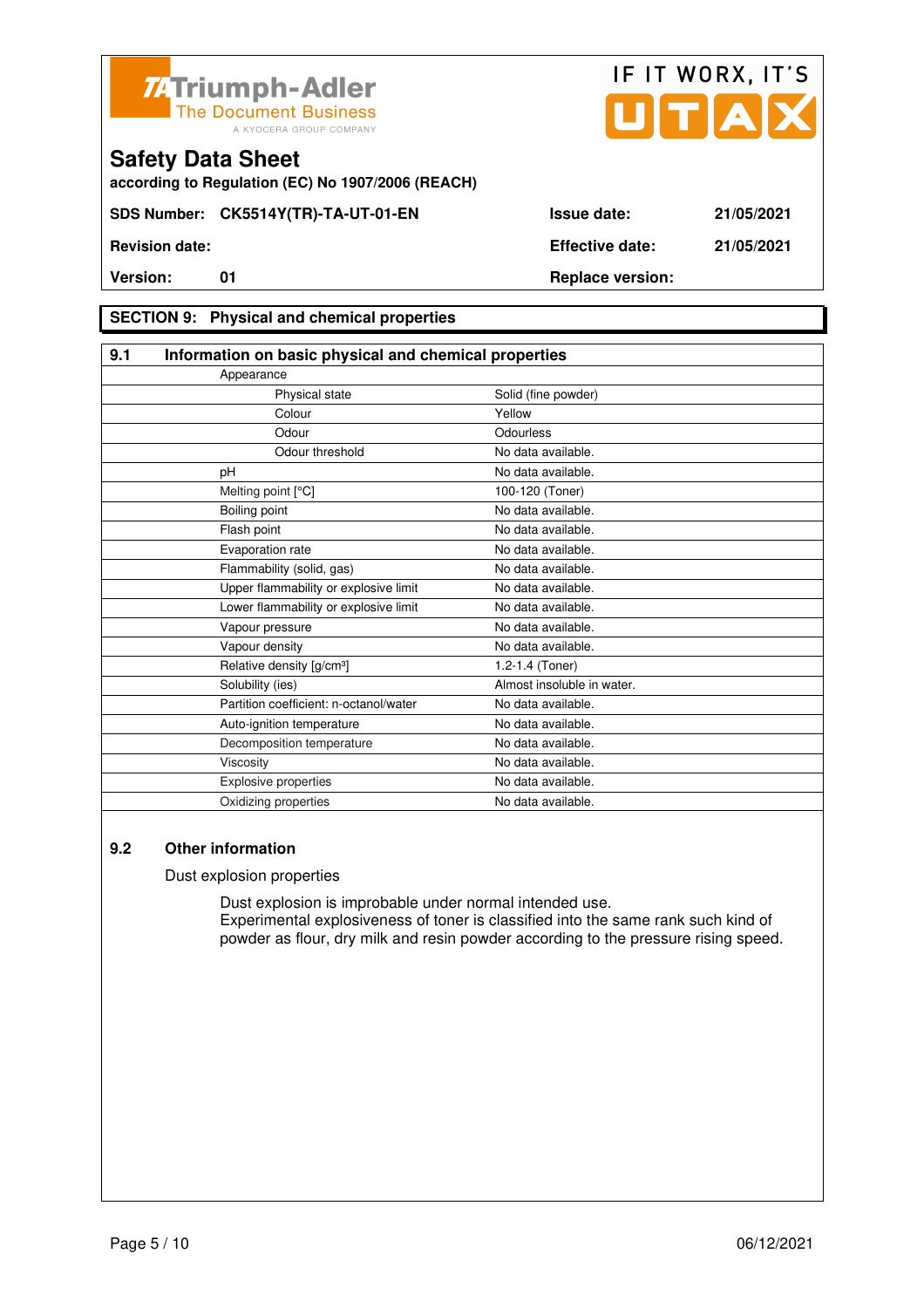



**according to Regulation (EC) No 1907/2006 (REACH)**

**Version:** 01 **Replace version:** 

**Revision date: Effective date: 21/05/2021** 

# **SECTION 10: Stability and reactivity**

# **10.1 Reactivity**

No data available.

# **10.2 Chemical stability**

**Safety Data Sheet** 

This product is stable under normal conditions of use and storage.

# **10.3 Possibility of hazardous reactions**

Hazardous reactions will not occur.

**10.4 Conditions to avoid** 

None specified.

# **10.5 Incompatible materials**

None specified.

# **10.6 Hazardous decomposition products**

Hazardous decomposition products are not to be produced.

# **SECTION 11: Toxicological information**

# **11.1 Information on toxicological effects**

Based on available data, the classification criteria listed below are not met.

# **Acute toxicity**

| Oral $(LD_{50})$            | $>$ 2000 mg/kg (rat) <sup>*</sup> (Toner) |
|-----------------------------|-------------------------------------------|
| Dermal $(LD_{50})$          | No data available (Toner).                |
| Inhalation $(LC_{50}(4hr))$ | $> 5.10$ mg/l (rat) <sup>*</sup> (Toner)  |
| Chin corrogian limitation   |                                           |

# **Skin corrosion/irritation**

Acute skin irritation Non-irritant (rabbit)\* (Toner)

# **Serious eye damage/irritation**

Acute eye irritation Mild irritant (rabbit)\* (Toner)

# **Respiratory or skin sensitization**

Skin sensitization Non-sensitising (mouse)\* (Toner)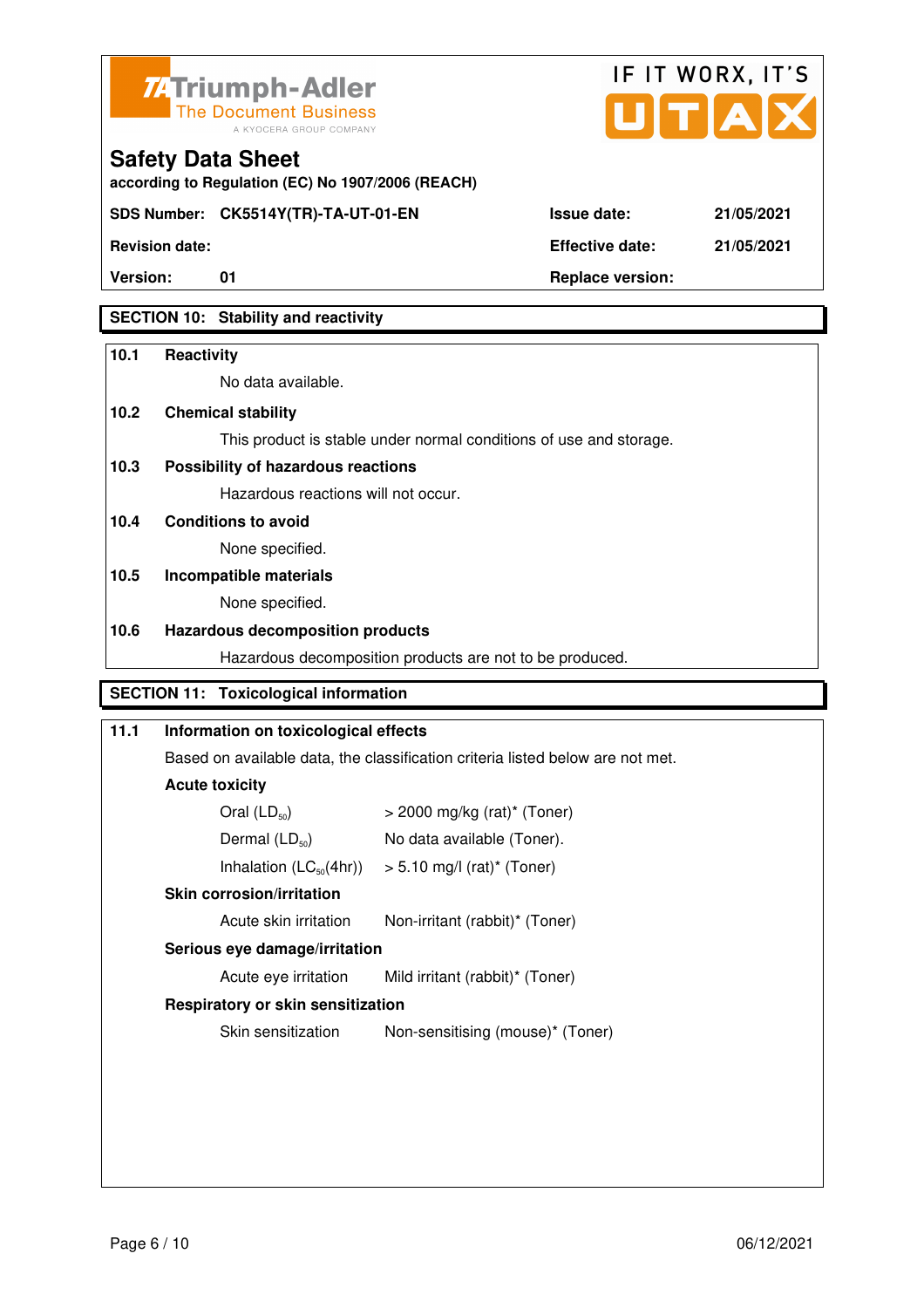

**according to Regulation (EC) No 1907/2006 (REACH)**



**Version:** 01 **Replace version:** 01

**11.1 Germ cell mutagenicity**

**Safety Data Sheet** 

Ames test is negative (Toner) (based on test result of constituent materials) \*(based on test result of similar product)

#### **Information of ingredients:**

No mutagen according to MAK, TRGS905 und (EC) No 1272/2008 Annex VI.

#### **Carcinogenicity**

### **Information of ingredients:**

 No carcinogen or potential carcinogen (except Titanium dioxide) according to IARC, Japan Association on Industrial Health, ACGIH, EPA, OSHA, NTP, MAK, California Proposition 65, TRGS 905 and (EC) No 1272/2008 Annex VI.

 The IARC re-evaluated Titanium dioxide as a Group 2B carcinogen (possibly carcinogenic to humans) as the result of inhalation exposure test in rats. But, oral/skin test does not show carcinogenicity (2). In the animal chronic inhalation studies for Titanium dioxide, the lung tumour was observed only in rats. It is estimated that this is attributed to the overload of rat´s lung clearance mechanism (overload phenomenon) (3). The inhalation of excessive Titanium dioxide does not occur in normal use of this product. Also, epidemiological studies to date have not revealed any evidence of the relation between occupational exposure to Titanium dioxide and respiratory tract diseases.

#### **Reproductive toxicity**

#### **Information of ingredients:**

 No reproductive toxicant according to MAK, California Proposition 65, TRGS 905 und (EC) No 1272/2008 Annex VI.

- **STOT-single exposure** No data available.
- **STOT-repeated exposure** No data available.
- **Aspiration hazard** No data available.

#### **Chronic effects**

 In a study in rats by chronic inhalation exposure to a typical toner, a mild to moderate degree of lung fibrosis was observed in 92% of the rats in the high concentration (16 mg/m<sup>3</sup>) exposure group, and a minimal to mild degree of fibrosis was noted in 22% of the animal in the middle ( $4mg/m<sup>3</sup>$ ) exposure group (1). But no pulmonary change was reported in the lowest (1mg/m³) exposure group, the most relevant level to potential human exposures.

**Other information** No data available.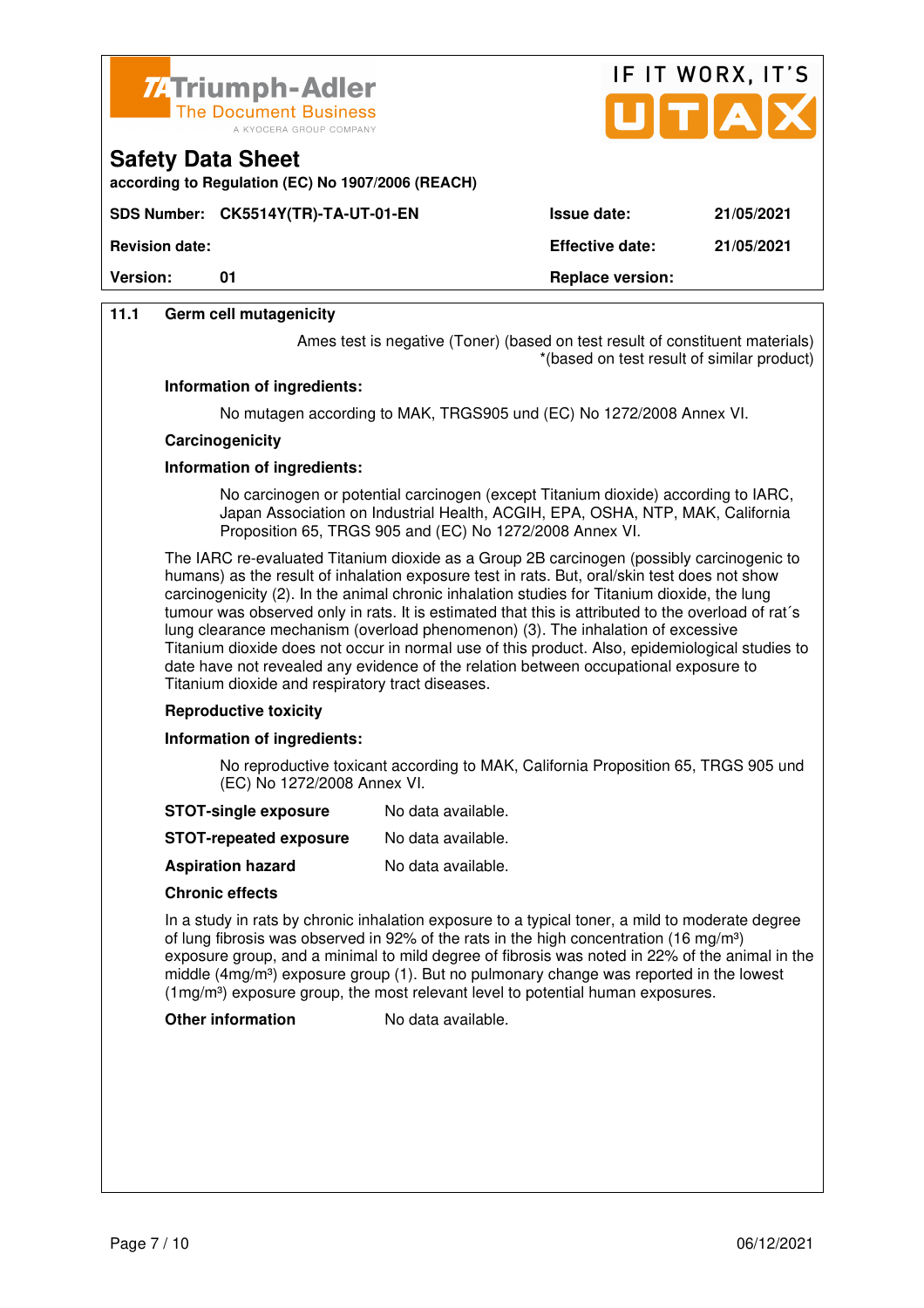

**according to Regulation (EC) No 1907/2006 (REACH)**

**SDS Number: CK5514Y(TR)-TA-UT-01-EN Issue date: 21/05/2021** 

**Revision date: Effective date: 21/05/2021** 

# **SECTION 12: Ecological information**

### **12.1 Toxicity**

No data available.

# **12.2 Persistence and degradability**

No data available.

**12.3 Bio accumulative potential** 

No data available.

### **12.4 Mobility in soil**

No data available.

#### **12.5 Results of PBT and vPvB assessment**

No data available.

#### **12.6 Other adverse effects**

No additional information available.

# **SECTION 13: Disposal considerations**

# **13.1 Waste treatment methods**

 Do not attempt to incinerate the toner container or unit and the waste toner yourself. Dangerous sparks may cause burn. Any disposal practice should be done under conditions which meet local, state and federal laws and regulations relating to waste (contact local or state environmental agency for specific rules).

# **SECTION 14: Transport information**

#### **14.1 UN-number**

None.

**14.2 UN Proper shipping name** 

None.

**14.3 Transport hazard class(es)** 

None.

# **14.4 Packing group**

None.

**14.5 Environmental hazards** 

None.

| ue date: | 21/05/20 |
|----------|----------|
|          |          |

IF IT WORX, IT'S

Version: 01 01 **Replace version: Replace version:**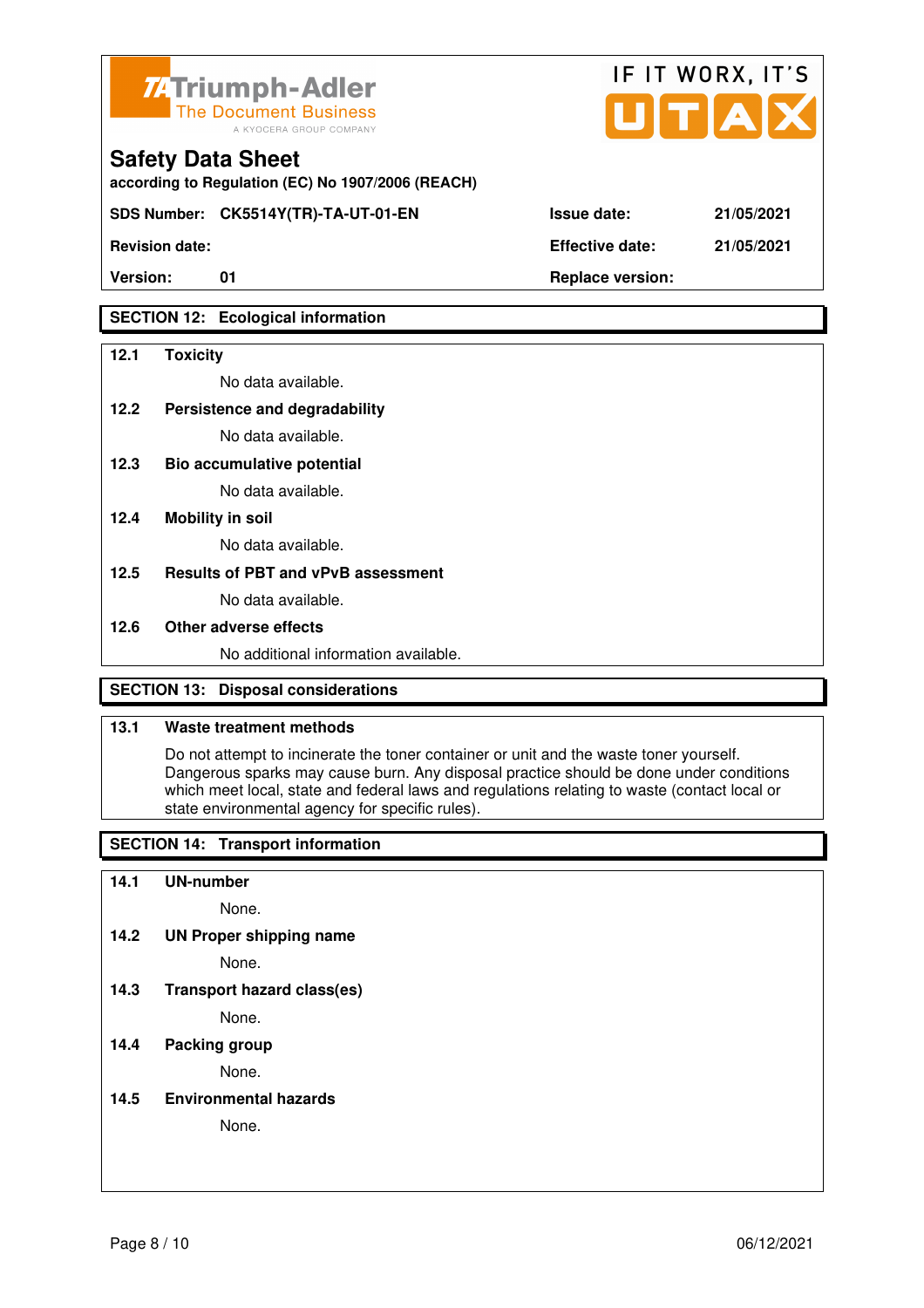



**according to Regulation (EC) No 1907/2006 (REACH)**

## **SDS Number: CK5514Y(TR)-TA-UT-01-EN Issue date: 21/05/2021**

**Revision date: Effective date: 21/05/2021** 

Version: 01 01 **Replace version:** 

## **14.6 Special precautions for user**

No additional information available.

# **14.7 Transport in bulk according to Annex II of MARPOL73/78 and the IBC Code**

Not applicable.

# **SECTION 15: Regulatory information**

# **15.1 Safety, health and environmental regulations/legislation specific for the substance or mixture**

#### **EU-regulations**

Regulation (EC) No 1005/2009 (on substances that deplete the ozone layer, Annex I and II): Not listed.

Regulation (EU) 2019/1021 (on persistent organic pollutants, Annex I as amended):

Not listed.

 Regulation (EU) No 649/2012 (concerning the export and import of dangerous chemicals, Annex I and V as amended):

Not listed.

 Regulation (EC) No 1907/2006 REACH Annex XVII as amended (Restrictions on use): Not listed.

Regulation (EC) No 1907/2006 REACH Annex XIV as amended (Authorizations):

Not listed.

#### **US-regulations**

All ingredients in this product comply with order under TSCA.

#### **Canada regulations**

 This product is not a WHMIS-controlled product, since we consider it as a manufactured article.

#### **15.2 Chemical Safety Assessment**

No data available.